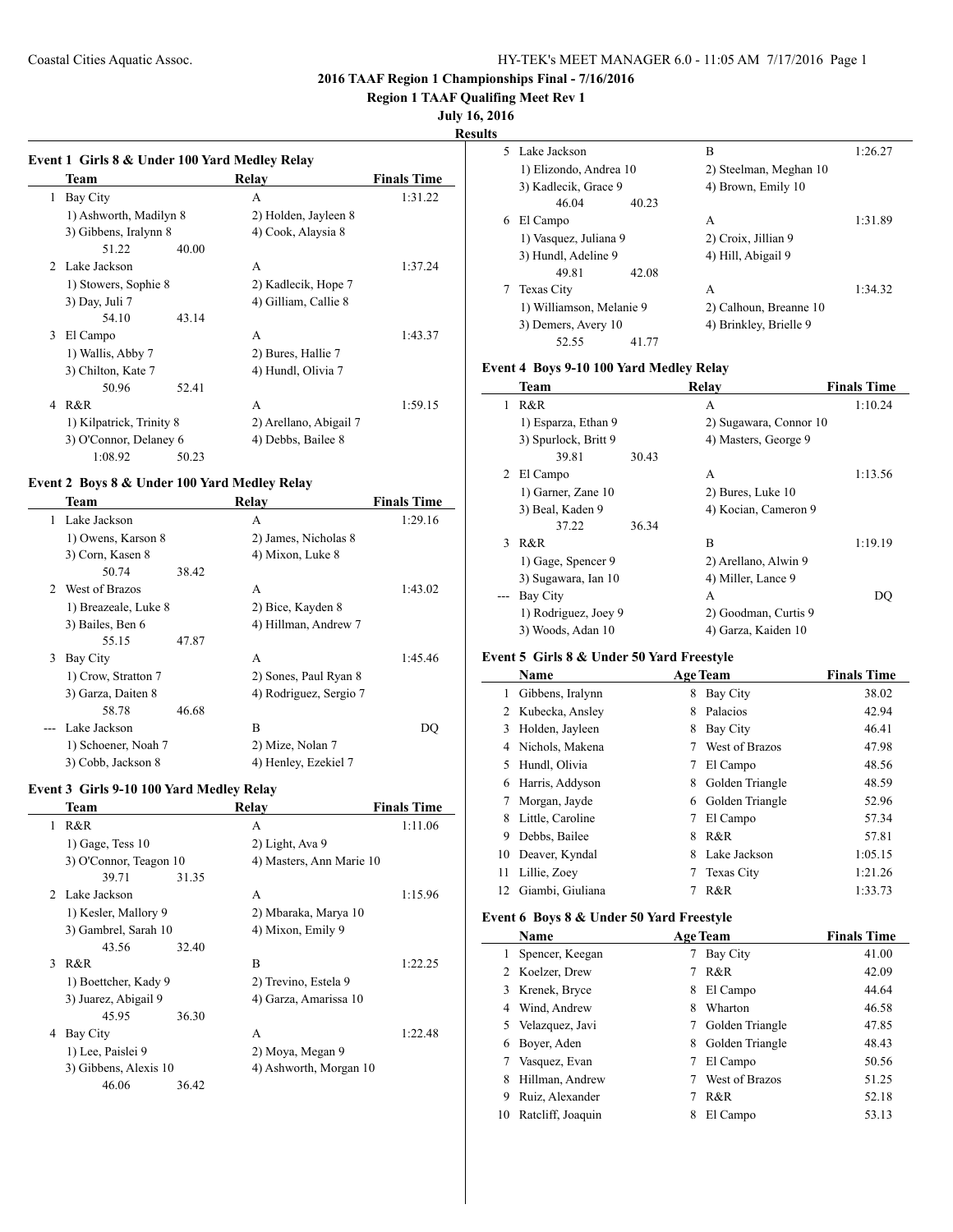**Region 1 TAAF Qualifing Meet Rev 1**

**July 16, 2016**

**Results**

| (Event 6 Boys 8 & Under 50 Yard Freestyle) |                                                  |    |                                |                     |  |
|--------------------------------------------|--------------------------------------------------|----|--------------------------------|---------------------|--|
|                                            | <b>Name</b>                                      |    | <b>Age Team</b>                | <b>Finals Time</b>  |  |
| 11                                         | Welsh, Lane                                      | 6  | Alvin                          | 57.64               |  |
| 12                                         | Jimenez, Joseph                                  | 7  | Palacios                       | 57.84               |  |
|                                            | 13 Sanders, Diego                                | 7  | R&R                            | 1:01.92             |  |
|                                            | 14 Welsh, Landon                                 |    | 6 Alvin                        | 1:07.00             |  |
| 15                                         | Sones, Bode                                      | 7  | Bay City                       | 1:09.64             |  |
|                                            | Event 7 Girls 9-10 50 Yard Freestyle             |    |                                |                     |  |
|                                            | Name                                             |    | <b>Age Team</b>                | <b>Finals Time</b>  |  |
|                                            | 1 Leach, Julianna                                |    | 10 R&R                         | 32.63               |  |
|                                            | 2 Gibbens, Alexis                                | 10 | Bay City                       | 33.85               |  |
| 3                                          | Deischl, Paige                                   |    | 10 Woodlands                   | 34.25               |  |
| 4                                          | Aparicio, Abigail                                |    | 10 Palacios                    | 36.90               |  |
|                                            | 5 Woodall, Evie                                  |    | 9 Golden Triangle              | 38.73               |  |
|                                            | 6 Nemeth, Laurelie                               |    | 10 Alvin                       | 39.00               |  |
| $7^{\circ}$                                | Liu, Rachel                                      |    | 9 Woodlands                    | 39.05               |  |
| 8                                          | Flanagan, Zaniya                                 |    | 9 Golden Triangle              | 40.71               |  |
|                                            | 9 Charles, Brooke                                |    | 10 Woodlands                   | 41.58               |  |
|                                            | 10 Lopez, Valentina                              |    | 10 Bay City                    | 42.98               |  |
| 11                                         | Elizondo, Andrea                                 |    | 10 Lake Jackson                | 42.99               |  |
| 12                                         | Unger, Caroline                                  |    | 10 Woodlands                   | 43.53               |  |
| 13                                         | Hazelton-Clavell, Veronica                       |    | 10 Lake Jackson                | 43.90               |  |
|                                            | 14 Vasquez, Juliana                              |    | 9 El Campo                     | 44.71               |  |
| 15                                         | Grones, Bethany                                  |    | 10 Palacios                    | 45.06               |  |
|                                            | 16 Carrizales, Sarah                             |    | 10 Angleton                    | 45.86               |  |
|                                            | 17 Lillie, Leah                                  | 10 | Texas City                     | 50.50               |  |
| 18                                         | Keen, Katelyn                                    | 9. | West of Brazos                 | 56.11               |  |
|                                            | 19 Olson, Chloe                                  |    |                                |                     |  |
|                                            |                                                  | 9  | 9 Golden Triangle<br>Woodlands | 56.54               |  |
| $\overline{a}$                             | 20 Gupta, Himanshi<br>Bourgeois-Solomon, Mahogar | 9  | Angleton                       | 59.21<br><b>DFS</b> |  |
|                                            |                                                  |    |                                |                     |  |
|                                            | Event 8 Boys 9-10 50 Yard Freestyle              |    |                                |                     |  |
|                                            | Name                                             |    | <b>Age Team</b>                | <b>Finals Time</b>  |  |
|                                            | 1 Bures, Luke                                    |    | 10 El Campo                    | 32.04               |  |
|                                            | 2 Chaney, Donovan                                |    | 10 Golden Triangle             | 33.73               |  |
| 3                                          | Ware, Grant                                      |    | 10 Wharton                     | 36.60               |  |
| 4                                          | Sugawara, Ian                                    |    | 10 R&R                         | 36.84               |  |
| 5                                          | Garza, Kaiden                                    | 10 | Bay City                       | 37.53               |  |
| 6                                          | Thorne, Keason                                   |    | 10 Bellaire                    | 38.77               |  |
| 7                                          | Miller, Lance                                    | 9  | R&R                            | 39.89               |  |
| 8                                          | Michna, Joesph                                   | 10 | Deer Park                      | 40.11               |  |
| 9                                          | Peralta, Jonathan                                | 9  | R&R                            | 40.72               |  |
| 10                                         | Funk, Ashton                                     |    | 9 West of Brazos               | 41.64               |  |
| 11                                         | Shobassy, Nezar                                  | 9. | Golden Triangle                | 41.76               |  |
| 12                                         | Kocian, Cameron                                  | 9  | El Campo                       | 42.22               |  |
| 13                                         | Brown, Nicholas                                  | 9  | Deer Park                      | 45.19               |  |
| 14                                         | Hopper, Robert                                   | 10 | El Campo                       | 45.69               |  |
| 15                                         | Mican, Trace                                     | 10 | Lake Jackson                   | 45.88               |  |
| 16                                         | Trammell, James                                  | 9  | Palacios                       | 46.13               |  |
| 17                                         | Mital, Shiv                                      | 9  | R&R                            | 47.40               |  |
| 18                                         | Harpham, Daniel                                  | 10 | Lake Jackson                   | 47.42               |  |
| 19                                         | Cormier, Tyler                                   | 9  | Golden Triangle                | 53.17               |  |
| 20                                         | Crist, Alexander                                 | 10 | Angleton                       | 56.02               |  |

|    | Event 9 Girls 6 & Under 25 Yard Backstroke  |                 |                         |                    |
|----|---------------------------------------------|-----------------|-------------------------|--------------------|
|    | Name                                        |                 | <b>Age Team</b>         | <b>Finals Time</b> |
|    | 1 Carey, Mia                                |                 | 6 R&R                   | 25.87              |
|    | 2 Bower, Bailey                             |                 | 6 West of Brazos        | 28.50              |
|    | 3 Hopper, Lauryn                            |                 | 6 El Campo              | 28.82              |
|    | 4 O'Connor, Delaney                         |                 | 6 R&R                   | 29.48              |
| 5  | Morgan, Jayde                               |                 | 6 Golden Triangle       | 29.73              |
| 6  | MacNeil, Alexandria                         |                 | 6 Golden Triangle       | 30.20              |
| 7  | Riffel, Gemma                               | 5               | Sienna                  | 30.39              |
| 8  | James, Rylee                                |                 | 6 Lake Jackson          | 31.43              |
| 9  | Pickerton, Reagan                           |                 | 6 Bellaire              | 31.72              |
|    | 10 Terrell, Riley                           |                 | 6 Sienna                | 31.73              |
| 11 | Gill, Ana                                   |                 | 5 Tomball               | 32.71              |
|    | 12 Deaver, Kaylyn                           |                 | 6 Lake Jackson          | 35.69              |
|    | 13 Chalmers, Masyn                          |                 | 6 Angleton              | 35.77              |
|    | 14 Jensen, Taylor                           |                 | 5 Tomball               | 36.81              |
|    | 15 Mehta, Sania                             |                 | 6 Bellaire              | 38.34              |
|    | 16 Stigter, Arielle                         | $5^{\circ}$     | Sienna                  | 46.97              |
|    | --- Kumar, Riya                             |                 | 6 Bellaire              | DQ                 |
|    | Event 10 Boys 6 & Under 25 Yard Backstroke  |                 |                         |                    |
|    | Name                                        |                 | <b>Age Team</b>         | <b>Finals Time</b> |
| 1  | Respondek, Gus                              |                 | 6 El Campo              | 23.54              |
|    | 2 Efird, Logan                              |                 | 6 Sienna                | 26.71              |
| 3  | Beal, Konnor                                |                 | 6 El Campo              | 26.94              |
| 4  | Bailes, Ben                                 |                 | 6 West of Brazos        | 29.88              |
|    | 5 Howland, Kaleb                            |                 | 6 Tomball               | 35.52              |
| 6  | Welsh, Lane                                 |                 | 6 Alvin                 | 36.29              |
|    | 7 Campbell, Drew                            |                 | 6 Bellaire              | 36.35              |
| 8  | Nolan, Grant                                |                 | 6 Tomball               | 38.51              |
|    | 9 Kelly, Dean                               |                 | 6 R&R                   | 38.59              |
|    | 10 Welsh, Landon                            |                 | 6 Alvin                 | 43.91              |
| 11 | Pyeatt, Carson                              |                 | 6 Lake Jackson          | 52.05              |
|    | 12 Vrazel, Carson                           |                 |                         | 1:02.58            |
|    | 13 Howland, Luke                            |                 | 5 Angleton<br>4 Tomball | 1:46.71            |
|    |                                             |                 | 6 Lake Jackson          |                    |
|    | --- Steelman, Zachary                       |                 | 6 Bellaire              | DQ                 |
|    | --- Kumar, Raoul                            |                 |                         | DQ                 |
|    | Event 11 Girls 8 & Under 25 Yard Backstroke |                 |                         |                    |
|    | Name                                        |                 | <b>Age Team</b>         | <b>Finals Time</b> |
| 1  | Stowers, Sophie                             | 8               | Lake Jackson            | 20.94              |
| 2  | Alade, Naomi                                | 8               | Bellaire                | 21.09              |
| 3  | Valchar, Ava                                |                 | 8 R&R                   | 21.78              |
| 4  | Johnson, Kendal                             | 8               | Texas City              | 23.06              |
| 5  | Wallis, Abby                                | 7               | El Campo                | 24.10              |
| 6  | Byfield, Sharick                            | 8               | Sienna                  | 24.48              |
| 7  | Carrizales, Samantha                        | 8               | Angleton                | 24.58              |
| 8  | West, Madison                               | 8               | Golden Triangle         | 25.52              |
| 9  | Elgar, Kate                                 | 7               | Golden Triangle         | 25.62              |
| 10 | Silger, Madalynn                            | 8               | Texas City              | 25.74              |
| 11 | El-Hakam, Trinity                           | $7\phantom{.0}$ | Bellaire                | 26.53              |
| 12 | Teeler, Savannah                            |                 | 7 Bay City              | 26.66              |
| 13 | Bracken, Larissa                            |                 | 7 Lake Jackson          | 26.81              |
| 14 | Hu, Catherine                               |                 | 8 Bellaire              | 27.16              |
| 15 | Mbaraka, Naila                              |                 | 8 Lake Jackson          | 27.29              |
| 16 | Roberts, Kaylee                             |                 | 6 Angleton              | 27.83              |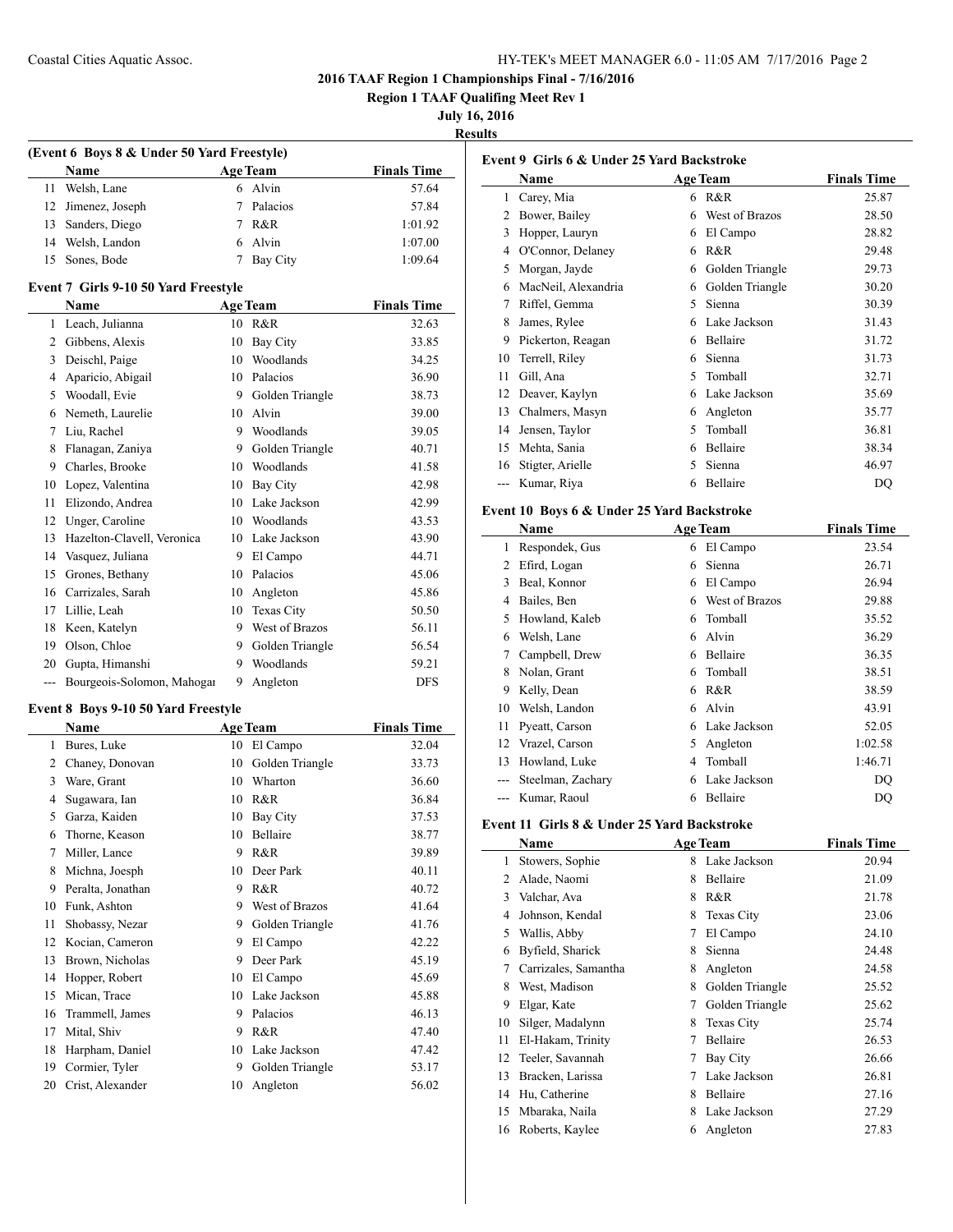**Region 1 TAAF Qualifing Meet Rev 1**

**July 16, 2016**

|  | . |  | . | --      |
|--|---|--|---|---------|
|  |   |  |   | Results |
|  |   |  |   |         |

| (Event 11 Girls 8 & Under 25 Yard Backstroke) |                                            |             |                   |                    |  |
|-----------------------------------------------|--------------------------------------------|-------------|-------------------|--------------------|--|
|                                               | Name                                       |             | <b>Age Team</b>   | <b>Finals Time</b> |  |
| 17                                            | Neireiter, Jasmine                         | 7           | Golden Triangle   | 28.50              |  |
| 18                                            | Campbell, Skylar                           | 7           | Bellaire          | 28.74              |  |
|                                               | 19 Clark, Brianna                          | 8           | Lake Jackson      | 28.89              |  |
|                                               | 20 Gill, Caroline                          | 7           | Tomball           | 28.92              |  |
| 21                                            | Kucera, Madison                            |             | 7 Lake Jackson    | 29.74              |  |
| 22                                            | Mills, Holley                              |             | 7 El Campo        | 32.00              |  |
| 23                                            | Boettcher, Kyleigh                         | 7           | R&R               | 33.06              |  |
|                                               | 24 Chalmers, Masyn                         |             | 6 Angleton        | 33.46              |  |
| 25                                            | Brunson, Eden                              |             | 6 Texas City      | 33.69              |  |
| 26                                            | Rowland, Noelle                            | 7           | Wharton           | 36.41              |  |
| 27                                            | Kilpatrick, Trinity                        | 8           | R&R               | 37.61              |  |
| 28                                            | Robles, Geddan                             | 5           | Bay City          | 37.82              |  |
| 29                                            | Shelton, Jordan                            | 7           | Palacios          | 38.53              |  |
|                                               | 30 Giambi, Giuliana                        | 7           | R&R               | 47.67              |  |
| 31                                            | Hurtado, Madelyn                           | 6           | Bay City          | 50.88              |  |
|                                               | --- Gonzalez, Mariana                      | 8           | Bellaire          | DQ                 |  |
|                                               | --- Kelly, Darby                           | 8           | R&R               | DQ                 |  |
|                                               | --- Lillie, Zoey                           | 7           | Texas City        | DQ                 |  |
| ---                                           | Bryant, Brooke                             | 8           | Tomball           | <b>DFS</b>         |  |
|                                               |                                            |             |                   |                    |  |
|                                               | Event 12 Boys 8 & Under 25 Yard Backstroke |             |                   |                    |  |
|                                               | Name                                       |             | <b>Age Team</b>   | <b>Finals Time</b> |  |
|                                               | 1 Corn, Kasen                              |             | 8 Lake Jackson    | 18.50              |  |
|                                               | 2 Townsend, Jathen                         |             | 8 Golden Triangle | 19.61              |  |
| 3                                             | Yu, Charles                                | 8           | Bellaire          | 19.75              |  |
| 4                                             | Nguyen, Landyn                             | 8           | Golden Triangle   | 20.85              |  |
|                                               | 5 Calhoun, Jacob                           | 8           | Texas City        | 22.55              |  |
|                                               | 6 Cochran, Kolton                          | 8           | R&R               | 23.41              |  |
| 7                                             | Breazeale, Luke                            | 8           | West of Brazos    | 23.59              |  |
| 8                                             | Owens, Karson                              | 8           | Lake Jackson      | 24.47              |  |
| 9                                             | Garza, Daiten                              | 8           | Bay City          | 24.94              |  |
| 10                                            | Ruiz, Alexander                            | 7           | R&R               | 25.88              |  |
| 11                                            | Schoener, Noah                             | 7           | Lake Jackson      | 27.20              |  |
| 12                                            | Boyer, Aden                                |             | 8 Golden Triangle | 27.45              |  |
| 13                                            | Vasquez, Evan                              |             | 7 El Campo        | 27.70              |  |
| 14                                            | Fowlkes, Jacob                             | 7           | Tomball           | 27.79              |  |
| 15                                            | Mital, Jay                                 | 8           | R&R               | 28.82              |  |
| 16                                            | Bentley, Kaleb                             | 8           | Texas City        | 29.82              |  |
| 17                                            | Heathcock, Morgan                          | 7           | R&R               | 30.38              |  |
| 18                                            | Henley, Ezekiel                            | 7           | Lake Jackson      | 31.76              |  |
| 19                                            | Weldon, Kadin                              | 7           | Bellaire          | 34.33              |  |
| 20                                            | Forner, Ethan                              | $7^{\circ}$ | Bellaire          | 35.66              |  |
| 21                                            | Nett, Aaron                                | 7           | Angleton          | 35.67              |  |
| 22                                            | Angell, Jesse                              | $7^{\circ}$ | Woodlands         | 37.09              |  |
| 23                                            | Stuart, Harrison                           | 7           | R&R               | 38.60              |  |
| 24                                            | Straub, Eran                               | 7           | Bellaire          | 39.73              |  |
| 25                                            | Trammell, Jake                             | 7           | Palacios          | 44.01              |  |
| $---$                                         | Sanders, Diego                             | 7           | R&R               | DQ                 |  |
|                                               | --- Zhao, Roy                              | 7           | Bellaire          | DQ                 |  |
| $\qquad \qquad - -$                           | Jensen, Dillon                             | 8           | Tomball           | DQ                 |  |
|                                               | 32.1.0102537                               |             |                   |                    |  |

#### **Event 13 Girls 9-10 25 Yard Backstroke**

| <b>Name</b>      | <b>Age Team</b> | <b>Finals Time</b> |  |
|------------------|-----------------|--------------------|--|
| 1 Gambrel, Sarah | 10 Lake Jackson | 17.08              |  |

| 2              | Finch, Audrey       | 10 | Bellaire          | 18.83 |
|----------------|---------------------|----|-------------------|-------|
| 3              | Little, Juilann     | 10 | El Campo          | 19.41 |
| $\overline{4}$ | Gage, Tess          | 10 | R&R               | 19.49 |
| 5              | Demers, Avery       | 10 | <b>Texas City</b> | 19.98 |
| 6              | Brown, Emily        | 10 | Lake Jackson      | 20.06 |
| 7              | Mbaraka, Marya      | 10 | Lake Jackson      | 20.14 |
| 8              | Flanagan, Zaniya    | 9  | Golden Triangle   | 20.84 |
| 9              | Nemeth, Laurelie    | 10 | Alvin             | 21.23 |
| 10             | Aparicio, Abigail   | 10 | Palacios          | 21.65 |
| 11             | Boettcher, Kady     | 9  | R&R               | 22.10 |
| 12             | Croix, Jillian      | 9  | El Campo          | 22.56 |
| 13             | Adam, Elisa         | 10 | Bellaire          | 22.82 |
| 14             | Carrizales, Sarah   | 10 | Angleton          | 23.11 |
| 15             | Lee, Paislei        | 9  | Bay City          | 23.60 |
| 16             | Vasquez, Juliana    | 9  | El Campo          | 23.66 |
| 17             | Marquez, Leah       | 10 | Lake Jackson      | 24.04 |
| 18             | Valdez, Avery       | 9  | Lake Jackson      | 25.15 |
| 19             | Williamson, Melanie | 9  | <b>Texas City</b> | 25.56 |
| 20             | Pickerton, Ainsley  | 10 | Bellaire          | 26.06 |
| 21             | Grones, Bethany     | 10 | Palacios          | 26.57 |
| 22             | Unger, Caroline     | 10 | Woodlands         | 26.60 |
| 23             | Keen, Katelyn       | 9  | West of Brazos    | 26.80 |
| 24             | Bennett, Kenidy     | 9  | Golden Triangle   | 27.23 |
| 25             | Lillie, Leah        | 10 | <b>Texas City</b> | 27.44 |
| 26             | Segovia, Loryn      | 10 | West of Brazos    | 27.65 |
| 27             | Hayden, Kaylee      | 10 | Bay City          | 28.75 |
| 28             | Brinkley, Brielle   | 9  | <b>Texas City</b> | 28.77 |
| 29             | Martinez, Natalia   | 9  | Sienna            | 29.22 |
| 30             | Olson, Chloe        | 9  | Golden Triangle   | 29.67 |
| 31             | Wilburn, Savannah   | 10 | Texas City        | 32.14 |
| 32             | Angell, Scarlett    | 9  | Woodlands         | 34.53 |
| ---            | Gupta, Himanshi     | 9  | Woodlands         | DO    |

## **Event 14 Boys 9-10 25 Yard Backstroke**

|    | Name              |    | <b>Age Team</b> | <b>Finals Time</b> |
|----|-------------------|----|-----------------|--------------------|
| 1  | Esparza, Ethan    | 9  | R&R             | 17.97              |
| 2  | Garner, Zane      | 10 | El Campo        | 18.42              |
| 3  | Beal, Kaden       | 9  | El Campo        | 20.28              |
| 4  | Johnson, Camden   | 10 | Texas City      | 20.69              |
| 5  | Peralta, Jonathan | 9  | R&R             | 20.94              |
| 6  | Gage, Spencer     | 9  | R&R             | 21.16              |
| 7  | Finch, James      | 9  | Bellaire        | 21.81              |
| 8  | Michna, Joesph    | 10 | Deer Park       | 22.68              |
| 9  | Landry, Luke      | 9  | Golden Triangle | 23.15              |
| 10 | Jensen, Brady     | 10 | Tomball         | 23.19              |
| 11 | El-Hakam, Maddux  | 9  | Bellaire        | 23.21              |
| 12 | Segovia, Lewis    | 9  | West of Brazos  | 23.62              |
| 13 | Taylor, Christon  | 9  | Tomball         | 23.71              |
| 14 | Pyeatt, Collin    | 9  | Lake Jackson    | 24.45              |
| 15 | Shobassy, Nezar   | 9  | Golden Triangle | 24.50              |
| 16 | Straub, Daniel    | 10 | Bellaire        | 24.60              |
| 17 | Florer, Zachary   | 9  | Golden Triangle | 24.66              |
| 18 | Stroud, Alex      | 9  | West of Brazos  | 25.06              |
| 19 | Harpham, Daniel   | 10 | Lake Jackson    | 26.20              |
| 20 | Lack, Sam         | 10 | Bellaire        | 26.43              |
| 21 | Crist, Alexander  | 10 | Angleton        | 26.86              |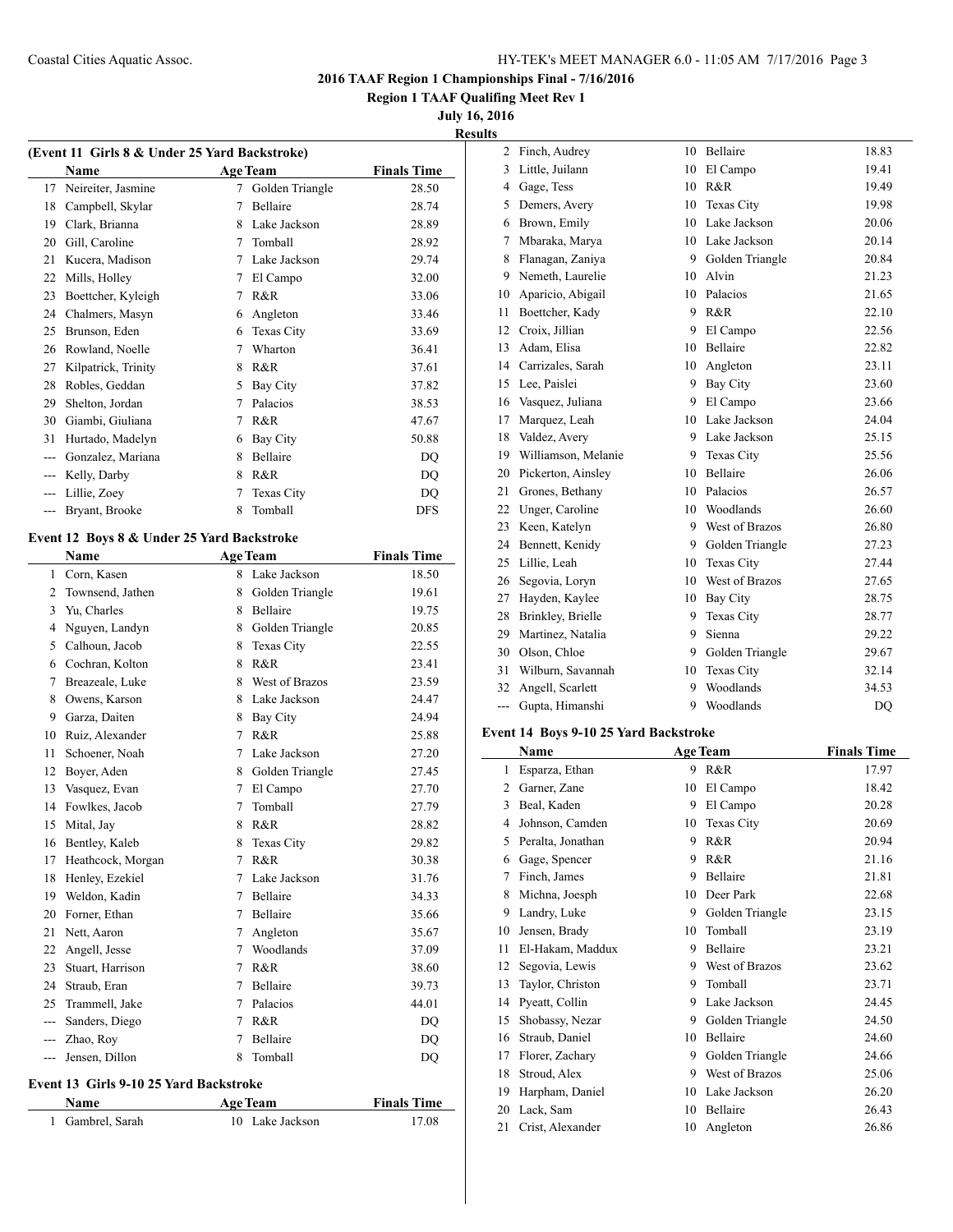**Region 1 TAAF Qualifing Meet Rev 1**

## **July 16, 2016**

**Results**

|    | (Event 14 Boys 9-10 25 Yard Backstroke) |    |                 |                    |  |  |
|----|-----------------------------------------|----|-----------------|--------------------|--|--|
|    | <b>Name</b>                             |    | <b>Age Team</b> | <b>Finals Time</b> |  |  |
|    | 22 Hopper, Robert                       |    | 10 El Campo     | 26.98              |  |  |
| 23 | Mital, Shiv                             | 9  | R&R             | 27.06              |  |  |
|    | 24 Alvarez Ward, Ivano                  | 10 | Woodlands       | 27.49              |  |  |
|    | 25 Cormier, Tyler                       | 9  | Golden Triangle | 28.56              |  |  |
|    | 26 Hickl, Slade                         |    | Bay City        | 33.69              |  |  |

#### **Event 15 Girls 8 & Under 25 Yard Breaststroke**

|   | <b>Name</b>         |   | <b>Age Team</b> | <b>Finals Time</b> |
|---|---------------------|---|-----------------|--------------------|
|   | Bures, Hallie       | 7 | El Campo        | 25.37              |
|   | Elgar, Kate         | 7 | Golden Triangle | 28.39              |
| 3 | Corn, Kesleigh      | 7 | Lake Jackson    | 28.82              |
| 4 | Robles, Aubrey      | 7 | Bay City        | 28.99              |
| 5 | Campbell, Skylar    | 7 | <b>Bellaire</b> | 34.31              |
| 6 | Deaver, Kyndal      | 8 | Lake Jackson    | 34.83              |
|   | Harris, Addyson     | 8 | Golden Triangle | 37.69              |
| 8 | MacNeil, Alexandria | 6 | Golden Triangle | 39.84              |
|   | Kucera, Madison     | 7 | Lake Jackson    | DQ                 |
|   | Clark, Brianna      | 8 | Lake Jackson    | DQ                 |
|   | Deaver, Kaylyn      | 6 | Lake Jackson    | DQ                 |
|   | O'Connor, Peyton    | 8 | R&R             | DQ                 |
|   | Alade, Naomi        | 8 | <b>Bellaire</b> | DO                 |
|   | Kubecka, Ansley     | 8 | Palacios        | DO                 |

#### **Event 16 Boys 8 & Under 25 Yard Breaststroke**

|                | Name                  |   | <b>Age Team</b> | <b>Finals Time</b> |
|----------------|-----------------------|---|-----------------|--------------------|
| 1              | Cochran, Kolton       | 8 | R&R             | 25.78              |
| $\overline{c}$ | James, Nicholas       | 8 | Lake Jackson    | 26.78              |
| 3              | Ruiz, Alexander       | 7 | R&R             | 27.28              |
| 4              | Muckler, Evan         | 8 | Tomball         | 27.44              |
| 5              | Yan, Yaolin           | 7 | Bellaire        | 27.72              |
| 6              | Alade, Joshua         | 7 | Bellaire        | 28.70              |
| 7              | Bice, Kayden          | 8 | West of Brazos  | 28.95              |
| 8              | Krenek, Bryce         | 8 | El Campo        | 30.48              |
| 9              | Mize, Nolan           | 7 | Lake Jackson    | 30.78              |
| 10             | Hillman, Andrew       | 7 | West of Brazos  | 32.03              |
| 11             | Zhao, Roy             | 7 | Bellaire        | 32.32              |
| 12             | Wind, Andrew          | 8 | Wharton         | 37.04              |
| 13             | Pyeatt, Carson        | 6 | Lake Jackson    | 37.86              |
| 14             | Jensen, Dillon        | 8 | Tomball         | 38.56              |
| 15             | Sones, Bode           | 7 | <b>Bay City</b> | 38.67              |
| 16             | Howland, Kaleb        | 6 | Tomball         | 41.23              |
| 17             | Lawler, Michael       | 7 | Tomball         | 50.34              |
| 18             | Steelman, Zachary     | 6 | Lake Jackson    | 1:15.52            |
|                | Castillo, Christopher | 8 | Bay City        | DO                 |
| ---            | Angell, Jesse         | 7 | Woodlands       | DQ                 |

#### **Event 17 Girls 9-10 25 Yard Breaststroke**

|   | <b>Name</b>      |    | <b>Age Team</b> | <b>Finals Time</b> |
|---|------------------|----|-----------------|--------------------|
|   | Gabaldon, Jordis | 10 | West of Brazos  | 18.86              |
| 2 | Mbaraka, Marya   |    | 10 Lake Jackson | 20.11              |
| 3 | Light, Ava       | 9  | R&R             | 20.14              |
| 4 | Wallis, Riley    | 9  | El Campo        | 20.72              |
| 5 | Deischl, Paige   | 10 | Woodlands       | 21.24              |
| 6 | Finch, Audrey    | 10 | <b>Bellaire</b> | 21.47              |
|   | Charles, Brooke  | 10 | Woodlands       | 22.37              |
|   |                  |    |                 |                    |

| 8  | Reed, Kendall              | 9  | Golden Triangle   | 22.51 |
|----|----------------------------|----|-------------------|-------|
| 9  | Steelman, Meghan           | 10 | Lake Jackson      | 22.81 |
| 10 | Moya, Megan                | 9  | Bay City          | 23.19 |
| 11 | Liu, Rachel                | 9  | Woodlands         | 24.01 |
| 12 | Sampson, Laila             | 10 | Bellaire          | 24.28 |
| 13 | Croix, Jillian             | 9  | El Campo          | 25.38 |
| 14 | Angell, Scarlett           | 9  | Woodlands         | 26.31 |
| 15 | Shelton, Jazzlyn           | 9  | Palacios          | 26.77 |
| 16 | Colunga Fre, Aurora        | 10 | Bellaire          | 26.86 |
| 17 | Hazelton-Clavell, Veronica | 10 | Lake Jackson      | 27.69 |
| 18 | Williamson, Melanie        | 9  | <b>Texas City</b> | 29.97 |
| 19 | Martinez, Natalia          | 9  | Sienna            | 30.99 |
| 20 | Gupta, Himanshi            | 9  | Woodlands         | 34.88 |
| 21 | Wilburn, Savannah          | 10 | <b>Texas City</b> | 40.59 |
|    | Valdez, Avery              | 9  | Lake Jackson      | DO    |
|    | Pickerton, Ainsley         | 10 | Bellaire          | DQ    |
|    | McCoy, Regina              | 10 | Woodlands         | DQ    |
|    |                            |    |                   |       |

## **Event 18 Boys 9-10 25 Yard Breaststroke**

|       | Name                | <b>Age Team</b> |                   | <b>Finals Time</b> |
|-------|---------------------|-----------------|-------------------|--------------------|
| 1     | Kuhlman, Trevor     | 10              | Lake Jackson      | 21.54              |
| 2     | Johnson, Camden     | 10              | <b>Texas City</b> | 21.81              |
| 3     | Myers, Mason        | 9               | Golden Triangle   | 22.12              |
| 4     | Straub, Daniel      | 10              | <b>Bellaire</b>   | 22.29              |
| 5     | Ware, Grant         | 10              | Wharton           | 22.42              |
| *6    | Jensen, Brady       | 10              | Tomball           | 22.82              |
| $*6$  | Arellano, Alwin     | 9               | R&R               | 22.82              |
| 8     | Walker, Colton      | 10              | Deer Park         | 23.83              |
| 9     | Labanca, Nicolas    | 10              | Woodlands         | 24.28              |
| 10    | Funk, Ashton        | 9               | West of Brazos    | 24.50              |
| 11    | Brown, Nicholas     | 9               | Deer Park         | 26.49              |
| 12    | Miller, Patrick     | 10              | Woodlands         | 26.50              |
| 13    | Goodman, Curtis     | 9               | <b>Bay City</b>   | 27.11              |
| 14    | Forner, Trent       | 10              | <b>Bellaire</b>   | 27.56              |
| 15    | Landry, Luke        | 9               | Golden Triangle   | 29.48              |
| 16    | Stroud, Alex        | 9               | West of Brazos    | 29.54              |
| 17    | Pyeatt, Collin      | 9               | Lake Jackson      | 29.66              |
| 18    | Florer, Zachary     | 9               | Golden Triangle   | 29.92              |
| 19    | Crist, Alexander    | 10              | Angleton          | 32.87              |
| 20    | Lack, Sam           | 10              | Bellaire          | 33.57              |
| 21    | Mican, Trace        | 10              | Lake Jackson      | 35.09              |
| ---   | Sugawara, Connor    | 10              | R&R               | D <sub>O</sub>     |
| ---   | Jimenez, Vincent    | 10              | Palacios          | DO                 |
|       | Alvarez Ward, Ivano | 10              | Woodlands         | DO                 |
| $---$ | Hickl. Slade        | 9               | <b>Bay City</b>   | D <sub>O</sub>     |

## **Event 19 Girls 8 & Under 25 Yard Butterfly**

| Name                 | <b>Age Team</b>    | <b>Finals Time</b> |
|----------------------|--------------------|--------------------|
| O'Connor, Peyton     | R&R<br>8           | 18.63              |
| 2 Valchar, Ava       | R&R<br>8.          | 20.59              |
| 3 Kadlecik, Hope     | 7 Lake Jackson     | 21.71              |
| 4 Hailey, Klair      | El Campo           | 23.45              |
| 5 Bures, Hallie      | El Campo<br>7      | 24.80              |
| 6 Day, Juli          | 7 Lake Jackson     | 24.86              |
| Gilliam, Callie<br>7 | Lake Jackson<br>8. | 25.66              |
| Elgar, Kate<br>8     | Golden Triangle    | 27.84              |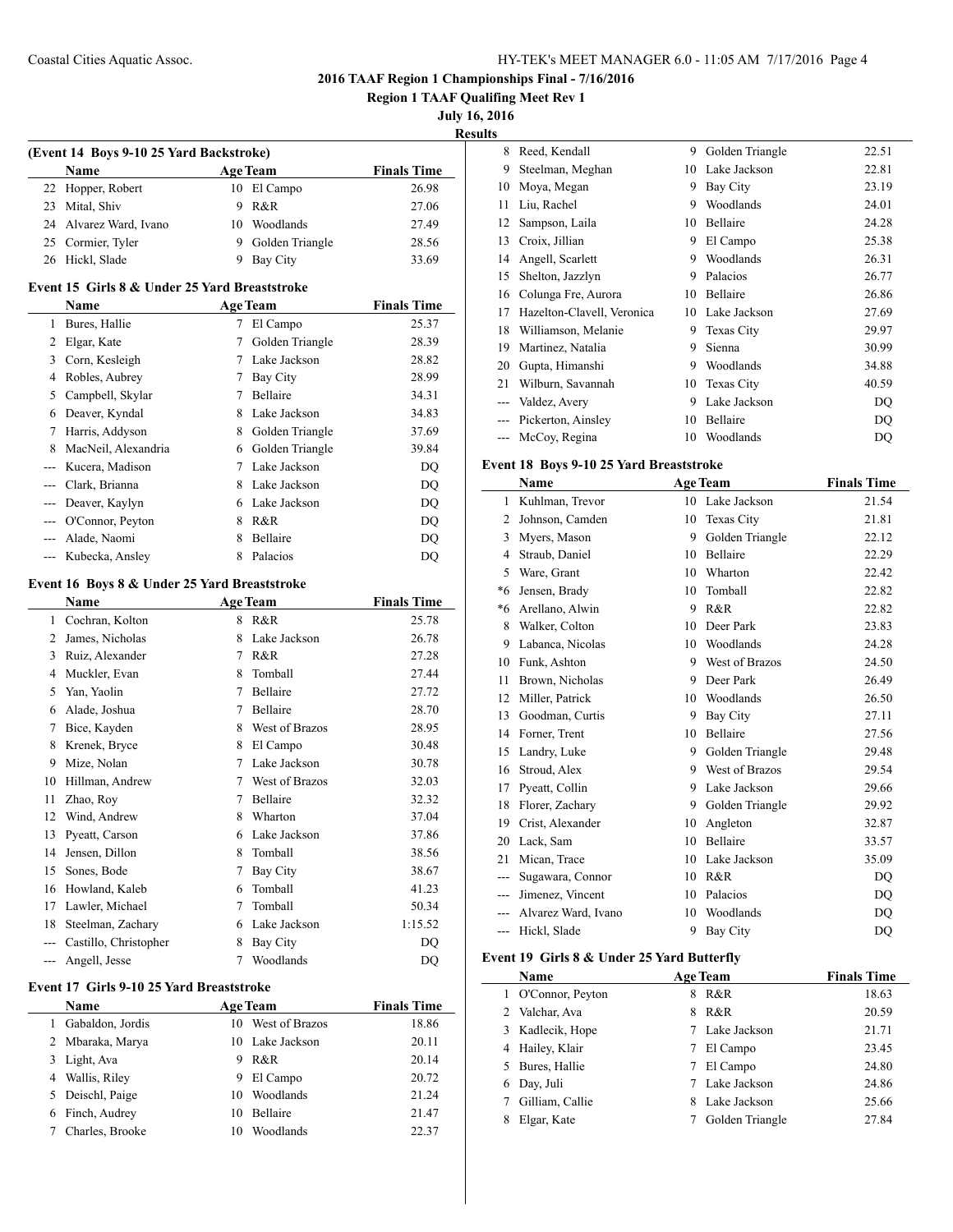## Coastal Cities Aquatic Assoc. HY-TEK's MEET MANAGER 6.0 - 11:05 AM 7/17/2016 Page 5

**2016 TAAF Region 1 Championships Final - 7/16/2016**

**Region 1 TAAF Qualifing Meet Rev 1**

**July 16, 2016**

**Results**

| (Event 19 Girls 8 & Under 25 Yard Butterfly) |                        |   |                 |                    |
|----------------------------------------------|------------------------|---|-----------------|--------------------|
|                                              | <b>Name</b>            |   | <b>Age Team</b> | <b>Finals Time</b> |
| 9                                            | Byfield, Sharick       | 8 | Sienna          | 28.20              |
|                                              | 10 Nichols, Makena     |   | West of Brazos  | 28.22              |
| 11.                                          | Chilton, Kate          |   | El Campo        | 28.74              |
|                                              | 12 Castillo, Rachel    | 8 | Bay City        | 29.17              |
| 13                                           | El-Hakam, Trinity      |   | <b>Bellaire</b> | 29.99              |
| 14                                           | Mills, Holley          |   | El Campo        | 35.04              |
|                                              | --- Neireiter, Jasmine |   | Golden Triangle | DO                 |
|                                              | Hu, Catherine          | 8 | Bellaire        | DO                 |
|                                              |                        |   |                 |                    |

## **Event 20 Boys 8 & Under 25 Yard Butterfly**

|    | Name             |   | <b>Age Team</b>   | <b>Finals Time</b> |
|----|------------------|---|-------------------|--------------------|
| 1  | Townsend, Jathen | 8 | Golden Triangle   | 19.69              |
| 2  | Todd, Reid       | 8 | Golden Triangle   | 19.87              |
| 3  | Nguyen, Landyn   | 8 | Golden Triangle   | 21.10              |
| 4  | Mixon, Luke      | 8 | Lake Jackson      | 21.50              |
| 5  | Leach, Jojo      | 8 | R&R               | 23.15              |
| 6  | Boyer, Aden      | 8 | Golden Triangle   | 23.68              |
| 7  | Yan, Yaolin      | 7 | Bellaire          | 23.98              |
| 8  | Alade, Joshua    | 7 | Bellaire          | 28.28              |
| 9  | Forner, Ethan    | 7 | Bellaire          | 30.03              |
| 10 | Calhoun, Jacob   | 8 | <b>Texas City</b> | 31.06              |
| 11 | Bentley, Kaleb   | 8 | <b>Texas City</b> | 34.45              |
| 12 | Fowlkes, Jacob   | 7 | Tomball           | 39.05              |
| 13 | Jimenez, Joseph  | 7 | Palacios          | 39.60              |
| 14 | Straub, Eran     | 7 | Bellaire          | 48.40              |
|    | Stuart, Harrison | 7 | R&R               | DQ                 |
|    | Mize, Nolan      | 7 | Lake Jackson      | DO                 |
|    | Velazquez, Javi  | 7 | Golden Triangle   | DQ                 |
|    | Muckler, Evan    | 8 | Tomball           | DQ                 |

## **Event 21 Girls 9-10 25 Yard Butterfly**

|    | Name                |    | <b>Age Team</b>   | <b>Finals Time</b> |
|----|---------------------|----|-------------------|--------------------|
| 1  | Leach, Julianna     | 10 | R&R               | 16.30              |
| 2  | O'Connor, Teagon    | 10 | R&R               | 16.69              |
| 3  | Deischl, Paige      | 10 | Woodlands         | 17.42              |
| 4  | Mixon, Emily        | 9  | Lake Jackson      | 19.09              |
| 5  | Kesler, Mallory     | 9  | Lake Jackson      | 19.10              |
| 6  | Adam, Elisa         | 10 | Bellaire          | 19.26              |
| 7  | Wallis, Riley       | 9  | El Campo          | 19.92              |
| 8  | Ashworth, Morgan    | 10 | Bay City          | 20.05              |
| 9  | Reed, Kendall       | 9  | Golden Triangle   | 20.75              |
| 10 | Calhoun, Breanne    | 10 | Texas City        | 21.21              |
| 11 | Sampson, Laila      | 10 | Bellaire          | 21.28              |
| 12 | Kadlecik, Grace     | 9  | Lake Jackson      | 21.38              |
| 13 | Juarez, Abigail     | 9  | R&R               | 21.65              |
| 14 | Gabaldon, Jordis    | 10 | West of Brazos    | 22.19              |
| 15 | McCoy, Regina       | 10 | Woodlands         | 22.25              |
| 16 | Woodall, Evie       | 9  | Golden Triangle   | 22.35              |
| 17 | Colunga Fre, Aurora | 10 | Bellaire          | 22.42              |
| 18 | Flanagan, Zaniya    | 9  | Golden Triangle   | 23.14              |
| 19 | Unger, Caroline     | 10 | Woodlands         | 23.74              |
| 20 | Segovia, Loryn      | 10 | West of Brazos    | 25.57              |
| 21 | Bennett, Kenidy     | 9  | Golden Triangle   | 28.00              |
| 22 | Lillie, Leah        | 10 | <b>Texas City</b> | 28.93              |

| Event 22 Boys 9-10 25 Yard Butterfly |                   |    |                 |                    |
|--------------------------------------|-------------------|----|-----------------|--------------------|
|                                      | Name              |    | <b>Age Team</b> | <b>Finals Time</b> |
| 1                                    | Spurlock, Britt   | 9  | R&R             | 15.68              |
| 2                                    | Myers, Mason      | 9  | Golden Triangle | 16.62              |
| 3                                    | Garner, Zane      | 10 | El Campo        | 16.92              |
| 4                                    | Beal, Kaden       | 9  | El Campo        | 17.84              |
| 5                                    | Miller, Lance     | 9  | R&R             | 20.10              |
| 6                                    | Miller, Patrick   | 10 | Woodlands       | 20.18              |
| 7                                    | Walker, Colton    | 10 | Deer Park       | 20.60              |
| 8                                    | Funk, Ashton      | 9  | West of Brazos  | 20.77              |
| 9                                    | Kuhlman, Trevor   | 10 | Lake Jackson    | 20.92              |
| 10                                   | Gage, Spencer     | 9  | R&R             | 20.95              |
| 11                                   | Finch, James      | 9  | Bellaire        | 21.02              |
| 12                                   | Peralta, Jonathan | 9  | R&R             | 21.86              |
| 13                                   | Forner, Trent     | 10 | Bellaire        | 22.40              |
| 14                                   | Michna, Joesph    | 10 | Deer Park       | 24.36              |
| 15                                   | Labanca, Nicolas  | 10 | Woodlands       | 24.56              |
| 16                                   | Thorne, Keason    | 10 | <b>Bellaire</b> | 24.58              |
| 17                                   | Mican, Trace      | 10 | Lake Jackson    | 24.70              |
| 18                                   | Brown, Nicholas   | 9  | Deer Park       | 24.75              |
| 19                                   | Taylor, Christon  | 9  | Tomball         | 25.57              |
| 20                                   | Segovia, Lewis    | 9  | West of Brazos  | 27.52              |
| 21                                   | SanMigel, Cruz    | 10 | Palacios        | 33.67              |
| ---                                  | Chaney, Donovan   | 10 | Golden Triangle | DO                 |
|                                      | El-Hakam, Maddux  | 9  | <b>Bellaire</b> | DQ                 |
| $---$                                | Cormier, Tyler    | 9  | Golden Triangle | DO                 |

#### **Event 23 Girls 6 & Under 25 Yard Freestyle**

|    | Name                |   | <b>Age Team</b> | <b>Finals Time</b> |
|----|---------------------|---|-----------------|--------------------|
| 1  | James, Rylee        | 6 | Lake Jackson    | 24.61              |
| 2  | MacNeil, Alexandria | 6 | Golden Triangle | 24.73              |
| 3  | Carey, Mia          | 6 | R&R             | 25.14              |
| 4  | Morgan, Jayde       | 6 | Golden Triangle | 25.15              |
| 5  | Roberts, Kaylee     | 6 | Angleton        | 25.57              |
| 6  | O'Connor, Delaney   | 6 | R&R             | 26.04              |
| 7  | Riffel, Gemma       | 5 | Sienna          | 26.26              |
| 8  | Terrell, Riley      | 6 | Sienna          | 26.45              |
| 9  | Chalmers, Masyn     | 6 | Angleton        | 27.51              |
| 10 | Hurtado, Madelyn    | 6 | Bay City        | 29.00              |
| 11 | Bower, Bailey       | 6 | West of Brazos  | 29.76              |
| 12 | Robles, Geddan      | 5 | <b>Bay City</b> | 31.21              |
| 13 | Hopper, Lauryn      | 6 | El Campo        | 31.34              |
| 14 | Pickerton, Reagan   | 6 | Bellaire        | 32.35              |
| 15 | Gill, Ana           | 5 | Tomball         | 33.31              |
| 16 | Mehta, Sania        | 6 | Bellaire        | 34.13              |
| 17 | Kumar, Riya         | 6 | Bellaire        | 35.39              |
| 18 | Deaver, Kaylyn      | 6 | Lake Jackson    | 40.24              |
| 19 | Stigter, Arielle    | 5 | Sienna          | 42.81              |
| 20 | Jensen, Taylor      | 5 | Tomball         | 51.45              |

#### **Event 24 Boys 6 & Under 25 Yard Freestyle**

 $\overline{\phantom{a}}$ 

| <b>Name</b>      | <b>Age Team</b>  | <b>Finals Time</b> |
|------------------|------------------|--------------------|
| Beal, Konnor     | 6 El Campo       | 20.95              |
| 2 Respondek, Gus | 6 El Campo       | 22.22              |
| 3 Efird, Logan   | 6 Sienna         | 22.57              |
| 4 Bailes, Ben    | 6 West of Brazos | 23.55              |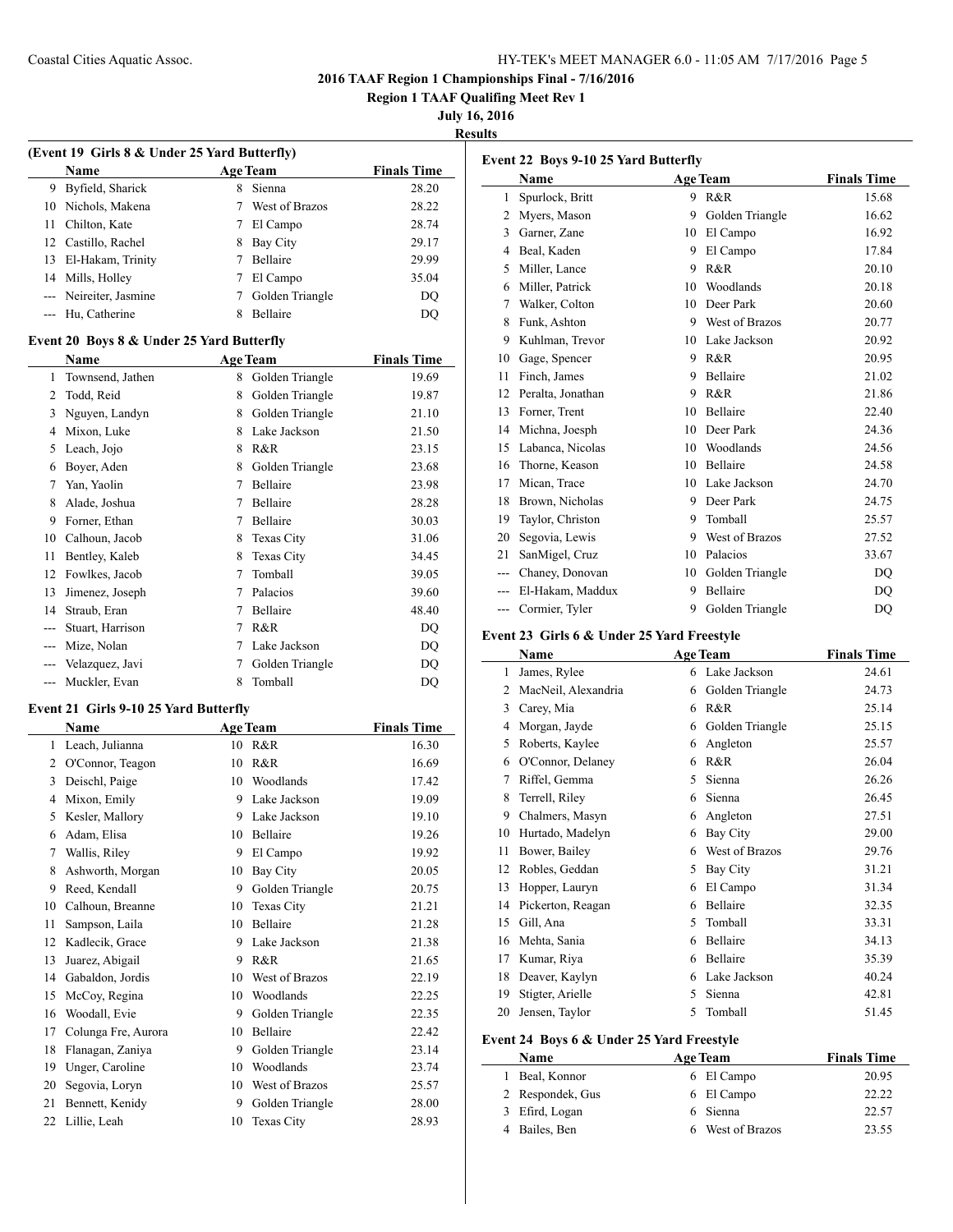**Region 1 TAAF Qualifing Meet Rev 1**

**July 16, 2016**

**Results**

| (Event 24 Boys 6 & Under 25 Yard Freestyle) |                   |    |                 |                    |  |
|---------------------------------------------|-------------------|----|-----------------|--------------------|--|
|                                             | <b>Name</b>       |    | <b>Age Team</b> | <b>Finals Time</b> |  |
| 5                                           | Howland, Kaleb    | 6  | Tomball         | 25.63              |  |
| 6                                           | Welsh, Lane       | 6  | Alvin           | 26.14              |  |
| 7                                           | Welsh, Landon     | 6  | Alvin           | 28.85              |  |
| 8                                           | Kumar, Raoul      | 6  | Bellaire        | 29.45              |  |
| 9                                           | Campbell, Drew    | 6  | Bellaire        | 30.46              |  |
| 10                                          | Pyeatt, Carson    |    | Lake Jackson    | 35.65              |  |
| 11                                          | Vrazel, Carson    | 5. | Angleton        | 41.00              |  |
| 12                                          | Steelman, Zachary | 6  | Lake Jackson    | 41.40              |  |
| 13                                          | Nolan, Grant      | 6  | Tomball         | 42.11              |  |
| 14                                          | Lawler, Grey      | 5  | Tomball         | 1:11.92            |  |
| 15                                          | Howland, Luke     |    | Tomball         | 1:52.30            |  |

# **Event 25 Girls 8 & Under 25 Yard Freestyle**

|              | <b>Name</b>          |   | <b>Age Team</b>   | <b>Finals Time</b> |
|--------------|----------------------|---|-------------------|--------------------|
| $\mathbf{1}$ | Alade, Naomi         | 8 | Bellaire          | 16.80              |
| 2            | Ashworth, Madilyn    | 8 | Bay City          | 18.70              |
| 3            | Cook, Alaysia        | 8 | Bay City          | 19.10              |
| 4            | Kubecka, Ansley      | 8 | Palacios          | 19.28              |
| 5            | Nichols, Makena      | 7 | West of Brazos    | 19.86              |
| 6            | Hundl, Olivia        | 7 | El Campo          | 20.33              |
| 7            | Carrizales, Samantha | 8 | Angleton          | 20.95              |
| 8            | Castillo, Rachel     | 8 | <b>Bay City</b>   | 21.19              |
| 9            | Hailey, Klair        | 7 | El Campo          | 21.57              |
| 10           | Byfield, Sharick     | 8 | Sienna            | 21.73              |
| 11           | Campbell, Skylar     | 7 | Bellaire          | 21.86              |
| 12           | Harris, Addyson      |   | 8 Golden Triangle | 22.03              |
| 13           | Bracken, Larissa     | 7 | Lake Jackson      | 22.09              |
| 14           | Johnson, Kendal      | 8 | Texas City        | 22.41              |
| 15           | Silger, Madalynn     | 8 | Texas City        | 22.55              |
| 16           | Robles, Aubrey       | 7 | <b>Bay City</b>   | 24.29              |
| 17           | Hu, Catherine        | 8 | Bellaire          | 24.61              |
| 18           | Gonzalez, Mariana    | 8 | <b>Bellaire</b>   | 24.95              |
| 19           | Mbaraka, Naila       | 8 | Lake Jackson      | 25.20              |
| 20           | Debbs, Bailee        | 8 | R&R               | 25.49              |
| 21           | Neireiter, Jasmine   | 7 | Golden Triangle   | 25.55              |
| 22           | El-Hakam, Trinity    | 7 | Bellaire          | 26.04              |
| 23           | Teeler, Savannah     | 7 | <b>Bay City</b>   | 26.11              |
| 24           | Little, Caroline     | 7 | El Campo          | 26.59              |
| 25           | Gill, Caroline       | 7 | Tomball           | 26.97              |
| 26           | Deaver, Kyndal       | 8 | Lake Jackson      | 27.05              |
| 27           | Clark, Brianna       | 8 | Lake Jackson      | 27.39              |
| 28           | Kilpatrick, Trinity  | 8 | R&R               | 27.51              |
| 29           | Roberts, Kaylee      | 6 | Angleton          | 27.74              |
| 30           | Arellano, Abigail    | 7 | R&R               | 29.17              |
| 31           | Shelton, Jordan      | 7 | Palacios          | 32.94              |
| 32           | Brunson, Eden        | 6 | Texas City        | 33.16              |
| 33           | Kucera, Madison      | 7 | Lake Jackson      | 34.36              |
| 34           | Rowland, Noelle      | 7 | Wharton           | 34.84              |
| 35           | Giambi, Giuliana     | 7 | R&R               | 38.17              |

#### **Event 26 Boys 8 & Under 25 Yard Freestyle**

| Name             | <b>Age Team</b>   | <b>Finals Time</b> |
|------------------|-------------------|--------------------|
| 1 Yu. Charles    | 8 Bellaire        | 16.88              |
| 2 Nguyen, Landyn | 8 Golden Triangle | 16.92              |

| .               |                       |   |                   |       |
|-----------------|-----------------------|---|-------------------|-------|
| 3               | Spencer, Keegan       | 7 | Bay City          | 16.99 |
| $\overline{4}$  | Todd, Reid            | 8 | Golden Triangle   | 17.45 |
| 5               | Krenek, Bryce         | 8 | El Campo          | 17.89 |
|                 | 6 Koelzer, Drew       | 7 | R&R               | 18.71 |
| $7\overline{ }$ | Leach, Jojo           | 8 | R&R               | 19.39 |
| 8               | Alade, Joshua         | 7 | Bellaire          | 19.53 |
| 9               | Yan, Yaolin           | 7 | Bellaire          | 19.54 |
| 10              | Breazeale, Luke       | 8 | West of Brazos    | 19.89 |
| 11              | Crow, Stratton        | 7 | Bay City          | 20.50 |
| 12              | Sones, Paul Ryan      | 8 | Bay City          | 21.16 |
| 13              | Bice, Kayden          | 8 | West of Brazos    | 21.43 |
| 14              | Velazquez, Javi       | 7 | Golden Triangle   | 22.44 |
| 15              | Muckler, Evan         | 8 | Tomball           | 23.12 |
|                 | 16 Rodriguez, Sergio  | 7 | Bay City          | 23.52 |
| 17              | Ratcliff, Joaquin     | 8 | El Campo          | 23.94 |
| 18              | Cobb, Jackson         | 8 | Lake Jackson      | 24.10 |
|                 | 19 Nett, Aaron        | 7 | Angleton          | 24.79 |
| 20              | Mital, Jay            | 8 | R&R               | 25.91 |
| 21              | Weldon, Kadin         | 7 | Bellaire          | 26.15 |
|                 | 22 Forner, Ethan      | 7 | Bellaire          | 26.44 |
| 23              | Heathcock, Morgan     | 7 | R&R               | 26.78 |
|                 | 24 Angell, Jesse      | 7 | Woodlands         | 26.88 |
| 25              | Jimenez, Joseph       | 7 | Palacios          | 27.02 |
|                 | 26 Fowlkes, Jacob     | 7 | Tomball           | 27.36 |
| 27              | Castillo, Christopher | 8 | <b>Bay City</b>   | 27.86 |
| 28              | Sanders, Diego        | 7 | R&R               | 28.01 |
| 29              | Zhao, Roy             | 7 | Bellaire          | 28.13 |
|                 | 30 Bentley, Kaleb     | 8 | <b>Texas City</b> | 28.16 |
| 31              | Jensen, Dillon        | 8 | Tomball           | 29.65 |
| 32              | Schoener, Noah        | 7 | Lake Jackson      | 29.77 |
| 33              | Sones, Bode           | 7 | <b>Bay City</b>   | 30.04 |
| 34              | Stuart, Harrison      | 7 | R&R               | 30.12 |
| 35              | Wu, Tianyi            | 8 | Bellaire          | 31.59 |
| 36              | Henley, Ezekiel       | 7 | Lake Jackson      | 32.40 |
| 37              | Straub, Eran          | 7 | Bellaire          | 36.91 |
| 38              | Lawler, Michael       | 7 | Tomball           | 38.05 |
| 39              | Trammell, Jake        | 7 | Palacios          | 43.53 |

## **Event 27 Girls 9-10 25 Yard Freestyle**

 $\overline{\phantom{0}}$ 

|    | Name               |    | <b>Age Team</b> | <b>Finals Time</b> |
|----|--------------------|----|-----------------|--------------------|
| 1  | Leach, Julianna    | 10 | R&R             | 14.83              |
| 2  | Masters, Ann Marie | 10 | R&R             | 15.25              |
| 3  | Little, Juilann    | 10 | El Campo        | 15.60              |
| 4  | Gibbens, Alexis    | 10 | <b>Bay City</b> | 15.73              |
| 5  | Demers, Avery      | 10 | Texas City      | 16.06              |
| 6  | Aparicio, Abigail  | 10 | Palacios        | 16.25              |
| 7  | Gabaldon, Jordis   | 10 | West of Brazos  | 16.28              |
| 8  | Adam, Elisa        | 10 | Bellaire        | 16.83              |
| 9  | Nemeth, Laurelie   | 10 | Alvin           | 16.87              |
| 10 | Woodall, Evie      | 9  | Golden Triangle | 17.01              |
| 11 | Charles, Brooke    | 10 | Woodlands       | 17.40              |
| 12 | Sampson, Laila     | 10 | Bellaire        | 17.58              |
| 13 | Trevino, Estela    | 9  | R&R             | 17.72              |
| 14 | Finch, Audrey      | 10 | Bellaire        | 17.76              |
| 15 | Garza, Amarissa    | 10 | R&R             | 18.01              |
| 16 | Pickerton, Ainsley | 10 | Bellaire        | 18.03              |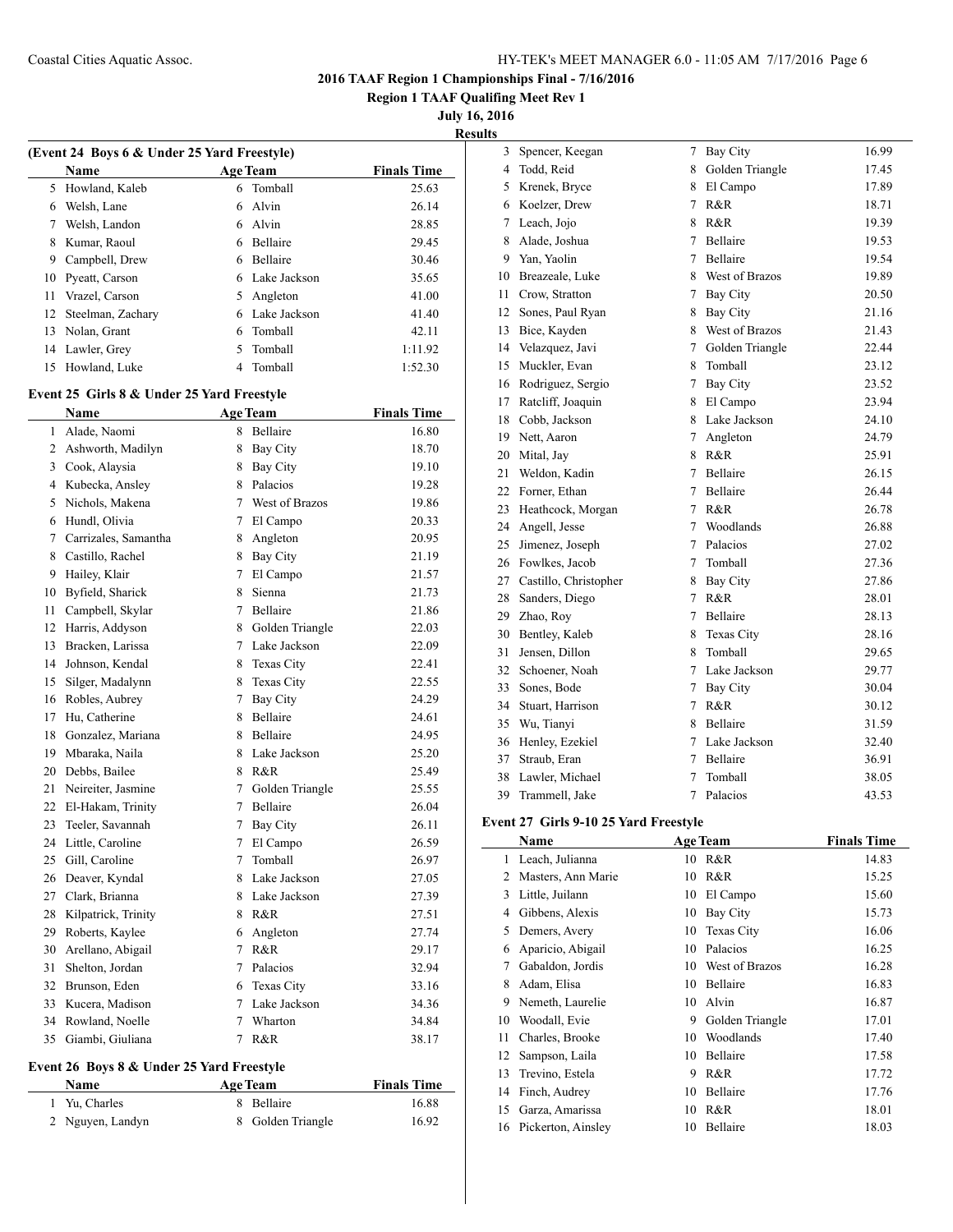## Coastal Cities Aquatic Assoc. HY-TEK's MEET MANAGER 6.0 - 11:05 AM 7/17/2016 Page 7

## **2016 TAAF Region 1 Championships Final - 7/16/2016**

**Region 1 TAAF Qualifing Meet Rev 1**

# **July 16, 2016**

**Result** 

| (Event 27 Girls 9-10 25 Yard Freestyle) |                            |    |                   |                    |
|-----------------------------------------|----------------------------|----|-------------------|--------------------|
|                                         | Name                       |    | <b>Age Team</b>   | <b>Finals Time</b> |
| 17                                      | Hill, Abigail              | 9  | El Campo          | 19.60              |
| 18                                      | Carrizales, Sarah          | 10 | Angleton          | 19.62              |
| 19                                      | Grones, Bethany            | 10 | Palacios          | 19.70              |
| 20                                      | Shelton, Jazzlyn           | 9  | Palacios          | 20.27              |
| 21                                      | Hazelton-Clavell, Veronica | 10 | Lake Jackson      | 20.54              |
| 22                                      | Bennett, Kenidy            | 9  | Golden Triangle   | 20.62              |
| 23                                      | Lopez, Valentina           | 10 | <b>Bay City</b>   | 20.71              |
| $*24$                                   | McCoy, Regina              | 10 | Woodlands         | 21.03              |
| $*24$                                   | Calhoun, Breanne           | 10 | <b>Texas City</b> | 21.03              |
| $*26$                                   | Angell, Scarlett           | 9  | Woodlands         | 21.39              |
| $*26$                                   | Marquez, Leah              | 10 | Lake Jackson      | 21.39              |
| 28                                      | Segovia, Loryn             | 10 | West of Brazos    | 21.50              |
| 29                                      | Brinkley, Brielle          | 9  | <b>Texas City</b> | 23.69              |
| 30                                      | Keen, Katelyn              | 9  | West of Brazos    | 25.33              |
| 31                                      | Valdez, Avery              | 9  | Lake Jackson      | 25.44              |
| 32                                      | Martinez, Natalia          | 9  | Sienna            | 26.20              |
| 33                                      | Olson, Chloe               | 9  | Golden Triangle   | 26.28              |
| 34                                      | Hayden, Kaylee             | 10 | <b>Bay City</b>   | 26.75              |
| 35                                      | Wilburn, Savannah          | 10 | <b>Texas City</b> | 28.26              |

# **Event 28 Boys 9-10 25 Yard Freestyle**

|                | Name                |    | <b>Age Team</b>  | <b>Finals Time</b> |
|----------------|---------------------|----|------------------|--------------------|
| 1              | Masters, George     | 9  | R&R              | 14.44              |
| $\overline{c}$ | Chaney, Donovan     | 10 | Golden Triangle  | 14.96              |
| 3              | Miller, Patrick     |    | 10 Woodlands     | 15.81              |
| 4              | Johnson, Camden     | 10 | Texas City       | 16.32              |
| 5              | Finch, James        | 9  | Bellaire         | 16.67              |
| 6              | Thorne, Keason      | 10 | Bellaire         | 17.18              |
| 7              | Ware, Grant         |    | 10 Wharton       | 17.51              |
| 8              | Kocian, Cameron     | 9. | El Campo         | 18.38              |
| 9              | Arellano, Alwin     | 9  | R&R              | 18.64              |
| 10             | Shobassy, Nezar     | 9  | Golden Triangle  | 18.94              |
| 11             | Taylor, Christon    | 9  | Tomball          | 19.78              |
| $*12$          | Trammell, James     | 9  | Palacios         | 19.95              |
| $*12$          | Forner, Trent       | 10 | Bellaire         | 19.95              |
| 14             | Hopper, Robert      | 10 | El Campo         | 19.97              |
| 15             | Rodriguez, Joey     |    | 9 Bay City       | 20.04              |
| 16             | Labanca, Nicolas    |    | 10 Woodlands     | 20.28              |
| 17             | Conover, Tristin    | 9  | Deer Park        | 20.60              |
| 18             | SanMigel, Cruz      | 10 | Palacios         | 20.96              |
| 19             | Mital, Shiv         | 9  | R&R              | 21.10              |
| 20             | Pyeatt, Collin      | 9  | Lake Jackson     | 21.13              |
| 21             | Segovia, Lewis      |    | 9 West of Brazos | 21.24              |
| 22             | Landry, Luke        | 9  | Golden Triangle  | 21.33              |
| 23             | Lack, Sam           | 10 | Bellaire         | 21.63              |
| 24             | Jensen, Brady       | 10 | Tomball          | 22.77              |
| 25             | Florer, Zachary     | 9  | Golden Triangle  | 22.79              |
| 26             | Harpham, Daniel     |    | 10 Lake Jackson  | 22.84              |
| 27             | El-Hakam, Maddux    | 9  | Bellaire         | 23.24              |
| 28             | Woods, Adan         | 10 | Bay City         | 23.25              |
| 29             | Straub, Daniel      | 10 | <b>Bellaire</b>  | 23.74              |
| 30             | Alvarez Ward, Ivano | 10 | Woodlands        | 24.30              |
| 31             | Jimenez, Vincent    | 10 | Palacios         | 24.59              |
| 32             | Hickl, Slade        | 9  | <b>Bay City</b>  | 27.02              |
|                |                     |    |                  |                    |

| ults |                                      |         |      |                   |                    |
|------|--------------------------------------|---------|------|-------------------|--------------------|
|      | 33 Stroud, Alex                      |         |      | 9 West of Brazos  | 27.06              |
|      | 34 Diaz, Jonah                       |         |      | 9 Palacios        | 27.91              |
|      | 35 Wu, Hanyi                         |         |      | 9 Bellaire        | 30.04              |
|      |                                      |         |      |                   |                    |
|      | Event 29 Girls 8 & Under 100 Yard IM |         |      |                   |                    |
|      | Name                                 |         |      | <b>Age Team</b>   | <b>Finals Time</b> |
|      | 1 O'Connor, Peyton                   |         |      | 8 R&R             | 1:36.43            |
|      | 43.41                                | 53.02   |      |                   |                    |
| 2    | Valchar, Ava                         |         | 8    | R&R               | 1:50.41            |
|      | 49.19                                | 1:01.22 |      |                   |                    |
| 3    | Chilton, Kate                        |         |      | 7 El Campo        | 2:12.49            |
|      | 1:00.96                              | 1:11.53 |      |                   |                    |
|      | 4 Corn, Kesleigh                     |         | 7    | Lake Jackson      | 2:14.99            |
|      | 1:06.80                              | 1:08.19 |      |                   |                    |
|      | Gibbens, Iralynn                     |         |      | 8 Bay City        | DQ                 |
|      | Event 30 Boys 8 & Under 100 Yard IM  |         |      |                   |                    |
|      | Name                                 |         |      | <b>Age Team</b>   | <b>Finals Time</b> |
| 1    | Corn, Kasen                          |         |      | 8 Lake Jackson    | 1:33.94            |
|      | 42.61                                | 51.33   |      |                   |                    |
| 2    | Todd, Reid                           |         |      | 8 Golden Triangle | 1:44.81            |
|      | 48.97                                | 55.84   |      |                   |                    |
| 3    | Spencer, Keegan                      |         |      | 7 Bay City        | 1:53.72            |
|      | 56.44                                | 57.28   |      |                   |                    |
|      | 4 Cochran, Kolton                    |         |      | 8 R&R             | 1:57.18            |
|      | 52.85                                | 1:04.33 |      |                   |                    |
|      | Townsend, Jathen                     |         |      | 8 Golden Triangle | DQ                 |
|      | --- Yu, Charles                      |         | 8    | Bellaire          | DQ                 |
|      | Wind, Andrew                         |         | 8    | Wharton           | <b>DQ</b>          |
|      |                                      |         |      |                   |                    |
|      | Event 31 Girls 9-10 100 Yard IM      |         |      |                   |                    |
|      | Name                                 |         |      | <b>Age Team</b>   | <b>Finals Time</b> |
| 1    | Reed, Kendall                        |         |      | 9 Golden Triangle | 1:36.96            |
|      | 45.69                                | 51.27   |      |                   |                    |
| 2    | Liu, Rachel                          |         | 9    | Woodlands         | 1:38.85            |
|      | 45.41                                | 53.44   |      |                   |                    |
| 3    | Hundl, Adeline                       |         | 9    | El Campo          | 1:44.02            |
|      | 49.58                                | 54.44   |      |                   |                    |
|      | 4 Colunga Fre, Aurora                |         | 10   | <b>Bellaire</b>   | 1:57.08            |
|      | 55.04                                | 1:02.04 |      |                   |                    |
|      | Event 32 Boys 9-10 100 Yard IM       |         |      |                   |                    |
|      | Name                                 |         |      | <b>Age Team</b>   | <b>Finals Time</b> |
| 1    | Bures, Luke                          |         |      | 10 El Campo       | 1:26.21            |
|      | 39.21                                | 47.00   |      |                   |                    |
| 2    | Myers, Mason                         |         |      | 9 Golden Triangle | 1:33.58            |
|      | 41.22                                | 52.36   |      |                   |                    |
| 3    | Sugawara, Connor                     |         |      | 10 R&R            | 1:36.70            |
|      | 43.76                                | 52.94   |      |                   |                    |
|      | 4 Kuhlman, Trevor                    |         | 10 - | Lake Jackson      | 1:37.82            |
|      | 47.35                                | 50.47   |      |                   |                    |
|      |                                      |         |      |                   |                    |

5 Walker, Colton 10 Deer Park 1:42.96

46.85 56.11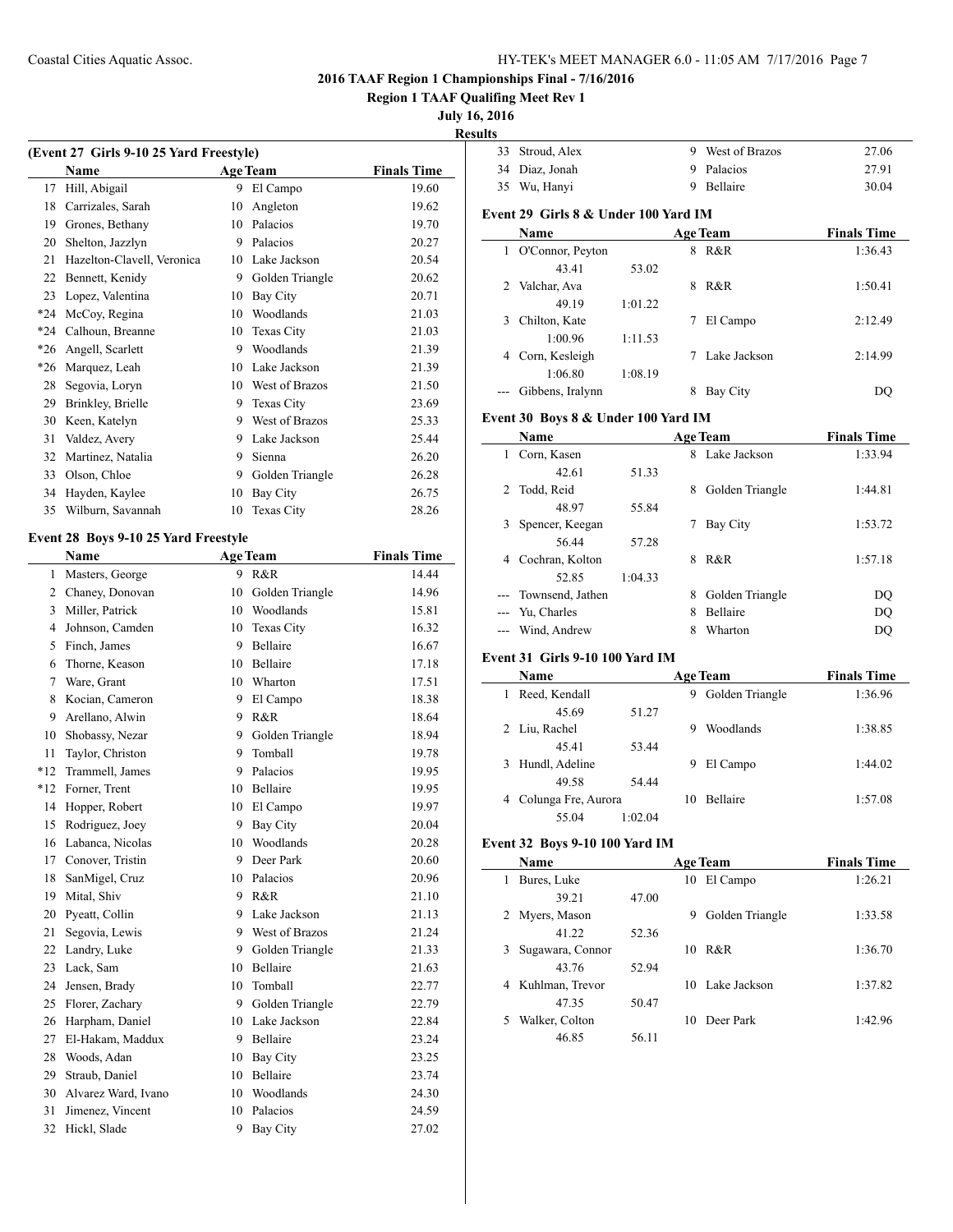**Region 1 TAAF Qualifing Meet Rev 1**

#### **July 16, 2016**

**Results**

 $\frac{1}{2}$ 

 $\overline{\phantom{a}}$ 

# **Event 35 Girls 8 & Under 100 Yard Freestyle Relay Team Relay Finals Time** 1 Bay City A 1:21.09 1) Ashworth, Madilyn 8 2) Holden, Jayleen 8 3) Castillo, Rachel 8 4) Cook, Alaysia 8 39.33 41.76 2 Lake Jackson A 1:22.34 1) Stowers, Sophie 8 2) Bracken, Larissa 7 3) Gilliam, Callie 8 4) Kadlecik, Hope 7 42.27 40.07 3 Lake Jackson B 1:42.28 1) Mbaraka, Naila 8 2) Corn, Kesleigh 7 3) James, Rylee 6 4) Day, Juli 7 4 El Campo A 1:44.05 1) Wallis, Abby 7 2) Mills, Holley 7 3) Little, Caroline 7 4) Hailey, Klair 7 56.55 47.50 --- Bay City B DQ 1) Teeler, Savannah 7 2) Robles, Geddan 5 3) Hurtado, Madelyn 6 4) Robles, Aubrey 7

#### **Event 36 Boys 8 & Under 100 Yard Freestyle Relay**

|   | Team                  |       | <b>Relay</b>           | <b>Finals Time</b> |
|---|-----------------------|-------|------------------------|--------------------|
| 1 | Lake Jackson          |       | A                      | 1:21.71            |
|   | 1) Owens, Karson 8    |       | 2) Cobb, Jackson 8     |                    |
|   | 3) James, Nicholas 8  |       | 4) Mixon, Luke 8       |                    |
|   | 41.83                 | 39.88 |                        |                    |
| 2 | Bay City              |       | A                      | 1:25.72            |
|   | 1) Sones, Paul Ryan 8 |       | 2) Rodriguez, Sergio 7 |                    |
|   | 3) Garza, Daiten 8    |       | 4) Crow, Stratton 7    |                    |
|   | 45.65                 | 40.07 |                        |                    |
| 3 | R&R                   |       | A                      | 1:27.77            |
|   | 1) Leach, Jojo 8      |       | 2) Heathcock, Morgan 7 |                    |
|   | 3) Mital, Jay 8       |       | 4) Koelzer, Drew 7     |                    |
|   | 48.10                 | 39.67 |                        |                    |
| 4 | El Campo              |       | A                      | 1:32.84            |
|   | 1) Respondek, Gus 6   |       | 2) Ratcliff, Joaquin 8 |                    |
|   | 3) Beal, Konnor 6     |       | 4) Vasquez, Evan 7     |                    |
|   | 1:01.54               | 31.30 |                        |                    |

## **Event 37 Girls 9-10 100 Yard Freestyle Relay**

|   | Team                     |       | Relav                 | <b>Finals Time</b> |
|---|--------------------------|-------|-----------------------|--------------------|
| 1 | R&R                      |       | А                     | 1:01.59            |
|   | 1) Masters, Ann Marie 10 |       | 2) Light, Ava 9       |                    |
|   | 3) O'Connor, Teagon 10   |       | $(4)$ Gage, Tess $10$ |                    |
|   | 31.27                    | 30.32 |                       |                    |
|   | 2 Lake Jackson           |       | A                     | 1:04.43            |
|   | 1) Mixon, Emily 9        |       | 2) Kesler, Mallory 9  |                    |
|   | 3) Brown, Emily 10       |       | 4) Gambrel, Sarah 10  |                    |
|   | 33.33                    | 31.10 |                       |                    |
| 3 | R&R                      |       | B                     | 1:10.12            |
|   | 1) Trevino, Estela 9     |       | 2) Garza, Amarissa 10 |                    |
|   | 3) Juarez, Abigail 9     |       | 4) Boettcher, Kady 9  |                    |
|   | 35.46                    | 34.66 |                       |                    |
|   |                          |       |                       |                    |

| 4 | El Campo               | A                      | 1:10.29 |
|---|------------------------|------------------------|---------|
|   | 1) Hundl, Adeline 9    | 2) Hill, Abigail 9     |         |
|   | 3) Wallis, Riley 9     | 4) Little, Juilann 10  |         |
|   | 37.19<br>33.10         |                        |         |
| 5 | Bay City               | A                      | 1:16.39 |
|   | 1) Ashworth, Morgan 10 | 2) Lee, Paislei 9      |         |
|   | 3) Lopez, Valentina 10 | 4) Moya, Megan 9       |         |
|   | 39.02<br>37.37         |                        |         |
| 6 | Lake Jackson           | в                      | 1:18.08 |
|   | 1) Kadlecik, Grace 9   | 2) Marquez, Leah 10    |         |
|   | 3) Elizondo, Andrea 10 | 4) Steelman, Meghan 10 |         |
|   | 40.81<br>37.27         |                        |         |

## **Event 38 Boys 9-10 100 Yard Freestyle Relay**

|   | Team                 |       | Relav                  | <b>Finals Time</b> |
|---|----------------------|-------|------------------------|--------------------|
| 1 | R&R                  |       | A                      | 1:02.49            |
|   | 1) Spurlock, Britt 9 |       | 2) Esparza, Ethan 9    |                    |
|   | 3) Sugawara, Ian 10  |       | 4) Masters, George 9   |                    |
|   | 32.35                | 30.14 |                        |                    |
| 2 | Bay City             |       | A                      | 1:14.80            |
|   | 1) Goodman, Curtis 9 |       | 2) Woods, Adan 10      |                    |
|   | 3) Rodriguez, Joey 9 |       | 4) Garza, Kaiden 10    |                    |
|   | 41.04                | 33.76 |                        |                    |
| 3 | Palacios             |       | A                      | 1:34.51            |
|   | 1) Trammell, James 9 |       | 2) Jimenez, Vincent 10 |                    |
|   | 3) Diaz, Jonah 9     |       | 4) SanMigel, Cruz 10   |                    |
|   | 46.87                | 47.64 |                        |                    |

#### **Event 39 Girls 11-12 200 Yard Medley Relay**

| <b>Team</b>            |       | Relay                |       | <b>Finals Time</b> |
|------------------------|-------|----------------------|-------|--------------------|
| Lake Jackson           |       | A                    |       | 2:35.79            |
| 1) Simons, Samantha 12 |       | 2) Mize, Madeline 11 |       |                    |
| 3) Sanders, Summer 12  |       | 4) Agan, Emily 11    |       |                    |
| 42.64                  | 45.10 | 31.52                | 36.53 |                    |
| 2 El Campo             |       | A                    |       | 2:37.69            |
| 1) You, Alex 12        |       | 2) Evans, Allison 11 |       |                    |
| 3) Evans, Margaret 11  |       | 4) Evans, Grace 12   |       |                    |
| 38.27                  | 45.42 | 40.74                | 33.26 |                    |

#### **Event 40 Boys 11-12 200 Yard Medley Relay**

| <b>Team</b>            | Relav |                         |       | <b>Finals Time</b> |
|------------------------|-------|-------------------------|-------|--------------------|
| R&R                    | A     |                         |       | 2:42.73            |
| 1) Boettcher, Kase 12  |       | 2) Litchfield, Brady 11 |       |                    |
| 3) Goodrich, Dustin 11 |       | 4) Spence, Joseph 11    |       |                    |
| 34.03                  | 55.61 | 38.18                   | 34.91 |                    |
| Bay City               | B     |                         |       | 3:07.13            |
| 1) Oros, Blake 11      |       | 2) Miller, Frankie 11   |       |                    |
| 3) Vargas, Michael 11  |       | 4) Rodriguez, Felix 11  |       |                    |
| 50.33                  | 59.63 | 37.49                   | 39.68 |                    |
| Bay City               | A     |                         |       | DO                 |
| 1) Holden, Tristan 11  |       | 2) Brooks, Mathew 11    |       |                    |
| 3) Crow, Logan 12      |       | 4) Burris, Gavin 12     |       |                    |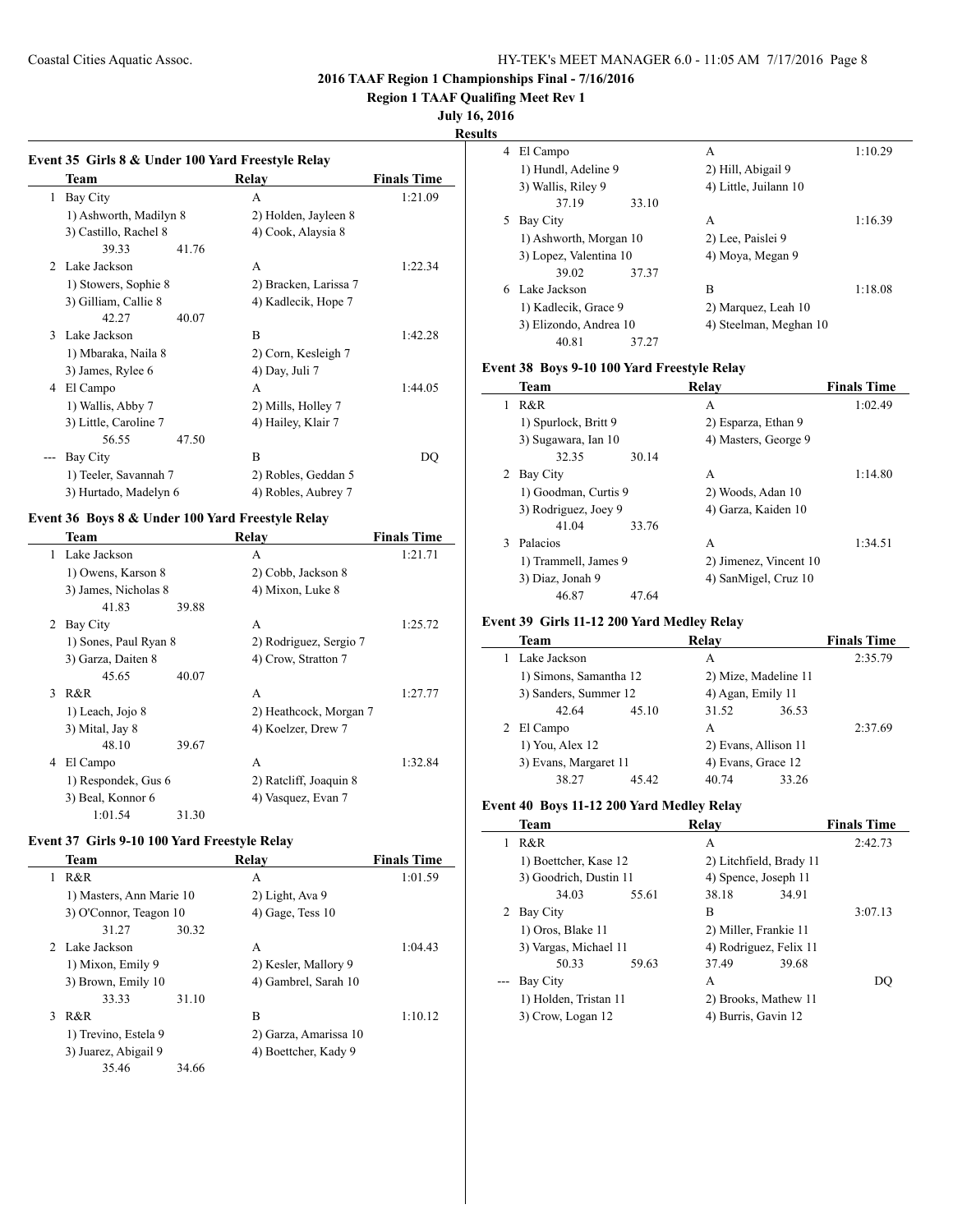**Region 1 TAAF Qualifing Meet Rev 1**

## **July 16, 2016**

**Results**

|                | <b>Team</b>             |       | Relay                 |                         | <b>Finals Time</b> |
|----------------|-------------------------|-------|-----------------------|-------------------------|--------------------|
|                | R&R                     |       | A                     |                         | 2:13.44            |
|                | 1) Gage, Sarita 14      |       | $2)$ Egwu, Joy 13     |                         |                    |
|                | 3) May, Kenedy 13       |       | 4) Juarez, Melody 13  |                         |                    |
|                | 31.95                   | 36.19 | 31.48                 | 33.82                   |                    |
| $\mathfrak{D}$ | Wharton                 |       | A                     |                         | 2:14.98            |
|                | 1) Hamlin, Mia 13       |       |                       | 2) Evanicky, Madison 14 |                    |
|                | 3) Pierce, Morgan 13    |       | 4) Grigar, Valerie 13 |                         |                    |
|                | 36.26                   | 40.77 | 30.45                 | 27.50                   |                    |
| 3              | R&R                     |       | B                     |                         | 2:27.50            |
|                | 1) Portie, Mackenzie 14 |       |                       | 2) Gaas, Carmen 14      |                    |
|                | 3) Malit, Kelsie 13     |       |                       | 4) Juarez, Mercedes 13  |                    |
|                |                         |       |                       |                         |                    |

#### **Event 42 Boys 13-14 200 Yard Medley Relay**

|               | Team                   |       | Relav                    |       | <b>Finals Time</b> |
|---------------|------------------------|-------|--------------------------|-------|--------------------|
| 1             | R&R                    |       | A                        |       | 1:54.44            |
|               | 1) Voelkel, Reese 13   |       | 2) Alaniz, Brandon 14    |       |                    |
|               | 3) Koelzer, Nikolas 14 |       | 4) Ahlberg, John 14      |       |                    |
|               | 28.88                  | 33.66 | 27.13                    | 24.77 |                    |
|               | 2 Lake Jackson         |       | A                        |       | 2:09.43            |
|               | 1) Kesler, Mason 13    |       | 2) deValcourt, Myles 13  |       |                    |
|               | 3) Steelman, Josh 14   |       | 4) Cobb, Noah 13         |       |                    |
|               | 35.71                  | 33.51 | 30.75                    | 29.46 |                    |
| $\mathcal{E}$ | R&R                    |       | B                        |       | 2:20.39            |
|               | 1) Tee, Elian 14       |       | 2) Litchfield, Jake 13   |       |                    |
|               | 3) McGrath, Connor 14  |       | 4) Valladares, Bryant 14 |       |                    |
|               | 43.86                  | 35.82 | 33.23                    | 27.48 |                    |
| 4             | West of Brazos         |       | A                        |       | 2:29.10            |
|               | 1) Mann, Dakota 14     |       | 2) Hillman, Mark 13      |       |                    |
|               | 3) Bailes, Jacob 13    |       | 4) Massengale, James 13  |       |                    |
|               | 36.23                  | 41.97 | 37.48                    | 33.42 |                    |
|               |                        |       |                          |       |                    |

## **Event 43 Women 15-17 200 Yard Medley Relay**

| Team |                     |       | Relav                  |       | <b>Finals Time</b> |
|------|---------------------|-------|------------------------|-------|--------------------|
| R&R  |                     |       | А                      |       | 2:14.27            |
|      | 1) Tee, Ellaine 17  |       | 2) Chancoco, Gemini 16 |       |                    |
|      | 3) Jaime, Summer 15 |       | 4) Bone, Lindsey 15    |       |                    |
|      | 3738                | 33.24 | 34 15                  | 29.50 |                    |

## **Event 44 Men 15-17 200 Yard Medley Relay**

|    | <b>Team</b>                                    |       | Relay                |                           | <b>Finals Time</b> |
|----|------------------------------------------------|-------|----------------------|---------------------------|--------------------|
| 1. | Golden Triangle                                |       | А                    |                           | 1:47.24            |
|    | 1) Ross, Gavin 16                              |       |                      | 2) Contreras, Salvador 16 |                    |
|    | 3) Fletcher, Vincent 15                        |       | 4) Satre, Alec 16    |                           |                    |
|    | 28.31                                          | 29.86 | 25.37                | 23.70                     |                    |
|    | 2 R&R                                          |       | A                    |                           | 1:57.51            |
|    | 1) Koelzer, William 16<br>3) Perez, William 16 |       | 2) Gaas, Sam 17      |                           |                    |
|    |                                                |       | 4) Cruz, Aric 17     |                           |                    |
|    | 29.77                                          | 34.33 | 27.48                | 25.93                     |                    |
| 3  | Wharton                                        |       | A                    |                           | 2:04.78            |
|    | 1) Plaza, Santiago 17<br>3) Howell, Zackary 15 |       | 2) Harbaugh, Joel 16 |                           |                    |
|    |                                                |       | 4) Orsak, Landon 16  |                           |                    |
|    | 34.49                                          | 33.07 | 28.39                | 28.83                     |                    |
|    |                                                |       |                      |                           |                    |

|                | Event 45 Girls 11-12 100 Yard Freestyle |         |    |                 |                    |  |  |
|----------------|-----------------------------------------|---------|----|-----------------|--------------------|--|--|
|                | Name                                    |         |    | <b>Age Team</b> | <b>Finals Time</b> |  |  |
| 1              | Beal, Kendall                           |         |    | 12 El Campo     | 1:06.34            |  |  |
|                | 32.44                                   | 33.90   |    |                 |                    |  |  |
| $\overline{2}$ | Chancoco, Deanna                        |         |    | 12 R&R          | 1:06.70            |  |  |
|                | 32.83                                   | 33.87   |    |                 |                    |  |  |
| 3              | Calhoun, Kenadi                         |         | 12 | Lake Jackson    | 1:07.04            |  |  |
|                | 32.72                                   | 34.32   |    |                 |                    |  |  |
| 4              | Malone, Bailey                          |         | 12 | R&R             | 1:13.24            |  |  |
|                | 34.93                                   | 38.31   |    |                 |                    |  |  |
| 5              | Grones, Brooke                          |         | 12 | Palacios        | 1:14.05            |  |  |
|                | 35.87                                   | 38.18   |    |                 |                    |  |  |
| 6              | Wise, Lydia                             |         | 11 | Tomball         | 1:14.44            |  |  |
|                | 36.78                                   | 37.66   |    |                 |                    |  |  |
| 7              | Woodson, Sera                           |         | 12 | Golden Triangle | 1:15.36            |  |  |
|                | 35.15                                   | 40.21   |    |                 |                    |  |  |
| 8              | Vargas, Glory                           |         | 12 | <b>Bay City</b> | 1:15.65            |  |  |
|                | 35.37                                   | 40.28   |    |                 |                    |  |  |
| 9              | Harvey, Allie                           |         | 12 | Alvin           | 1:16.21            |  |  |
|                | 36.32                                   | 39.89   |    |                 |                    |  |  |
| 10             | Edwards, Jordynn                        |         | 11 | Golden Triangle | 1:20.65            |  |  |
|                | 36.99                                   | 43.66   |    |                 |                    |  |  |
| 11             | Ware, Lauren                            |         | 12 | Wharton         | 1:20.98            |  |  |
|                | 39.21                                   | 41.77   |    |                 |                    |  |  |
| 12             | Kovacev, Hailey                         |         | 11 | Lake Jackson    | 1:24.47            |  |  |
|                | 40.47                                   | 44.00   |    |                 |                    |  |  |
| 13             | Moore, Kamrynn                          |         | 11 | West of Brazos  | 1:26.43            |  |  |
|                | 41.62                                   | 44.81   |    |                 |                    |  |  |
| 14             | Bible, Gracie                           |         | 11 | West of Brazos  | 1:26.78            |  |  |
|                | 39.39                                   | 47.39   |    |                 |                    |  |  |
| 15             | Wind, Madeline                          |         | 12 | Wharton         | 1:27.20            |  |  |
|                | 38.00                                   | 49.20   |    |                 |                    |  |  |
| 16             | Bower, Ella                             |         | 11 | West of Brazos  | 1:33.97            |  |  |
|                | 41.89                                   | 52.08   |    |                 |                    |  |  |
| 17             | Simons, Katherine                       |         | 12 | Lake Jackson    | 1:34.57            |  |  |
|                | 41.62                                   | 52.95   |    |                 |                    |  |  |
|                |                                         |         |    |                 |                    |  |  |
| 18             | Lewis, Sandra<br>53.16                  | 1:07.02 | 11 | Woodlands       | 2:00.18            |  |  |

## **Event 46 Boys 11-12 100 Yard Freestyle**

 $\overline{\phantom{a}}$ 

| Name                 |       | <b>Age Team</b>       | <b>Finals Time</b> |
|----------------------|-------|-----------------------|--------------------|
| Foster, Dylan<br>L   |       | 12 West of Brazos     | 1:03.06            |
| 30.88                | 32.18 |                       |                    |
| Williams, Reid<br>2  |       | El Campo<br>12        | 1:09.27            |
| 32.05                | 37.22 |                       |                    |
| Rocha, Emmanuel<br>3 |       | Golden Triangle<br>12 | 1:11.77            |
| 34.67                | 37.10 |                       |                    |
| Gaona, Gage<br>4     |       | Wharton<br>12         | 1:12.36            |
| 34.59                | 37.77 |                       |                    |
| Brown, Harrison<br>5 |       | Deer Park<br>11       | 1:14.87            |
| 35.23                | 39.64 |                       |                    |
| Holden, Tristan<br>6 |       | 11<br>Bay City        | 1:15.44            |
| 35.21                | 40.23 |                       |                    |
| Woodson, Walker      |       | Golden Triangle<br>11 | 1:17.20            |
| 36.73                | 40.47 |                       |                    |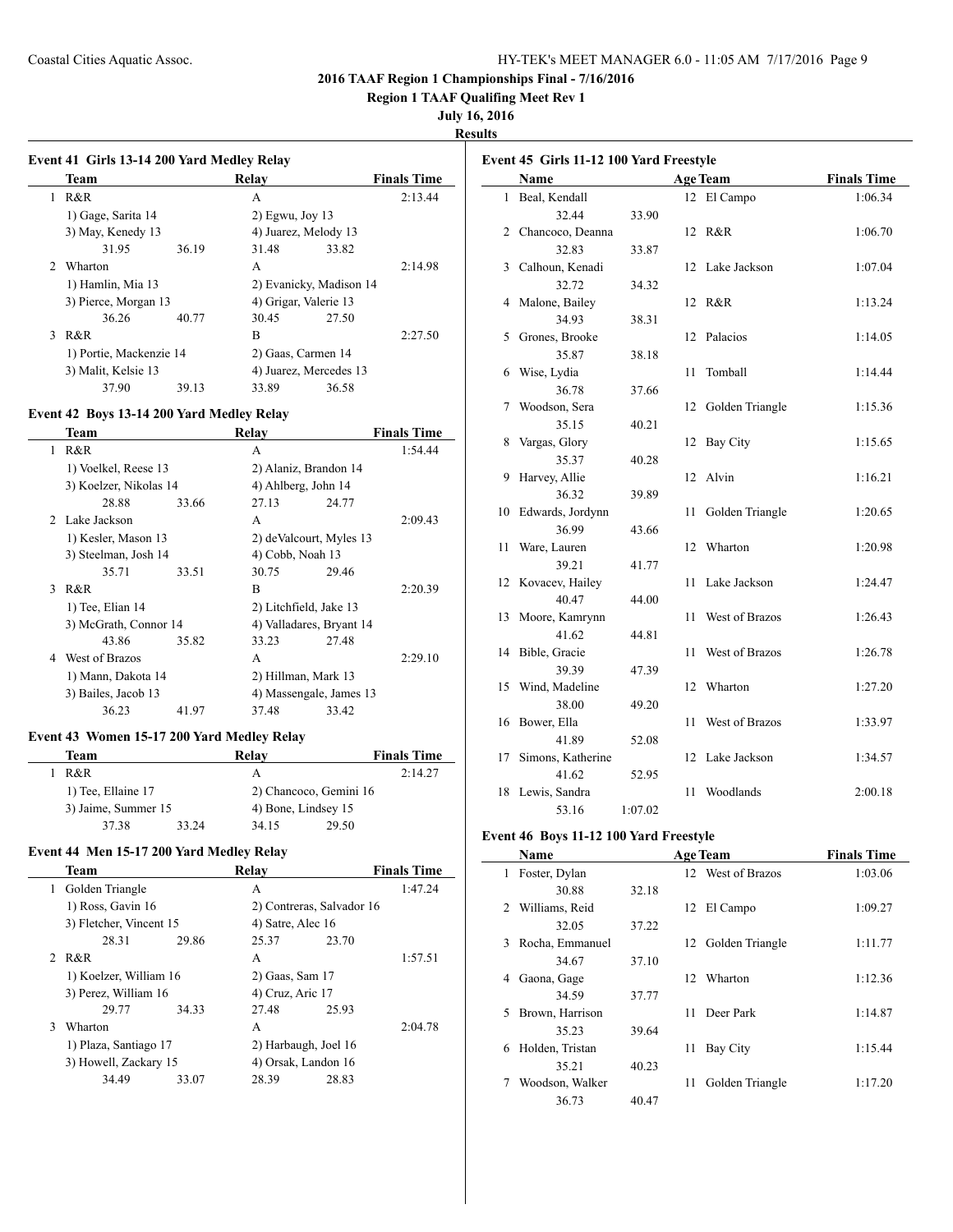**Region 1 TAAF Qualifing Meet Rev 1**

# **July 16, 2016**

**Result** 

 $\frac{1}{2}$ 

|    | (Event 46 Boys 11-12 100 Yard Freestyle) |         |                 |                 |                    |  |  |
|----|------------------------------------------|---------|-----------------|-----------------|--------------------|--|--|
|    | <b>Name</b>                              |         |                 | <b>Age Team</b> | <b>Finals Time</b> |  |  |
| 8  | Hufhines, Donivan                        |         |                 | 12 Freeport     | 1:18.29            |  |  |
|    | 36.60                                    | 41.69   |                 |                 |                    |  |  |
| 9  | Oros, Blake                              |         | 11              | Bay City        | 1:26.30            |  |  |
|    | 41.90                                    | 44.40   |                 |                 |                    |  |  |
| 10 | Buentello, Enrique                       |         | 12              | Angleton        | 1:26.95            |  |  |
|    | 40.39                                    | 46.56   |                 |                 |                    |  |  |
| 11 | Kubecka, Mark                            |         | 11              | Palacios        | 1:30.01            |  |  |
|    | 42.41                                    | 47.60   |                 |                 |                    |  |  |
| 12 | Rodriguez, Felix                         |         | 11              | Bay City        | 1:31.64            |  |  |
|    | 42.44                                    | 49.20   |                 |                 |                    |  |  |
|    | 13 Hillman, Joshua                       |         | 12 <sub>1</sub> | West of Brazos  | 1:35.32            |  |  |
|    | 43.85                                    | 51.47   |                 |                 |                    |  |  |
|    | 14 Williams, Dobeart                     |         | 11              | R&R             | 1:47.71            |  |  |
|    | 49.43                                    | 58.28   |                 |                 |                    |  |  |
| 15 | Mann, Bryce                              |         | 11              | West of Brazos  | 1:47.98            |  |  |
|    | 50.91                                    | 57.07   |                 |                 |                    |  |  |
| 16 | Hu, Daniel                               |         | 11              | <b>Bellaire</b> | 2:18.16            |  |  |
|    | 57.84                                    | 1:20.32 |                 |                 |                    |  |  |
|    | Owens, Kole                              |         | 11              | Lake Jackson    | DQ                 |  |  |
|    | Mareka, Trampus                          |         | 12              | R&R             | DQ                 |  |  |

# **Event 47 Girls 13-14 100 Yard Freestyle**

|              | <b>Name</b>         |       |    | <b>Age Team</b>    | <b>Finals Time</b> |
|--------------|---------------------|-------|----|--------------------|--------------------|
| $\mathbf{1}$ | Garriga, Isabella   |       |    | 14 R&R             | 56.11              |
|              | 26.62               | 29.49 |    |                    |                    |
| 2            | Moralez, Sierra     |       |    | 14 Deer Park       | 58.23              |
|              | 27.42               | 30.81 |    |                    |                    |
| 3            | Jansky, Camryn      |       |    | 14 El Campo        | 58.27              |
|              | 27.52               | 30.75 |    |                    |                    |
|              | 4 Waters, Jordyn    |       |    | 13 Deer Park       | 59.56              |
|              | 28.21               | 31.35 |    |                    |                    |
| 5            | Torres, Celia       |       |    | 14 Angleton        | 59.87              |
|              | 28.87               | 31.00 |    |                    |                    |
| 6            | Grigar, Valerie     |       |    | 13 Wharton         | 1:01.23            |
|              | 30.25               | 30.98 |    |                    |                    |
| 7            | Rocha, Veronica     |       |    | 14 Golden Triangle | 1:01.71            |
|              | 28.71               | 33.00 |    |                    |                    |
| 8            | Kubecka, Avery      |       |    | 14 Palacios        | 1:04.72            |
|              | 30.50               | 34.22 |    |                    |                    |
| 9            | Gambrel, Kathryn    |       |    | 13 Lake Jackson    | 1:04.74            |
|              | 30.48               | 34.26 |    |                    |                    |
|              | 10 Murdie, Aria     |       |    | 13 Alvin           | 1:05.42            |
|              | 31.33               | 34.09 |    |                    |                    |
| 11           | Myers, Kellee       |       |    | 14 R&R             | 1:07.33            |
|              | 31.79               | 35.54 |    |                    |                    |
| 12           | Wise, Shayna        |       | 14 | Tomball            | 1:07.62            |
|              | 32.36               | 35.26 |    |                    |                    |
|              | 13 Respondek, Riley |       |    | 13 El Campo        | 1:12.66            |
|              | 34.80               | 37.86 |    |                    |                    |
|              | 14 Garza, Skye      |       | 14 | Angleton           | 1:13.18            |
|              | 34.21               | 38.97 |    |                    |                    |
|              |                     |       |    |                    |                    |

| .<br>S |                     |       |     |                 |         |
|--------|---------------------|-------|-----|-----------------|---------|
| 15     | Thompson, Sloane    |       |     | 13 Lake Jackson | 1:16.03 |
|        | 35.26               | 40.77 |     |                 |         |
| 16     | Cooper, Kaylee      |       | 13  | West of Brazos  | 1:16.59 |
|        | 33.92               | 42.67 |     |                 |         |
| 17     | Randall, Natane     |       | 14  | Golden Triangle | 1:17.15 |
|        | 35.80               | 41.35 |     |                 |         |
| 18     | Figueiredo, Marissa |       | 13. | Lake Jackson    | 1:17.70 |
|        | 38.92               | 38.78 |     |                 |         |
| 19     | Binderup, Meagan    |       | 14  | Angleton        | 1:20.68 |
|        | 37.49               | 43.19 |     |                 |         |
| 20     | Juarez, Mercedes    |       | 13. | R&R             | 1:23.73 |
|        | 40.50               | 43.23 |     |                 |         |
| 21     | Isbell, Caitlyn     |       | 13  | West of Brazos  | 1:34.85 |
|        | 43.04               | 51.81 |     |                 |         |
| 22     | Sandoval, Frida     |       | 13  | Golden Triangle | 1:45.74 |
|        | 50.54               | 55.20 |     |                 |         |
|        | Miller, Aubry       |       | 14  | Bay City        | DO      |
|        |                     |       |     |                 |         |

## **Event 48 Boys 13-14 100 Yard Freestyle**

|              | Name                |       |    | <b>Age Team</b> | <b>Finals Time</b> |
|--------------|---------------------|-------|----|-----------------|--------------------|
| $\mathbf{1}$ | Williams, Conner    |       |    | 14 El Campo     | 52.68              |
|              | 25.06               | 27.62 |    |                 |                    |
| 2            | Logan, Landon       |       | 14 | Angleton        | 53.79              |
|              | 25.13               | 28.66 |    |                 |                    |
| 3            | Colmenares, Michael |       |    | 14 R&R          | 54.49              |
|              | 26.28               | 28.21 |    |                 |                    |
| 4            | Ahlberg, John       |       |    | 14 R&R          | 56.48              |
|              | 27.72               | 28.76 |    |                 |                    |
| 5            | Mackebon, Will      |       | 13 | Bay City        | 56.85              |
|              | 27.20               | 29.65 |    |                 |                    |
| 6            | Harrison, Dylan     |       | 13 | Deer Park       | 58.06              |
|              | 27.31               | 30.75 |    |                 |                    |
| 7            | Steelman, Josh      |       |    | 14 Lake Jackson | 58.98              |
|              | 29.16               | 29.82 |    |                 |                    |
| 8            | Vasquez, Peyton     |       | 14 | Deer Park       | 1:00.96            |
|              | 29.37               | 31.59 |    |                 |                    |
| 9.           | Calhoun, Braydon    |       | 14 | Lake Jackson    | 1:01.35            |
|              | 29.89               | 31.46 |    |                 |                    |
| 10           | Derleth, Cameron    |       | 13 | Angleton        | 1:01.37            |
|              | 30.41               | 30.96 |    |                 |                    |
| 11           | Muckler, Zach       |       | 14 | Tomball         | 1:04.64            |
|              | 30.91               | 33.73 |    |                 |                    |
| 12           | McGrath, Connor     |       | 14 | R&R             | 1:05.04            |
|              | 30.52               | 34.52 |    |                 |                    |
| 13           | Krall, Roby         |       | 14 | Golden Triangle | 1:06.15            |
|              | 31.84               | 34.31 |    |                 |                    |
| 14           | Smith, Clinton      |       | 14 | Golden Triangle | 1:07.76            |
|              | 31.48               | 36.28 |    |                 |                    |
| 15           | Childress, Elijah   |       | 14 | R&R             | 1:09.34            |
| 16           | Leach, Caleb        |       | 13 | R&R             | 1:10.51            |
|              | 33.07               | 37.44 |    |                 |                    |
| 17           | Stewart, Taylor     |       | 13 | Angleton        | 1:13.00            |
|              | 33.60               | 39.40 |    |                 |                    |
| 18           | Brown, Christopher  |       | 14 | Deer Park       | 1:18.13            |
|              | 37.89               | 40.24 |    |                 |                    |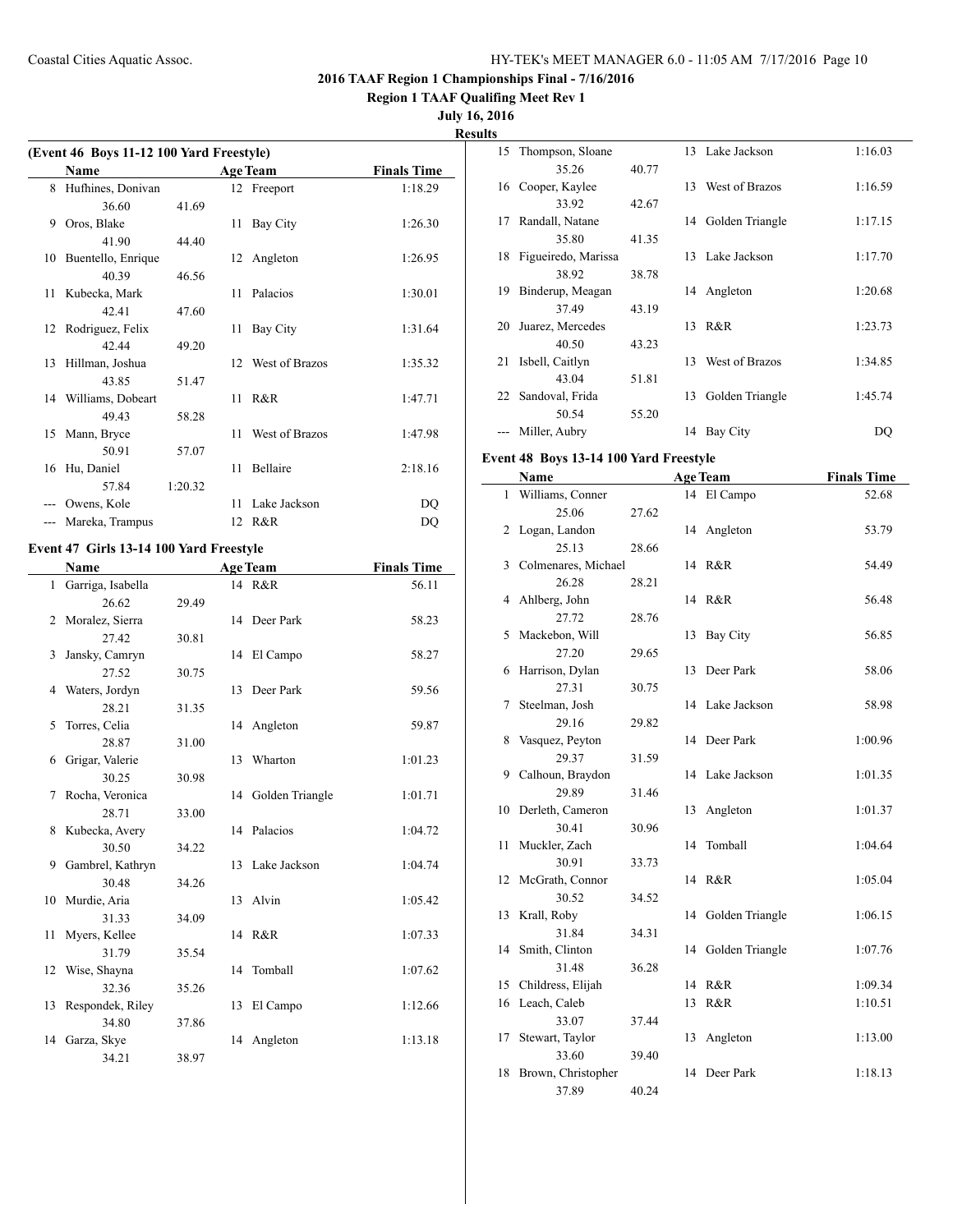**Region 1 TAAF Qualifing Meet Rev 1**

#### **July 16, 2016**

**Results**

 $\overline{a}$ 

| Name             |       | <b>Age Team</b>   | <b>Finals Time</b> |
|------------------|-------|-------------------|--------------------|
| 19 Bower, Payton |       | 13 West of Brazos | 1:20.29            |
| 34 97            | 45 32 |                   |                    |

## **Name Age Team Finals Time** 1 Thompson, Karley 16 Golden Triangle 54.88 26.52 28.36 2 Black, Alaura 16 Angleton 56.60 27.24 29.36 3 Tran, Vivie 15 Lake Jackson 57.91 27.75 30.16 4 Hulet, Karina 16 Woodlands 58.47 27.87 30.60 5 Bahl, Zoe 16 Golden Triangle 1:01.47 29.34 32.13 6 Vasquez, Elena 16 Deer Park 1:06.16 31.11 35.05 7 Eads, Nikki 16 Golden Triangle 1:10.03 32.90 37.13 8 May, Haley 16 R&R 1:14.04 34.82 39.22

#### **Event 50 Men 15-17 100 Yard Freestyle**

|              | Name                |       |    | <b>Age Team</b>    | <b>Finals Time</b> |
|--------------|---------------------|-------|----|--------------------|--------------------|
| $\mathbf{1}$ | Contreras, Salvador |       |    | 16 Golden Triangle | 50.54              |
|              | 24.58               | 25.96 |    |                    |                    |
| 2            | Fletcher, Vincent   |       |    | 15 Golden Triangle | 52.09              |
|              | 24.42               | 27.67 |    |                    |                    |
| 3            | Durio, Trey         |       | 16 | Palacios           | 53.39              |
|              | 24.74               | 28.65 |    |                    |                    |
| 4            | Satre, Alec         |       |    | 16 Golden Triangle | 53.91              |
|              | 25.93               | 27.98 |    |                    |                    |
| 5            | Miller, Ethan       |       | 15 | Woodlands          | 55.35              |
|              | 26.50               | 28.85 |    |                    |                    |
| 6            | Peterson, Kyle      |       | 16 | El Campo           | 55.67              |
|              | 26.90               | 28.77 |    |                    |                    |
| 7            | Perez, William      |       |    | 16 R&R             | 56.92              |
|              | 26.40               | 30.52 |    |                    |                    |
| 8            | Novak, Dalton       |       | 15 | Palacios           | 57.65              |
|              | 27.20               | 30.45 |    |                    |                    |
| 9            | Cruz, Aric          |       | 17 | R&R                | 59.04              |
|              | 27.69               | 31.35 |    |                    |                    |
| 10           | Roscero, Luis       |       | 16 | Tomball            | 59.27              |
|              | 28.24               | 31.03 |    |                    |                    |
| 11           | Trahan, Tristen     |       |    | 16 Golden Triangle | 59.47              |
|              | 28.09               | 31.38 |    |                    |                    |
| 12           | Mackebon, Ben       |       | 15 | Bay City           | 1:03.51            |
|              | 29.90               | 33.61 |    |                    |                    |
| 13           | Plaza, Santiago     |       | 17 | Wharton            | 1:03.92            |
|              | 29.11               | 34.81 |    |                    |                    |
| 14           | Steele, Jared       |       | 15 | Texas City         | 1:06.85            |
|              | 31.31               | 35.54 |    |                    |                    |
| 15           | Landry, Noah        |       |    | 16 Golden Triangle | 1:09.48            |
|              | 32.05               | 37.43 |    |                    |                    |

| $\mathbf{r}$ |                      |       |                    |         |
|--------------|----------------------|-------|--------------------|---------|
|              | 16 Alvarez Ward, Ian |       | 15 Woodlands       | 1:14.27 |
|              | 17 Sowers, Robert    |       | 17 Angleton        | 1:18.03 |
|              | 33.83                | 44.20 |                    |         |
|              | 18 Stone, Benjamin   |       | 15 Golden Triangle | 1:24.97 |
|              | 41.05                | 43.92 |                    |         |

## **Event 51 Girls 11-12 50 Yard Backstroke**

|       | <b>Name</b>                 |    | <b>Age Team</b>   | <b>Finals Time</b> |
|-------|-----------------------------|----|-------------------|--------------------|
| 1     | Sanders, Summer             | 12 | Lake Jackson      | 33.37              |
| 2     | Beal, Kendall               | 12 | El Campo          | 35.80              |
| 3     | Ahlberg, Anna               | 11 | R&R               | 37.37              |
| 4     | Copenhaver, Sarah           | 12 | Lake Jackson      | 37.42              |
| 5     | You, Alex                   | 12 | El Campo          | 38.13              |
| 6     | Malone, Bailey              | 12 | R&R               | 38.49              |
| 7     | Wise, Lydia                 | 11 | Tomball           | 40.15              |
| 8     | Harvey, Allie               | 12 | Alvin             | 40.28              |
| 9     | Landry, Maggie              | 12 | Golden Triangle   | 42.33              |
| 10    | McCoy, Maria                | 12 | Woodlands         | 42.39              |
| 11    | Wind, Madeline              | 12 | Wharton           | 42.41              |
| 12    | McGee, Malorie              | 11 | <b>Texas City</b> | 43.65              |
| 13    | Ramon, Kayla                | 12 | Deer Park         | 44.28              |
| 14    | MacLean, Bridget            | 12 | Sienna            | 44.31              |
| 15    | Harper, Madison             | 11 | Bellaire          | 44.82              |
| 16    | Bourgeois-Solomon, Sovereig | 11 | Angleton          | 44.85              |
| 17    | Bower, Ella                 | 11 | West of Brazos    | 45.56              |
| 18    | Sias, Holly                 | 11 | Golden Triangle   | 47.10              |
| 19    | Simons, Katherine           | 12 | Lake Jackson      | 47.84              |
| 20    | Moore, Kamrynn              | 11 | West of Brazos    | 1:00.75            |
| 21    | Lewis, Sandra               | 11 | Woodlands         | 1:06.01            |
| $---$ | Kovacev, Hailey             | 11 | Lake Jackson      | DO                 |
|       | Delgado, Audrey             | 11 | Palacios          | DO                 |
| ---   | Tovar, Mandy                | 12 | Wharton           | <b>DFS</b>         |

#### **Event 52 Boys 11-12 50 Yard Backstroke**

|                | Name                 |    | <b>Age Team</b> | <b>Finals Time</b> |
|----------------|----------------------|----|-----------------|--------------------|
| 1              | Staten, Jamil        | 12 | Woodlands       | 31.99              |
| $\overline{c}$ | Boettcher, Kase      | 12 | R&R             | 33.75              |
| 3              | Sharer, Jason        | 12 | Woodlands       | 35.62              |
| 4              | Williams, Reid       | 12 | El Campo        | 36.60              |
| 5              | Owens, Kole          | 11 | Lake Jackson    | 37.49              |
| 6              | Foster, Dylan        | 12 | West of Brazos  | 38.02              |
| 7              | Landry, Shannon Luke | 12 | Golden Triangle | 39.18              |
| 8              | Williams, Colby      | 11 | El Campo        | 40.41              |
| 9              | Brown, Sean          | 11 | Lake Jackson    | 40.49              |
| 10             | Rocha, Emmanuel      | 12 | Golden Triangle | 40.95              |
| 11             | Brown, Harrison      | 11 | Deer Park       | 41.91              |
| 12             | West, Carter         | 11 | Golden Triangle | 42.66              |
| 13             | Jensen, Carter       | 12 | Tomball         | 42.99              |
| 14             | Gomez, Sabastian     | 12 | Bellaire        | 43.31              |
| 15             | Howell, Andrew       | 11 | Wharton         | 43.45              |
| 16             | Wright, Jordan       | 12 | Bay City        | 44.23              |
| 17             | Vargas, Michael      | 11 | <b>Bay City</b> | 45.13              |
| 18             | Mareka, Trampus      | 12 | R&R             | 45.36              |
| 19             | Taylor, Christian    | 11 | Tomball         | 46.24              |
| 20             | Crist, Theodore      | 12 | Angleton        | 47.34              |
| 21             | Bonhomme, Kyle       | 11 | Woodlands       | 47.77              |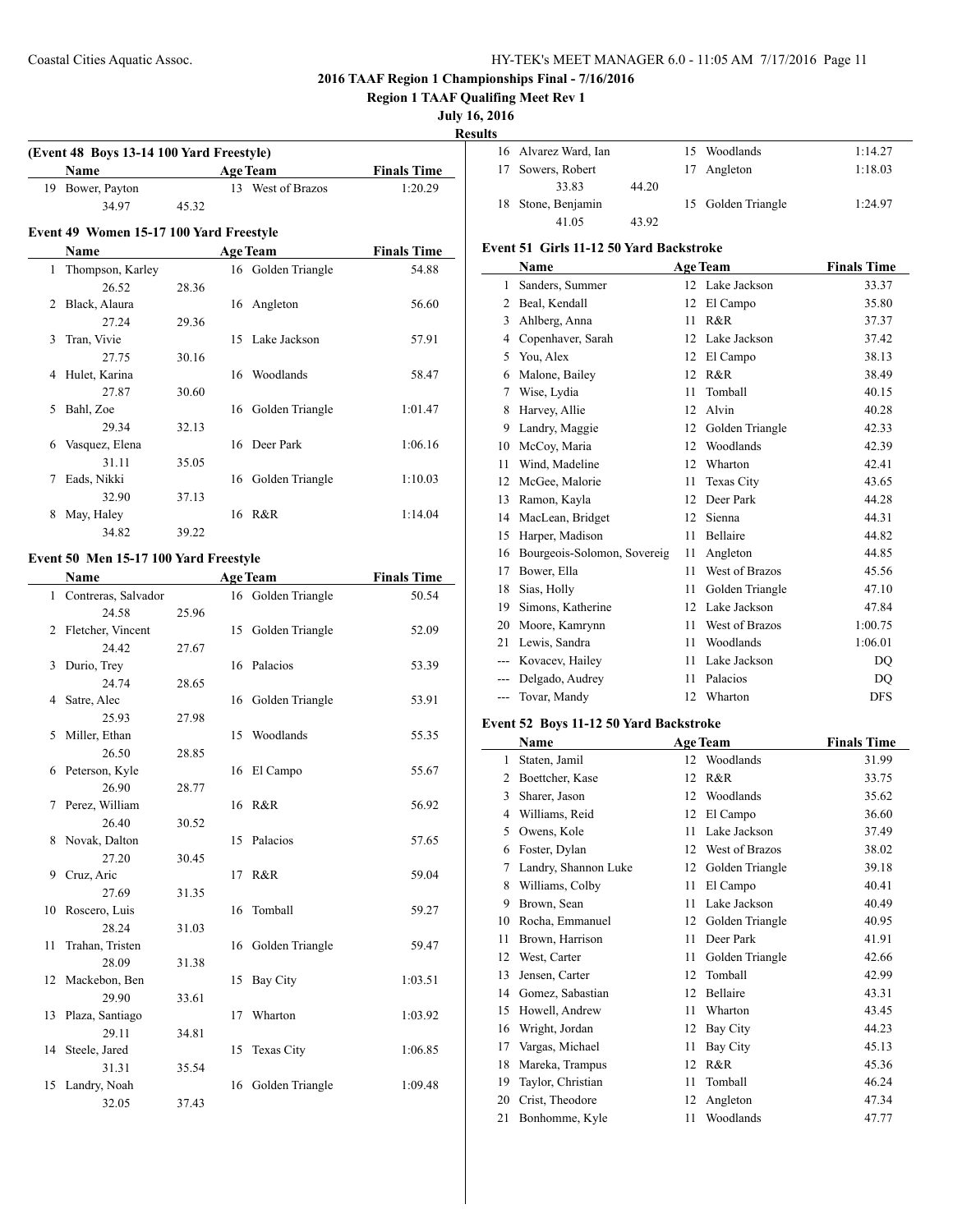**Region 1 TAAF Qualifing Meet Rev 1**

# **July 16, 2016**

 $\overline{\phantom{a}}$ 

**Results**

| 15 Leach, Caleb       | 13 R&R             | 39.23 |
|-----------------------|--------------------|-------|
| 16 Nguyen, Dylan      | 13 Golden Triangle | 39.90 |
| 17 Franklin, Ronald   | 13 Texas City      | 43.41 |
| 18 Brown, Christopher | 14 Deer Park       | 43.62 |
| --- Orsak, Lathon     | 13 Wharton         | DO    |

# **Event 55 Women 15-17 50 Yard Backstroke**

|    | Name              |    | <b>Age Team</b>    | <b>Finals Time</b> |
|----|-------------------|----|--------------------|--------------------|
| 1  | Thompson, Karley  |    | 16 Golden Triangle | 27.90              |
| 2  | Black, Alaura     |    | 16 Angleton        | 28.54              |
| 3  | Orsak, Mehgan     | 17 | Bay City           | 32.23              |
| 4  | Wheeler, Emma     | 15 | Deer Park          | 33.98              |
| 5  | Bonhomme, Kendall | 15 | Woodlands          | 34.14              |
| 6  | Gambrel, Rachel   |    | 15 Lake Jackson    | 34.26              |
| 7  | Portillo, Sylvia  | 16 | Bellaire           | 34.52              |
| 8  | Vasquez, Elena    |    | 16 Deer Park       | 35.26              |
| 9  | Black, Avary      |    | 15 Angleton        | 35.54              |
| 10 | Tee, Ellaine      | 17 | R & R              | 36.55              |
| 11 | Wright, Cassie    |    | 15 Golden Triangle | 37.43              |
| 12 | May, Haley        | 16 | R&R                | 43.20              |
| 13 | Jimenez, Jasmine  | 15 | Palacios           | 48.16              |

#### **Event 56 Men 15-17 50 Yard Backstroke**

|    | Name              |    | <b>Age Team</b>    | <b>Finals Time</b> |
|----|-------------------|----|--------------------|--------------------|
|    | Ross, Gavin       |    | 16 Golden Triangle | 28.42              |
| 2  | Peterson, Kyle    | 16 | El Campo           | 29.55              |
| 3  | Koelzer, William  |    | 16 R&R             | 30.12              |
| 4  | Morgan, Darian    |    | 15 Golden Triangle | 32.42              |
| 5. | Fattig, Brendan   |    | 16 Lake Jackson    | 32.75              |
| 6  | Kessler, Timothy  |    | 15 Palacios        | 32.93              |
|    | Trahan, Tristen   |    | 16 Golden Triangle | 32.98              |
| 8  | Plaza, Santiago   | 17 | Wharton            | 34.24              |
| 9  | Orsak, Landon     | 16 | Wharton            | 36.20              |
| 10 | Steele, Jared     |    | 15 Texas City      | 36.27              |
| 11 | Alvarez Ward, Ian | 15 | Woodlands          | 38.54              |
| 12 | Stone, Benjamin   |    | 15 Golden Triangle | 45.93              |

#### **Event 57 Girls 11-12 50 Yard Breaststroke**

|    | Name                   |    | <b>Age Team</b>   | <b>Finals Time</b> |
|----|------------------------|----|-------------------|--------------------|
| 1  | Gonzalez-Yanni, Gracyn |    | 12 Texas City     | 41.25              |
| 2  | Calhoun, Kenadi        | 12 | Lake Jackson      | 41.56              |
| 3  | Ahlberg, Anna          | 11 | R&R               | 41.77              |
| 4  | Copenhaver, Sarah      | 12 | Lake Jackson      | 42.51              |
| 5  | Agan, Emily            | 11 | Lake Jackson      | 42.87              |
| 6  | Ramon, Kayla           | 12 | Deer Park         | 43.04              |
| 7  | Dronova, Sophia        | 12 | R&R               | 43.12              |
| 8  | Simons, Samantha       | 12 | Lake Jackson      | 43.59              |
| 9  | Ware, Lauren           | 12 | Wharton           | 43.62              |
| 10 | Evans, Allison         | 11 | El Campo          | 44.07              |
| 11 | You, Alex              | 12 | El Campo          | 45.32              |
| 12 | Mize, Madeline         | 11 | Lake Jackson      | 45.78              |
| 13 | Harvey, Allie          | 12 | Alvin             | 47.51              |
| 14 | Landry, Maggie         | 12 | Golden Triangle   | 48.11              |
| 15 | Bible, Gracie          | 11 | West of Brazos    | 49.99              |
| 16 | McGee, Malorie         | 11 | <b>Texas City</b> | 52.23              |
| 17 | Tovar, Mandy           | 12 | Wharton           | 52.57              |
| 18 | McCoy, Maria           | 12 | Woodlands         | 53.49              |

| (Event 52 Boys 11-12 50 Yard Backstroke)      |                                         |     |                    |                    |  |
|-----------------------------------------------|-----------------------------------------|-----|--------------------|--------------------|--|
|                                               | Name                                    |     | <b>Age Team</b>    | <b>Finals Time</b> |  |
| 22                                            | Miller, Frankie                         | 11  | <b>Bay City</b>    | 49.73              |  |
| 23                                            | Taylor, Christopher                     | 12. | Tomball            | 51.32              |  |
|                                               | 24 Litchfield, Brady                    | 11  | R&R                | 52.65              |  |
|                                               | 25 Cox, Gabriel                         | 11  | Sienna             | 54.99              |  |
|                                               | 26 Williams, Dobeart                    | 11  | R&R                | 1:01.18            |  |
|                                               | 27 Hu, Daniel                           | 11  | Bellaire           | 1:07.80            |  |
| 28                                            | Red Jr., John                           | 11  | Angleton           | 1:19.53            |  |
|                                               | 29 Hunt, Damien                         | 11  | Wharton            | 1:20.10            |  |
|                                               | --- Portillo, Marlon                    | 11  | <b>Bellaire</b>    | DQ                 |  |
|                                               | Event 53 Girls 13-14 50 Yard Backstroke |     |                    |                    |  |
| <b>Finals Time</b><br><b>Age Team</b><br>Name |                                         |     |                    |                    |  |
| $\mathbf{1}$                                  | Jansky, Camryn                          |     | 14 El Campo        | 29.46              |  |
|                                               | 2 Boudreaux, Jasmine                    | 14  | <b>Bay City</b>    | 29.96              |  |
|                                               | 3 Waters, Jordyn                        | 13  | Deer Park          | 32.03              |  |
|                                               | 4 Zhou, Emily                           |     | 14 Golden Triangle | 32.46              |  |
|                                               | 5 Egwu, Joy                             | 13  | R&R                | 33.50              |  |
|                                               | 6 Hailey, Kyana                         |     | 13 El Campo        | 34.18              |  |
|                                               | 7 Gambrel, Kathryn                      |     | 13 Lake Jackson    | 34.45              |  |
| 8                                             | Murdie, Aria                            |     | 13 Alvin           | 35.72              |  |
|                                               | 9 Hamlin, Mia                           | 13  | Wharton            | 35.92              |  |
|                                               | 10 O'Tool, Hannahh                      | 14  | Bellaire           | 36.99              |  |
| 11                                            | Ross, Erin                              |     | 13 Golden Triangle | 37.94              |  |
|                                               | 12 Garza, Skye                          | 14  | Angleton           | 38.41              |  |
| 13                                            | Miller, Aubry                           | 14  | Bay City           | 38.60              |  |
|                                               | 14 Warner, Lilia                        |     | 14 Woodlands       | 40.31              |  |
| 15                                            | Thompson, Sloane                        |     | 13 Lake Jackson    | 40.79              |  |
|                                               | 16 Isbell, Caitlyn                      |     | 13 West of Brazos  | 41.47              |  |
| 17                                            | Figueiredo, Marissa                     | 13  | Lake Jackson       | 42.61              |  |
| 18                                            | Alvarez Ward, Inez                      | 13  | Woodlands          | 45.29              |  |
| 19                                            | Randall, Natane                         |     | 14 Golden Triangle | 45.30              |  |
|                                               | 20 Allen, Angela                        |     | 14 Bellaire        | 45.60              |  |
| 21                                            | Turner, Tasha                           |     | 14 Palacios        | 46.92              |  |
| 22                                            | Mickens, Alyna                          |     | 14 Golden Triangle | 52.05              |  |
| 23                                            | Sandoval, Frida                         |     | 13 Golden Triangle | 53.21              |  |
| 24                                            | Warren, Joanna                          | 13  | Angleton           | 53.30              |  |
| 25                                            | Davalos, Allison                        | 13  | R&R                | 1:03.85            |  |
|                                               |                                         |     |                    |                    |  |

## **Event 54 Boys 13-14 50 Yard Backstroke**

|    | <b>Name</b>       |    | <b>Age Team</b>    | <b>Finals Time</b> |
|----|-------------------|----|--------------------|--------------------|
| 1  | Elgar, Kelvin     | 14 | Golden Triangle    | 28.10              |
| 2  | Voelkel, Reese    | 13 | R&R                | 28.56              |
| 3  | Gasiorowski, Ryan | 13 | Lake Jackson       | 29.17              |
| 4  | Tullos, Paul      | 14 | Golden Triangle    | 30.95              |
| 5  | Garner, Gage      | 13 | El Campo           | 34.70              |
| 6  | Tee, Elian        | 14 | R&R                | 34.71              |
| 7  | Neireiter, Aidan  | 13 | Golden Triangle    | 34.80              |
| 8  | Kesler, Mason     | 13 | Lake Jackson       | 34.90              |
| 9  | Calhoun, Braydon  |    | 14 Lake Jackson    | 35.43              |
| 10 | Canal, Aniluv     | 13 | Lake Jackson       | 35.68              |
| 11 | Muckler, Zach     | 14 | Tomball            | 35.73              |
| 12 | Smith, Clinton    |    | 14 Golden Triangle | 36.67              |
| 13 | Childress, Elijah | 14 | R&R                | 37.07              |
| 14 | Muckler, Michael  | 13 | Tomball            | 38.79              |
|    |                   |    |                    |                    |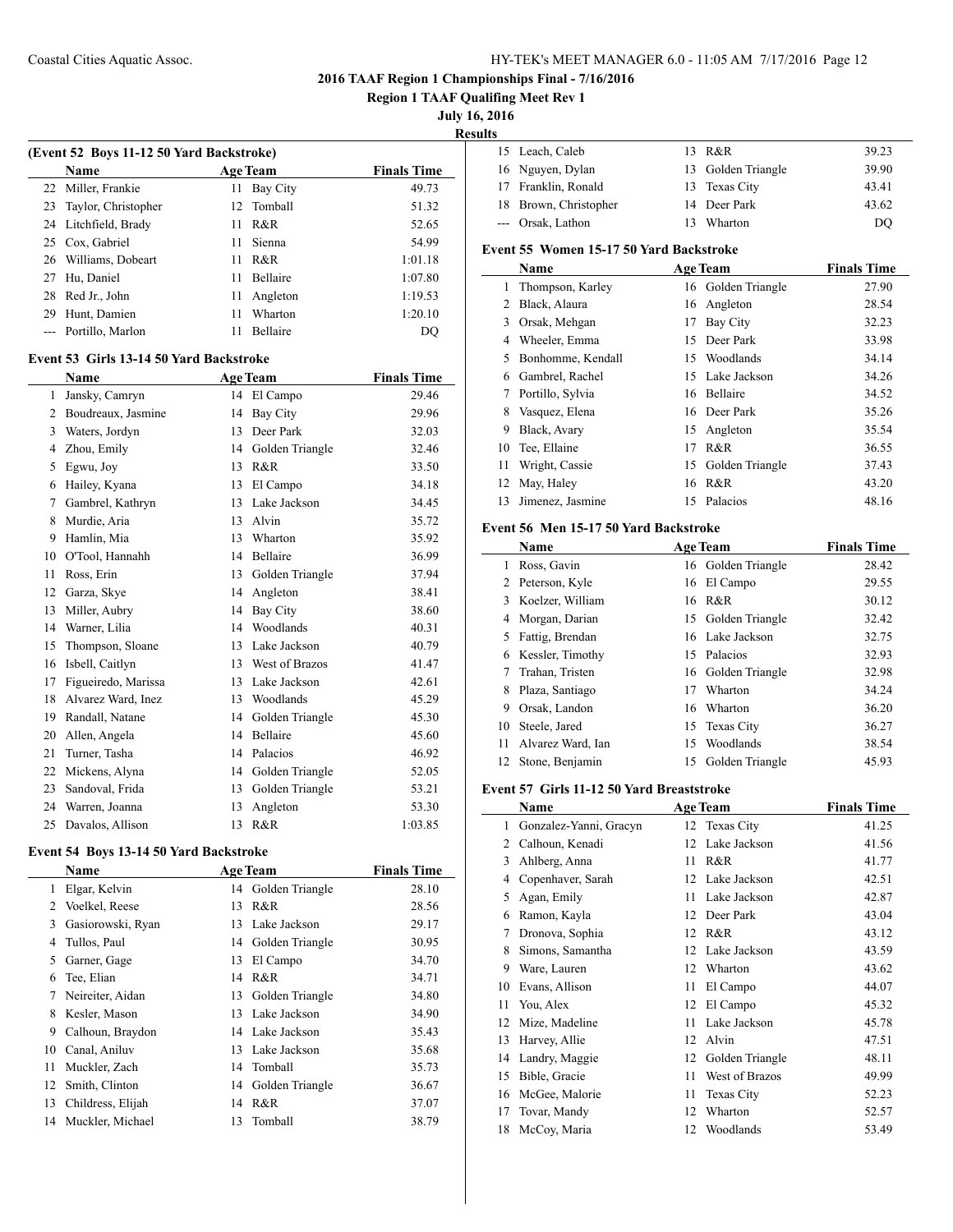**(Event 57 Girls 11-12 50 Yard Breaststroke)**

## **2016 TAAF Region 1 Championships Final - 7/16/2016**

**Region 1 TAAF Qualifing Meet Rev 1**

**July 16, 2016**

**Result** 

 $\overline{\phantom{0}}$ 

| ılts |                      |                    |         |
|------|----------------------|--------------------|---------|
|      | 21 Warren, Joanna    | 13 Angleton        | 1:02.19 |
|      | 22 Sandoval, Frida   | 13 Golden Triangle | 1:08.36 |
|      | --- Miller, Aubry    | 14 Bay City        | DO      |
|      | --- Davalos, Allison | 13 R&R             | DO      |
|      |                      |                    |         |

# **Event 60 Boys 13-14 50 Yard Breaststroke**

|    | Name               |    | <b>Age Team</b> | <b>Finals Time</b> |
|----|--------------------|----|-----------------|--------------------|
| 1  | Tullos, Paul       | 14 | Golden Triangle | 30.65              |
| 2  | Michna, Brandon    | 13 | Deer Park       | 31.49              |
| 3  | Koelzer, Nikolas   | 14 | R&R             | 32.90              |
| 4  | de Valcourt, Myles | 13 | Lake Jackson    | 33.44              |
| 5  | Alaniz, Brandon    | 14 | R&R             | 33.59              |
| 6  | Harrison, Dylan    | 13 | Deer Park       | 34.38              |
| 7  | Steelman, Josh     | 14 | Lake Jackson    | 34.64              |
| 8  | Mann, Dakota       | 14 | West of Brazos  | 36.12              |
| 9  | Calhoun, Braydon   | 14 | Lake Jackson    | 37.52              |
| 10 | Garner, Gage       | 13 | El Campo        | 37.66              |
| 11 | Krall, Roby        | 14 | Golden Triangle | 37.87              |
| 12 | Derleth, Cameron   | 13 | Angleton        | 37.95              |
| 13 | Canal, Aniluv      | 13 | Lake Jackson    | 38.22              |
| 14 | Mackebon, Will     | 13 | <b>Bay City</b> | 38.62              |
| 15 | Li, Andrew         | 14 | Bellaire        | 39.46              |
| 16 | Massengale, James  | 13 | West of Brazos  | 39.77              |
| 17 | Muckler, Michael   | 13 | Tomball         | 39.98              |
| 18 | Hillman, Mark      | 13 | West of Brazos  | 40.14              |
| 19 | Walker, Craig      | 13 | Deer Park       | 41.93              |
| 20 | Nguyen, Dylan      | 13 | Golden Triangle | 46.15              |
| 21 | Bower, Payton      | 13 | West of Brazos  | 48.13              |

#### **Event 61 Women 15-17 50 Yard Breaststroke**

|    | Name                  |    | <b>Age Team</b>    | <b>Finals Time</b> |
|----|-----------------------|----|--------------------|--------------------|
| 1  | Williams, Hope        |    | 16 El Campo        | 32.67              |
| 2  | Tran, Vivie           | 15 | Lake Jackson       | 34.22              |
| 3  | Chancoco, Gemini      | 16 | R&R                | 34.23              |
| 4  | Jaime, Summer         | 15 | R&R                | 37.41              |
| 5  | Bahl, Zoe             |    | 16 Golden Triangle | 38.41              |
| 6  | Gambrel, Rachel       | 15 | Lake Jackson       | 38.67              |
| 7  | Bonhomme, Kendall     |    | 15 Woodlands       | 39.17              |
| 8  | Myers, Victoria       |    | 15 Texas City      | 39.83              |
| 9  | Buchwalter, Christine | 15 | R & R              | 39.97              |
| 10 | Portillo, Sylvia      | 16 | Bellaire           | 40.52              |
| 11 | Buentello, Alyssa     | 15 | Angleton           | 41.69              |
| 12 | Wright, Cassie        | 15 | Golden Triangle    | 44.69              |
| 13 | Martinez, Leilani     | 16 | Golden Triangle    | 47.09              |
|    | Taylor, Christiana    | 15 | Tomball            | DO                 |

# **Event 62 Men 15-17 50 Yard Breaststroke**

|   | Name               |    | <b>Age Team</b>    | <b>Finals Time</b> |
|---|--------------------|----|--------------------|--------------------|
| 1 | Fattig, Brendan    |    | 16 Lake Jackson    | 29.49              |
|   | 2 Merrilat, Daniel | 17 | Deer Park          | 29.73              |
|   | 3 Morgan, Darian   |    | 15 Golden Triangle | 33.53              |
| 4 | Gaas, Sam          | 17 | R&R                | 34.02              |
|   | 5 Harbaugh, Joel   |    | 16 Wharton         | 34.22              |
|   | 6 Miller, Ethan    | 15 | Woodlands          | 35.36              |
|   | Foster, Cameron    |    | 15 West of Brazos  | 35.69              |
| 8 | Baldridge, Michael | 17 | Bay City           | 36.16              |
| 9 | Pena, Gavin        |    | Lake Jackson       | 36.71              |

|                | <b>Name</b>                              |    | <b>Age Team</b> | <b>Finals Time</b> |
|----------------|------------------------------------------|----|-----------------|--------------------|
| 19             | MacLean, Bridget                         | 12 | Sienna          | 55.48              |
| 20             | Delgado, Audrey                          | 11 | Palacios        | 1:01.57            |
| ---            | Simons, Katherine                        | 12 | Lake Jackson    | DQ                 |
|                | Event 58 Boys 11-12 50 Yard Breaststroke |    |                 |                    |
|                | <b>Name</b>                              |    | <b>Age Team</b> | <b>Finals Time</b> |
| $\mathbf{1}$   | Singer, Grayson                          | 11 | Bellaire        | 39.94              |
| 2              | Gomez, Sabastian                         | 12 | Bellaire        | 40.97              |
| 3              | Buchwalter, Justin                       | 11 | R&R             | 41.66              |
| $\overline{4}$ | Williams, Reid                           | 12 | El Campo        | 41.80              |
| 5              | Holden, Tristan                          | 11 | <b>Bay City</b> | 44.11              |
| 6              | Burris, Gavin                            | 12 | <b>Bay City</b> | 44.37              |
| 7              | Woodson, Walker                          | 11 | Golden Triangle | 47.62              |
| 8              | Brooks, Mathew                           | 11 | <b>Bay City</b> | 47.86              |
| 9              | Rocha, Emmanuel                          | 12 | Golden Triangle | 47.93              |
| 10             | Jensen, Carter                           | 12 | Tomball         | 48.62              |
| 11             | Crist, Theodore                          | 12 | Angleton        | 48.75              |
| 12             | Hillman, Joshua                          | 12 | West of Brazos  | 50.20              |
| 13             | Kubecka, Mark                            | 11 | Palacios        | 51.63              |
| 14             | Reyes, Jacob                             | 12 | Deer Park       | 51.92              |
| 15             | Taylor, Christian                        | 11 | Tomball         | 52.94              |
| 16             | Buentello, Enrique                       | 12 | Angleton        | 53.81              |
| 17             | Randolph, Rayne                          | 11 | Alvin           | 54.68              |
| 18             | Spence, Joseph                           | 11 | R&R             | 54.84              |
| 19             | Litchfield, Brady                        | 11 | R&R             | 58.37              |
| 20             | Bonhomme, Kyle                           | 11 | Woodlands       | 59.13              |
| 21             | Hu, Daniel                               | 11 | <b>Bellaire</b> | 1:01.93            |
| 22             | Hunt, Damien                             | 11 | Wharton         | 1:05.84            |
| 23             | Cox, Gabriel                             | 11 | Sienna          | 1:12.42            |
| ---            | Portillo, Marlon                         | 11 | Bellaire        | <b>DQ</b>          |
| ---            | Taylor, Christopher                      | 12 | Tomball         | DQ                 |
|                |                                          |    |                 |                    |

# **Event 59 Girls 13-14 50 Yard Breaststroke**

|    | Name               |    | <b>Age Team</b> | <b>Finals Time</b> |
|----|--------------------|----|-----------------|--------------------|
| 1  | Moralez, Sierra    | 14 | Deer Park       | 33.66              |
| 2  | Torres, Celia      | 14 | Angleton        | 35.53              |
| 3  | Egwu, Joy          | 13 | R&R             | 36.30              |
| 4  | Kubecka, Avery     | 14 | Palacios        | 37.21              |
| 5  | Gambrel, Kathryn   | 13 | Lake Jackson    | 37.35              |
| 6  | Myers, Kellee      | 14 | R&R             | 38.51              |
| 7  | Zhou, Emily        | 14 | Golden Triangle | 38.89              |
| 8  | Hailey, Kyana      | 13 | El Campo        | 38.98              |
| 9  | Gaas, Carmen       | 14 | R&R             | 39.20              |
| 10 | Evanicky, Madison  | 14 | Wharton         | 40.37              |
| 11 | Wise, Shayna       | 14 | Tomball         | 40.77              |
| 12 | O'Tool, Hannahh    | 14 | Bellaire        | 41.33              |
| 13 | Bible, Katie       | 14 | West of Brazos  | 43.41              |
| 14 | Randall, Natane    | 14 | Golden Triangle | 44.69              |
| 15 | Thompson, Sloane   | 13 | Lake Jackson    | 44.90              |
| 16 | Allen, Angela      | 14 | Bellaire        | 46.24              |
| 17 | Muckler, Alexandra | 13 | Tomball         | 47.66              |
| 18 | McGuire, Peyton    | 13 | Wharton         | 48.78              |
| 19 | Alvarez Ward, Inez | 13 | Woodlands       | 55.37              |
| 20 | Mickens, Alyna     | 14 | Golden Triangle | 1:00.46            |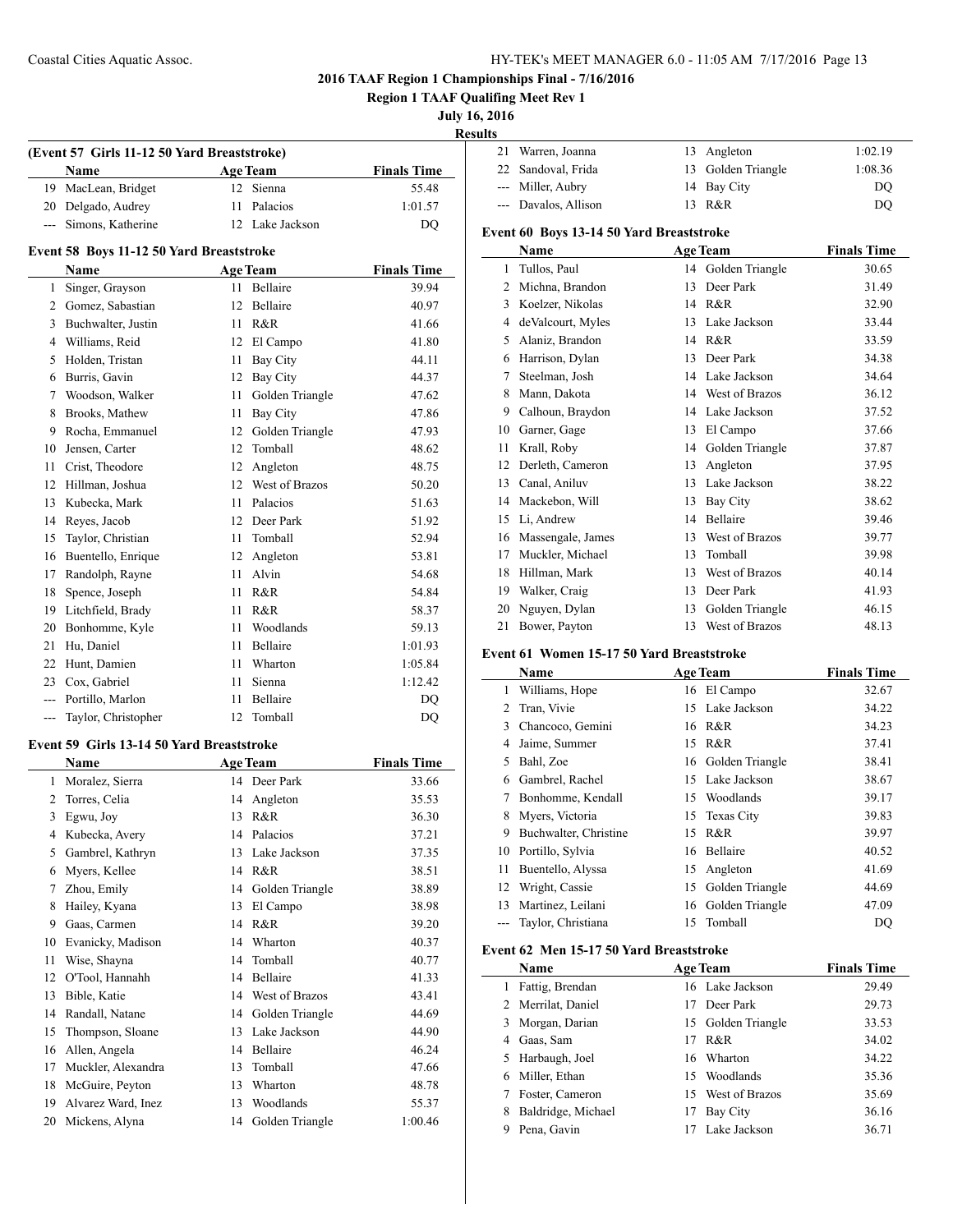**Region 1 TAAF Qualifing Meet Rev 1**

**July 16, 2016**

**Results**

| (Event 62 Men 15-17 50 Yard Breaststroke) |                      |    |                    |                    |
|-------------------------------------------|----------------------|----|--------------------|--------------------|
|                                           | <b>Name</b>          |    | <b>Age Team</b>    | <b>Finals Time</b> |
|                                           | 10 Kessler, Timothy  |    | 15 Palacios        | 37.18              |
| 11                                        | Trahan, Tristen      |    | 16 Golden Triangle | 37.30              |
|                                           | 12 Alvarez Ward, Ian | 15 | Woodlands          | 37.73              |
|                                           | 13 Novak, Dalton     |    | 15 Palacios        | 38.31              |
|                                           | 14 Landry, Noah      |    | 16 Golden Triangle | 39.72              |
| 15                                        | Brinkley, Luke       |    | 15 Texas City      | 41.09              |
| 16                                        | Mackebon, Ben        | 15 | <b>Bay City</b>    | 41.53              |
| 17                                        | Hodge, Hunter        |    | 16 Palacios        | 46.50              |
| 18                                        | Stone, Benjamin      | 15 | Golden Triangle    | 48.99              |
|                                           | Sowers, Robert       | 17 | Angleton           | DO                 |
|                                           | Satre, Alec          |    | 16 Golden Triangle | DO                 |

#### **Event 63 Girls 11-12 50 Yard Butterfly**

|    | Name                        |    | <b>Age Team</b> | <b>Finals Time</b> |
|----|-----------------------------|----|-----------------|--------------------|
| 1  | Sanders, Summer             |    | 12 Lake Jackson | 31.34              |
| 2  | Beal, Kendall               | 12 | El Campo        | 34.84              |
| 3  | Chancoco, Deanna            | 12 | R&R             | 36.02              |
| 4  | Vargas, Glory               | 12 | <b>Bay City</b> | 36.05              |
| 5  | Velazquez, Kelly            | 12 | Golden Triangle | 37.84              |
| 6  | Dronova, Sophia             | 12 | R&R             | 37.94              |
| 7  | Bourgeois-Solomon, Sovereig | 11 | Angleton        | 38.29              |
| 8  | Woodson, Sera               | 12 | Golden Triangle | 38.45              |
| 9  | Edwards, Jordynn            | 11 | Golden Triangle | 39.17              |
| 10 | Moore, Kamrynn              | 11 | West of Brazos  | 40.95              |
| 11 | Lechman, Robyn              | 12 | Texas City      | 41.41              |
| 12 | Gonzalez-Yanni, Gracyn      | 12 | Texas City      | 41.89              |
| 13 | Harper, Madison             | 11 | Bellaire        | 42.45              |
| 14 | Grones, Brooke              | 12 | Palacios        | 42.64              |
| 15 | Mize, Madeline              | 11 | Lake Jackson    | 43.82              |
| 16 | Sias, Holly                 | 11 | Golden Triangle | 44.97              |
| 17 | MacLean, Bridget            | 12 | Sienna          | 51.77              |
| 18 | Kovacev, Hailey             | 11 | Lake Jackson    | 51.78              |

#### **Event 64 Boys 11-12 50 Yard Butterfly**

|    | Name                 |    | <b>Age Team</b> | <b>Finals Time</b> |
|----|----------------------|----|-----------------|--------------------|
| 1  | Staten, Jamil        | 12 | Woodlands       | 31.12              |
| 2  | Foster, Dylan        | 12 | West of Brazos  | 33.57              |
| 3  | Sharer, Jason        | 12 | Woodlands       | 34.16              |
| 4  | Landry, Shannon Luke | 12 | Golden Triangle | 35.31              |
| 5  | Goodrich, Dustin     | 11 | R&R             | 35.77              |
| 6  | Owens, Kole          | 11 | Lake Jackson    | 37.16              |
| 7  | West, Carter         | 11 | Golden Triangle | 37.26              |
| 8  | Williams, Colby      | 11 | El Campo        | 37.95              |
| 9  | Buchwalter, Justin   | 11 | R&R             | 38.24              |
| 10 | Brown, Sean          | 11 | Lake Jackson    | 39.14              |
| 11 | Vargas, Michael      | 11 | Bay City        | 40.12              |
| 12 | Singer, Grayson      | 11 | Bellaire        | 42.65              |
| 13 | Woodson, Walker      | 11 | Golden Triangle | 44.46              |
| 14 | Reyes, Jacob         | 12 | Deer Park       | 46.23              |
| 15 | Portillo, Marlon     | 11 | Bellaire        | 47.74              |
| 16 | Litchfield, Brady    | 11 | R&R             | 53.88              |
| 17 | Mann, Bryce          | 11 | West of Brazos  | 1:05.60            |
|    | Mareka, Trampus      | 12 | R&R             | DQ                 |

|      | Event 65 Girls 13-14 50 Yard Butterfly |    |                 |                    |  |  |
|------|----------------------------------------|----|-----------------|--------------------|--|--|
|      | Name                                   |    | <b>Age Team</b> | <b>Finals Time</b> |  |  |
| 1    | Boudreaux, Jasmine                     | 14 | Bay City        | 28.51              |  |  |
| 2    | Moralez, Sierra                        | 14 | Deer Park       | 29.00              |  |  |
| 3    | Pierce, Morgan                         | 13 | Wharton         | 29.91              |  |  |
| 4    | Rocha, Veronica                        | 14 | Golden Triangle | 30.08              |  |  |
| 5    | May, Kenedy                            | 13 | R&R             | 32.25              |  |  |
| 6    | Murdie, Aria                           | 13 | Alvin           | 32.74              |  |  |
| $*7$ | Malit, Kelsie                          | 13 | R&R             | 34.53              |  |  |
| $*7$ | Portie, Mackenzie                      | 14 | R&R             | 34.53              |  |  |
| 9    | Cooper, Kaylee                         | 13 | West of Brazos  | 35.24              |  |  |
| 10   | Respondek, Riley                       | 13 | El Campo        | 37.59              |  |  |
| 11   | Figueiredo, Marissa                    | 13 | Lake Jackson    | 39.71              |  |  |
| 12   | Muckler, Alexandra                     | 13 | Tomball         | 42.34              |  |  |
| 13   | Bible, Katie                           | 14 | West of Brazos  | 45.00              |  |  |
|      | Warner, Lilia                          | 14 | Woodlands       | DO                 |  |  |

## **Event 66 Boys 13-14 50 Yard Butterfly**

|    | Name              |    | <b>Age Team</b>    | <b>Finals Time</b> |
|----|-------------------|----|--------------------|--------------------|
| 1  | Elgar, Kelvin     |    | 14 Golden Triangle | 25.98              |
| 2  | Gasiorowski, Ryan | 13 | Lake Jackson       | 26.57              |
| 3  | Williams, Conner  | 14 | El Campo           | 26.59              |
| 4  | Logan, Landon     | 14 | Angleton           | 27.34              |
| 5  | Michna, Brandon   | 13 | Deer Park          | 28.94              |
| 6  | Vasquez, Peyton   | 14 | Deer Park          | 30.42              |
| 7  | Orsak, Lathon     | 13 | Wharton            | 30.47              |
| 8  | Litchfield, Jake  | 13 | R&R                | 31.68              |
| 9  | Tee, Elian        | 14 | R&R                | 31.71              |
| 10 | Li, Andrew        | 14 | Bellaire           | 33.31              |
| 11 | Cobb, Noah        | 13 | Lake Jackson       | 33.85              |
| 12 | Stewart, Taylor   | 13 | Angleton           | 35.71              |
| 13 | Bailes, Jacob     | 13 | West of Brazos     | 39.04              |
| 14 | Walker, Craig     | 13 | Deer Park          | 40.15              |
|    | Franklin, Ronald  | 13 | <b>Texas City</b>  | DO                 |

## **Event 67 Women 15-17 50 Yard Butterfly**

 $\overline{\phantom{a}}$ 

 $\frac{1}{2}$ 

|    | <b>Age Team</b><br>Name |    |                    | <b>Finals Time</b> |  |  |  |
|----|-------------------------|----|--------------------|--------------------|--|--|--|
| 1  | Williams, Hope          |    | 16 El Campo        | 28.06              |  |  |  |
| 2  | Orsak, Mehgan           | 17 | Bay City           | 28.61              |  |  |  |
| 3  | Hulet, Karina           | 16 | Woodlands          | 28.64              |  |  |  |
| 4  | Bahl, Zoe               |    | 16 Golden Triangle | 29.62              |  |  |  |
| 5. | Wheeler, Emma           | 15 | Deer Park          | 30.69              |  |  |  |
| 6  | Gambrel, Rachel         |    | 15 Lake Jackson    | 32.21              |  |  |  |
| 7  | Portillo, Sylvia        |    | 16 Bellaire        | 33.12              |  |  |  |
| 8  | Bonhomme, Kendall       |    | 15 Woodlands       | 33.49              |  |  |  |
| 9  | Jaime, Summer           | 15 | R&R                | 33.56              |  |  |  |
| 10 | Vasquez, Elena          |    | 16 Deer Park       | 34.71              |  |  |  |
| 11 | Eads, Nikki             |    | 16 Golden Triangle | 37.58              |  |  |  |
| 12 | Martinez, Leilani       |    | 16 Golden Triangle | 40.83              |  |  |  |
|    |                         |    |                    |                    |  |  |  |

# **Event 68 Men 15-17 50 Yard Butterfly**

| Name                | <b>Age Team</b>    | <b>Finals Time</b> |
|---------------------|--------------------|--------------------|
| 1 Durio, Trey       | 16 Palacios        | 25.40              |
| 2 Fletcher, Vincent | 15 Golden Triangle | 25.75              |
| 3 Koelzer, William  | 16 R&R             | 26.48              |
| 4 Ross, Gavin       | 16 Golden Triangle | 26.80              |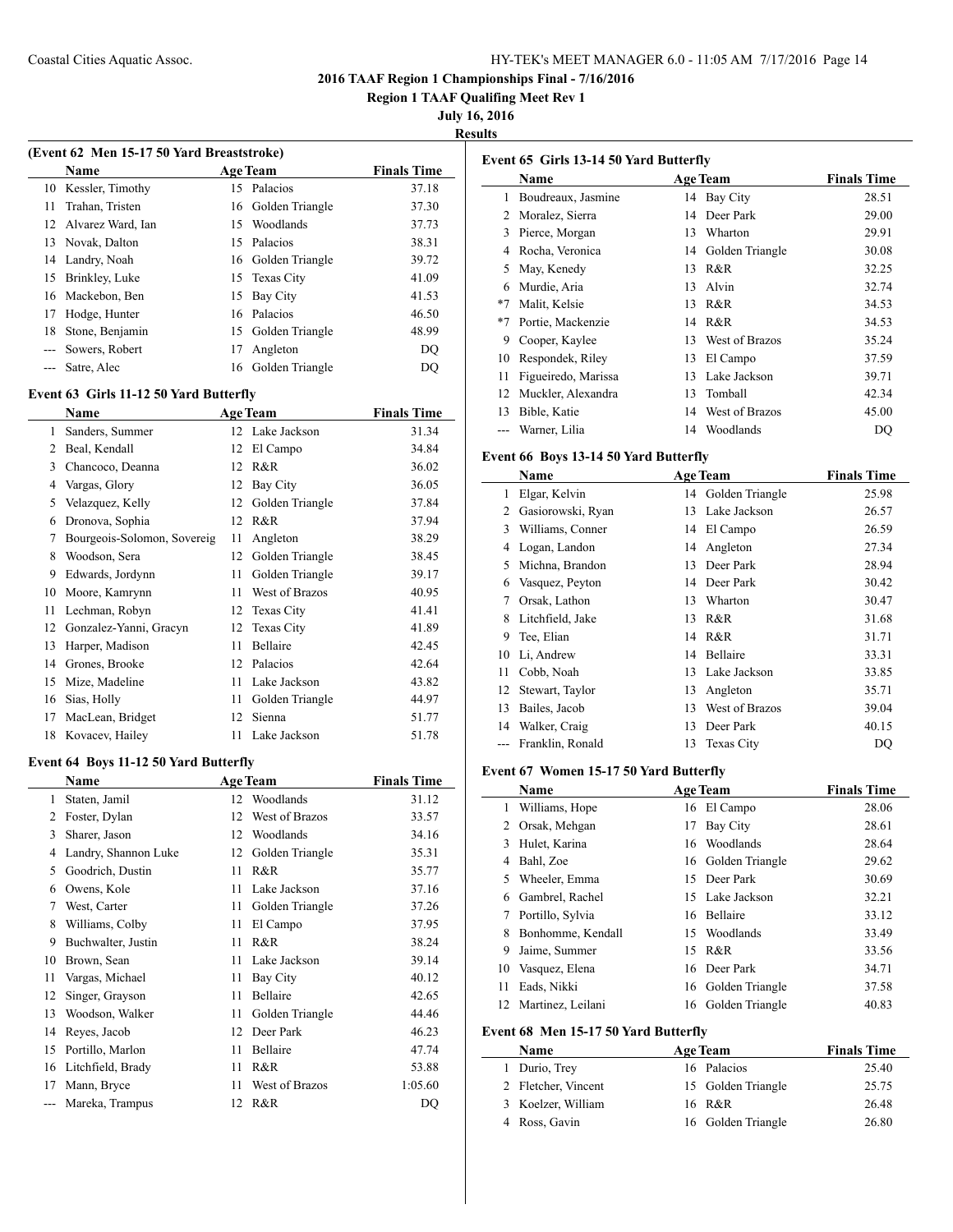**Region 1 TAAF Qualifing Meet Rev 1**

**July 16, 2016**

|--|

| (Event 68 Men 15-17 50 Yard Butterfly) |                                        |      |                    |                    |  |
|----------------------------------------|----------------------------------------|------|--------------------|--------------------|--|
|                                        | Name                                   |      | <b>Age Team</b>    | <b>Finals Time</b> |  |
| 5                                      | Merrilat, Daniel                       |      | 17 Deer Park       | 26.85              |  |
|                                        | 6 Peterson, Kyle                       |      | 16 El Campo        | 27.08              |  |
|                                        | 7 Perez, William                       |      | 16 R&R             | 27.60              |  |
| 8                                      | Harbaugh, Joel                         |      | 16 Wharton         | 27.69              |  |
|                                        | 9 Howell, Zackary                      |      | 15 Wharton         | 29.07              |  |
|                                        | 10 Pena, Gavin                         |      | 17 Lake Jackson    | 30.38              |  |
| 11                                     | Roscero, Luis                          |      | 16 Tomball         | 31.05              |  |
|                                        | 12 Landry, Noah                        |      | 16 Golden Triangle | 33.24              |  |
| 13                                     | Alvarez Ward, Ian                      |      | 15 Woodlands       | 36.00              |  |
|                                        | Event 69 Girls 11-12 50 Yard Freestyle |      |                    |                    |  |
|                                        | Name                                   |      | <b>Age Team</b>    | <b>Finals Time</b> |  |
| 1                                      | Calhoun, Kenadi                        |      | 12 Lake Jackson    | 29.65              |  |
|                                        | 2 Copenhaver, Sarah                    |      | 12 Lake Jackson    | 31.26              |  |
|                                        | 3 Malone, Bailey                       |      | 12 R&R             | 31.64              |  |
|                                        | 4 Gonzalez-Yanni, Gracyn               |      | 12 Texas City      | 32.87              |  |
|                                        | 5 Grones, Brooke                       |      | 12 Palacios        | 32.88              |  |
|                                        | 6 Vargas, Glory                        |      | 12 Bay City        | 33.55              |  |
|                                        | 7 Wise, Lydia                          | 11   | Tomball            | 33.90              |  |
| 8                                      | Harvey, Allie                          |      | 12 Alvin           | 33.91              |  |
|                                        | 9 Velazquez, Kelly                     |      | 12 Golden Triangle | 34.37              |  |
|                                        | 10 Edwards, Jordynn                    | 11   | Golden Triangle    | 34.38              |  |
| 11                                     | Bourgeois-Solomon, Sovereig            | 11   | Angleton           | 34.92              |  |
|                                        | 12 Evans, Allison                      |      | 11 El Campo        | 35.26              |  |
|                                        | 13 Woodson, Sera                       |      | 12 Golden Triangle | 35.31              |  |
|                                        | 14 Lechman, Robyn                      |      | 12 Texas City      | 35.78              |  |
|                                        | 15 Harper, Madison                     | 11   | Bellaire           | 35.97              |  |
|                                        | 16 Simons, Samantha                    |      | 12 Lake Jackson    | 36.27              |  |
|                                        | 17 McCoy, Maria                        |      | 12 Woodlands       | 36.48              |  |
| 18                                     | Agan, Emily                            |      | 11 Lake Jackson    | 36.67              |  |
|                                        | 19 Landry, Maggie                      |      | 12 Golden Triangle | 36.71              |  |
|                                        | 20 Moore, Kamrynn                      | 11   | West of Brazos     | 37.07              |  |
|                                        | 21 McGee, Malorie                      | 11   | Texas City         | 38.20              |  |
|                                        | 22 Kovacev, Hailey                     |      | 11 Lake Jackson    | 38.40              |  |
|                                        | 23 Ramon, Kayla                        |      | 12 Deer Park       | 38.95              |  |
|                                        | 24 Bible, Gracie                       | 11   | West of Brazos     | 39.04              |  |
|                                        | 25 Bower, Ella                         | 11   | West of Brazos     | 39.55              |  |
|                                        | 26 Simons, Katherine                   |      | 12 Lake Jackson    | 40.03              |  |
|                                        | 27 Sias, Holly                         | 11 - | Golden Triangle    | 40.85              |  |
| 28                                     | Tovar, Mandy                           |      | 12 Wharton         | 42.09              |  |
| 29                                     | MacLean, Bridget                       | 12   | Sienna             | 42.57              |  |
| 30                                     | Delgado, Audrey                        | 11   | Palacios           | 43.72              |  |
| 31                                     | Lewis, Sandra                          | 11   | Woodlands          | 50.66              |  |

# **Event 70 Boys 11-12 50 Yard Freestyle**

|   | Name            |     | <b>Age Team</b>   | <b>Finals Time</b> |
|---|-----------------|-----|-------------------|--------------------|
|   | Staten, Jamil   | 12. | Woodlands         | 28.09              |
|   | 2 Sharer, Jason | 12. | Woodlands         | 29.19              |
|   | 3 Foster, Dylan |     | 12 West of Brazos | 29.23              |
|   | 4 Burris, Gavin |     | 12 Bay City       | 29.92              |
|   | 5 Crow, Logan   |     | 12 Bay City       | 30.17              |
| 6 | Boettcher, Kase |     | 12 R&R            | 30.92              |
|   | Howell, Andrew  | 11  | Wharton           | 32.00              |
| 8 | Gaona, Gage     | 12. | Wharton           | 32.52              |
|   |                 |     |                   |                    |

| 9  | Landry, Shannon Luke | 12 | Golden Triangle | 32.81   |
|----|----------------------|----|-----------------|---------|
| 10 | Gomez, Sabastian     | 12 | Bellaire        | 33.36   |
| 11 | Singer, Grayson      | 11 | Bellaire        | 33.41   |
| 12 | Brown, Sean          | 11 | Lake Jackson    | 33.65   |
| 13 | Rocha, Emmanuel      | 12 | Golden Triangle | 33.75   |
| 14 | Williams, Colby      | 11 | El Campo        | 34.17   |
| 15 | Portillo, Marlon     | 11 | Bellaire        | 34.63   |
| 16 | Woodson, Walker      | 11 | Golden Triangle | 35.09   |
| 17 | Reves, Jacob         | 12 | Deer Park       | 35.53   |
| 18 | Brooks, Mathew       | 11 | <b>Bay City</b> | 35.63   |
| 19 | Wright, Jordan       | 12 | <b>Bay City</b> | 35.79   |
| 20 | Brown, Harrison      | 11 | Deer Park       | 36.02   |
| 21 | Hufhines, Donivan    | 12 | Freeport        | 36.11   |
| 22 | Spence, Joseph       | 11 | R&R             | 36.59   |
| 23 | Buentello, Enrique   | 12 | Angleton        | 38.24   |
| 24 | Miller, Frankie      | 11 | <b>Bay City</b> | 38.59   |
| 25 | Oros, Blake          | 11 | <b>Bay City</b> | 39.17   |
| 26 | Kubecka, Mark        | 11 | Palacios        | 40.14   |
| 27 | Taylor, Christian    | 11 | Tomball         | 40.51   |
| 28 | Rodriguez, Felix     | 11 | <b>Bay City</b> | 41.06   |
| 29 | Hillman, Joshua      | 12 | West of Brazos  | 43.41   |
| 30 | Bonhomme, Kyle       | 11 | Woodlands       | 44.12   |
| 31 | Taylor, Christopher  | 12 | Tomball         | 44.59   |
| 32 | Randolph, Rayne      | 11 | Alvin           | 44.96   |
| 33 | Williams, Dobeart    | 11 | R&R             | 50.10   |
| 34 | Mann, Bryce          | 11 | West of Brazos  | 51.20   |
| 35 | Cox, Gabriel         | 11 | Sienna          | 56.02   |
| 36 | Red Jr., John        | 11 | Angleton        | 58.34   |
| 37 | Hunt, Damien         | 11 | Wharton         | 1:00.02 |
| 38 | Hu, Daniel           | 11 | Bellaire        | 1:03.65 |

## **Event 71 Girls 13-14 50 Yard Freestyle**

|      | Name               |    | <b>Age Team</b> | <b>Finals Time</b> |
|------|--------------------|----|-----------------|--------------------|
| 1    | Garriga, Isabella  | 14 | R&R             | 25.69              |
| $*2$ | Boudreaux, Jasmine | 14 | <b>Bay City</b> | 26.53              |
| $*2$ | Jansky, Camryn     | 14 | El Campo        | 26.53              |
| 4    | Gage, Sarita       | 14 | R&R             | 27.12              |
| 5    | Grigar, Valerie    | 13 | Wharton         | 27.75              |
| 6    | Waters, Jordyn     | 13 | Deer Park       | 27.79              |
| 7    | Rocha, Veronica    | 14 | Golden Triangle | 28.79              |
| 8    | Hailey, Kyana      | 13 | El Campo        | 29.37              |
| 9    | May, Kenedy        | 13 | R&R             | 30.44              |
| 10   | Myers, Kellee      | 14 | R&R             | 30.46              |
| 11   | Murdie, Aria       | 13 | Alvin           | 30.57              |
| 12   | Wise, Shayna       | 14 | Tomball         | 31.02              |
| 13   | Evanicky, Madison  | 14 | Wharton         | 31.33              |
| 14   | O'Tool, Hannahh    | 14 | Bellaire        | 31.82              |
| 15   | Garza, Skye        | 14 | Angleton        | 31.85              |
| 16   | McGuire, Peyton    | 13 | Wharton         | 32.50              |
| 17   | Warner, Lilia      | 14 | Woodlands       | 33.07              |
| 18   | Ross, Erin         | 13 | Golden Triangle | 33.16              |
| 19   | Rand, Madison      | 14 | Angleton        | 33.45              |
| 20   | Miller, Aubry      | 14 | Bay City        | 33.85              |
| 21   | Juarez, Mercedes   | 13 | R&R             | 34.23              |
| 22   | Binderup, Meagan   | 14 | Angleton        | 34.34              |
| 23   | Bible, Katie       | 14 | West of Brazos  | 35.22              |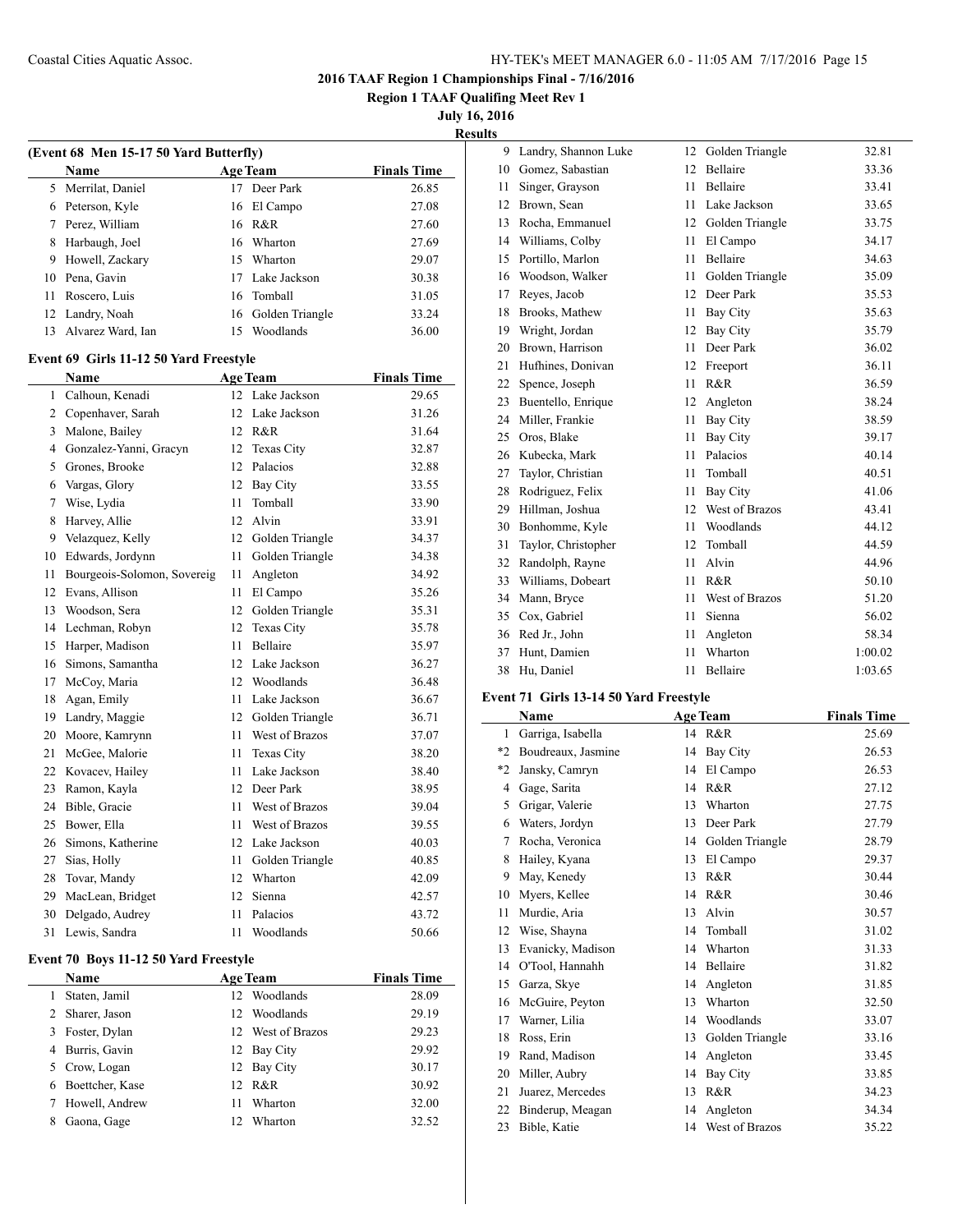**Region 1 TAAF Qualifing Meet Rev 1**

**July 16, 2016**

**Results**

|                | (Event 71 Girls 13-14 50 Yard Freestyle)<br><b>Name</b> |    |                                 | <b>Finals Time</b> |
|----------------|---------------------------------------------------------|----|---------------------------------|--------------------|
| 24             | Figueiredo, Marissa                                     | 13 | <b>Age Team</b><br>Lake Jackson | 36.32              |
| 25             | Muckler, Alexandra                                      | 13 | Tomball                         | 36.88              |
|                | 26 Allen, Angela                                        | 14 | Bellaire                        | 37.21              |
| 27             | Turner, Tasha                                           |    | 14 Palacios                     | 38.96              |
| 28             | Isbell, Caitlyn                                         |    | 13 West of Brazos               | 39.19              |
| 29             | Mickens, Alyna                                          |    | 14 Golden Triangle              | 41.81              |
| 30             | Warren, Joanna                                          | 13 | Angleton                        | 44.22              |
| 31             | Sandoval, Frida                                         | 13 | Golden Triangle                 | 45.89              |
| 32             | Davalos, Allison                                        | 13 | R&R                             | 51.78              |
|                |                                                         |    |                                 |                    |
|                | Event 72 Boys 13-14 50 Yard Freestyle                   |    |                                 |                    |
|                | Name                                                    |    | <b>Age Team</b>                 | <b>Finals Time</b> |
| $\mathbf{1}$   | Williams, Conner                                        |    | 14 El Campo                     | 24.26              |
| $\overline{2}$ | Logan, Landon                                           | 14 | Angleton                        | 24.79              |
| 3              | Gasiorowski, Ryan                                       | 13 | Lake Jackson                    | 24.83              |
| $\overline{4}$ | Ahlberg, John                                           |    | 14 R&R                          | 24.84              |
|                | 5 Colmenares, Michael                                   |    | 14 R&R                          | 25.16              |
| 6              | Koelzer, Nikolas                                        |    | 14 R&R                          | 25.54              |
| $\tau$         | Mackebon, Will                                          |    | 13 Bay City                     | 26.18              |
| 8              | Orsak, Lathon                                           | 13 | Wharton                         | 27.36              |
| 9              | Michna, Brandon                                         | 13 | Deer Park                       | 27.40              |
| 10             | McGrath, Connor                                         |    | 14 R&R                          | 27.77              |
| 11             | Valladares, Bryant                                      |    | 14 R&R                          | 27.78              |
| 12             | Neireiter, Aidan                                        | 13 | Golden Triangle                 | 28.42              |
| 13             | Muckler, Zach                                           | 14 | Tomball                         | 28.45              |
| 14             | Li, Andrew                                              | 14 | Bellaire                        | 28.51              |
| 15             | Childress, Elijah                                       |    | 14 R&R                          | 29.00              |
| 16             | Krall, Roby                                             |    | 14 Golden Triangle              | 29.24              |
| 17             | Calhoun, Braydon                                        | 14 | Lake Jackson                    | 29.72              |
| 18             | Canal, Aniluv                                           | 13 | Lake Jackson                    | 29.75              |
| 19             | Derleth, Cameron                                        | 13 | Angleton                        | 30.35              |
| 20             | Leach, Caleb                                            | 13 | R&R                             | 30.57              |
| 21             | Muckler, Michael                                        | 13 | Tomball                         | 31.25              |
| 22             | Stewart, Taylor                                         | 13 | Angleton                        | 31.61              |
| 23             | Walker, Craig                                           | 13 | Deer Park                       | 33.00              |
| 24             | Brown, Christopher                                      |    | 14 Deer Park                    | 33.57              |
| 25             | Bower, Payton                                           | 13 | West of Brazos                  | 34.06              |
| 26             | Massengale, James                                       | 13 | West of Brazos                  | 34.40              |
| 27             | Nguyen, Dylan                                           |    | 13 Golden Triangle              | 35.13              |
| 28             | Hillman, Mark                                           | 13 | West of Brazos                  | 36.43              |
| 29             | Franklin, Ronald                                        | 13 | Texas City                      | 36.51              |
| ---            | Litchfield, Jake                                        | 13 | R&R                             | D <sub>O</sub>     |

## **Event 73 Women 15-17 50 Yard Freestyle**

 $\overline{\phantom{0}}$ 

| <b>Finals Time</b> |
|--------------------|
| 25.82              |
| 26.18              |
| 26.57              |
| 27.55              |
| 28.85              |
| 30.11              |
| 30.78              |
| 30.91              |
| 31.08              |
|                    |

| 10 May, Haley         | 16 R&R             | 33.45 |
|-----------------------|--------------------|-------|
| 11 Taylor, Christiana | 15 Tomball         | 33.73 |
| 12 Martinez, Leilani  | 16 Golden Triangle | 34.24 |
| 13 Jimenez, Jasmine   | 15 Palacios        | 41.74 |
|                       |                    |       |

# **Event 74 Men 15-17 50 Yard Freestyle**

|    | Name               |    | <b>Age Team</b>   | <b>Finals Time</b> |
|----|--------------------|----|-------------------|--------------------|
| 1  | Durio, Trey        |    | 16 Palacios       | 23.23              |
| 2  | Fletcher, Vincent  | 15 | Golden Triangle   | 23.39              |
| 3  | Merrilat, Daniel   | 17 | Deer Park         | 24.32              |
| 4  | Satre, Alec        | 16 | Golden Triangle   | 24.35              |
| 5  | Howell, Zackary    | 15 | Wharton           | 25.83              |
| 6  | Fattig, Brendan    | 16 | Lake Jackson      | 26.13              |
| 7  | Roscero, Luis      | 16 | Tomball           | 26.81              |
| 8  | Cruz, Aric         | 17 | R&R               | 26.91              |
| 9  | Trahan, Tristen    | 16 | Golden Triangle   | 27.07              |
| 10 | Morgan, Darian     | 15 | Golden Triangle   | 27.11              |
| 11 | Pena, Gavin        | 17 | Lake Jackson      | 27.16              |
| 12 | Foster, Cameron    | 15 | West of Brazos    | 27.96              |
| 13 | Baldridge, Michael | 17 | Bay City          | 28.28              |
| 14 | Mackebon, Ben      | 15 | <b>Bay City</b>   | 28.35              |
| 15 | Orsak, Landon      | 16 | Wharton           | 29.00              |
| 16 | Steele, Jared      | 15 | Texas City        | 29.19              |
| 17 | Landry, Noah       | 16 | Golden Triangle   | 30.27              |
| 18 | Brinkley, Luke     | 15 | <b>Texas City</b> | 31.88              |
| 19 | Sowers, Robert     | 17 | Angleton          | 33.07              |
| 20 | Hodge, Hunter      |    | 16 Palacios       | 33.36              |

# **Event 75 Girls 11-12 100 Yard IM**

|    | Name                           |         |    | <b>Age Team</b>    | <b>Finals Time</b> |
|----|--------------------------------|---------|----|--------------------|--------------------|
|    | 1 Sanders, Summer              |         |    | 12 Lake Jackson    | 1:15.70            |
|    | 32.54                          | 43.16   |    |                    |                    |
|    | 2 Chancoco, Deanna             |         |    | 12 R&R             | 1:18.27            |
|    | 36.76                          | 41.51   |    |                    |                    |
|    | 3 Ahlberg, Anna                |         |    | 11 R&R             | 1:24.25            |
|    | 38.59                          | 45.66   |    |                    |                    |
|    | 4 Dronova, Sophia              |         |    | 12 R&R             | 1:26.49            |
|    | 39.84                          | 46.65   |    |                    |                    |
|    | 5 Velazquez, Kelly             |         |    | 12 Golden Triangle | 1:27.87            |
|    | 39.67                          | 48.20   |    |                    |                    |
| 6  | Wise, Lydia                    |         | 11 | Tomball            | 1:27.99            |
|    | 41.90                          | 46.09   |    |                    |                    |
|    | Vargas, Glory                  |         |    | 12 Bay City        | 1:31.85            |
|    | 40.87                          | 50.98   |    |                    |                    |
| 8  | Ramon, Kayla                   |         |    | 12 Deer Park       | 1:33.81            |
|    | 47.37                          | 46.44   |    |                    |                    |
| 9  | Wind, Madeline                 |         |    | 12 Wharton         | 1:35.13            |
|    | 42.61                          | 52.52   |    |                    |                    |
|    | 10 Lechman, Robyn              |         |    | 12 Texas City      | 1:36.55            |
|    | 45.11                          | 51.44   |    |                    |                    |
|    | 11 Landry, Maggie              |         | 12 | Golden Triangle    | 1:37.45            |
|    | 45.58                          | 51.87   |    |                    |                    |
|    | 12 Bourgeois-Solomon, Sovereig |         |    | 11 Angleton        | 1:39.25            |
|    | 42.17                          | 57.08   |    |                    |                    |
| 13 | Harper, Madison                |         | 11 | Bellaire           | 1:47.17            |
|    | 45.68                          | 1:01.49 |    |                    |                    |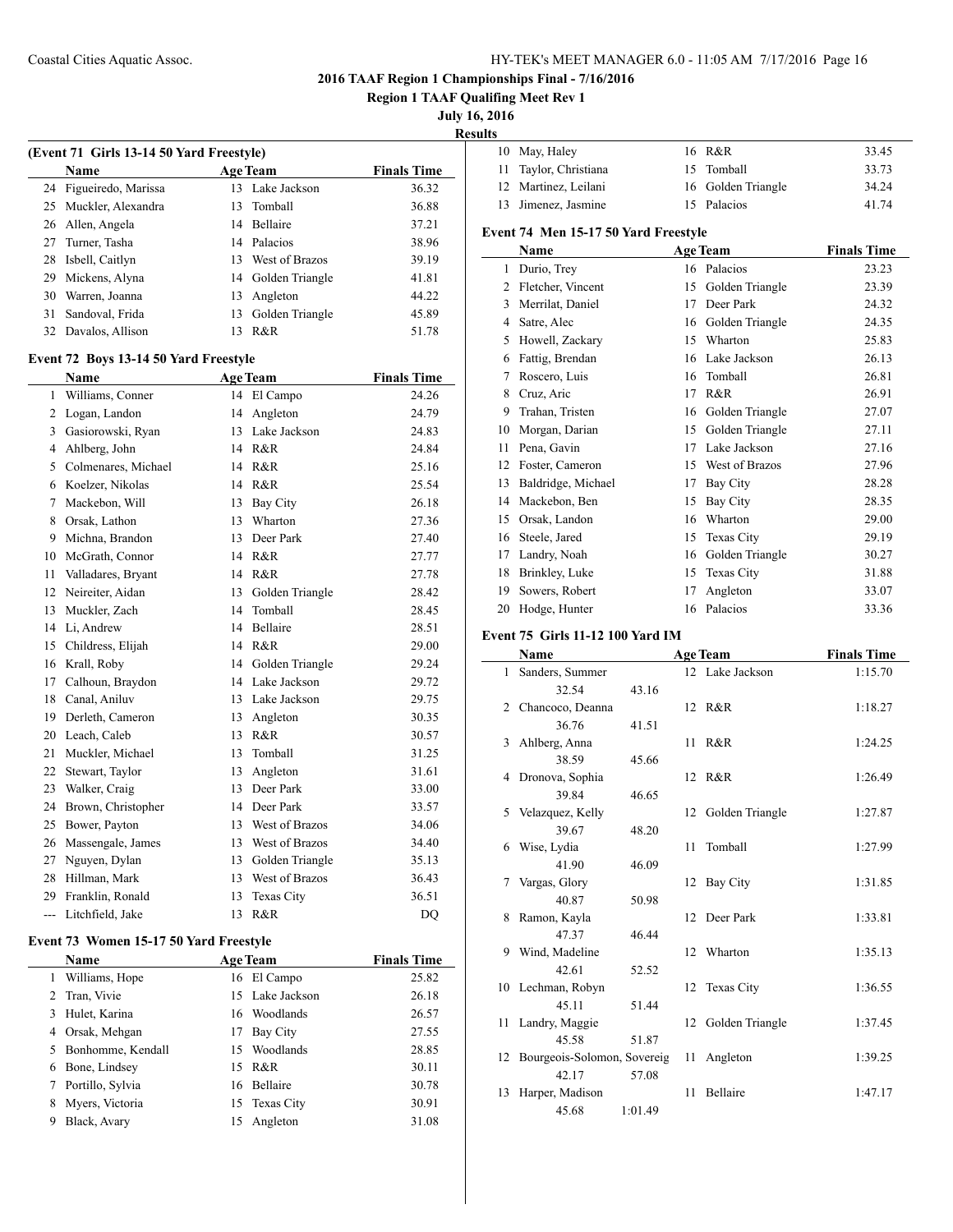**Region 1 TAAF Qualifing Meet Rev 1**

**July 16, 2016**

**Results**

|    | (Event 75 Girls 11-12 100 Yard IM)<br><b>Name</b> |         |    | <b>Age Team</b> | <b>Finals Time</b> |
|----|---------------------------------------------------|---------|----|-----------------|--------------------|
| 14 | Bible, Gracie                                     |         | 11 | West of Brazos  | 1:49.81            |
|    | 52.31                                             | 57.50   |    |                 |                    |
|    | --- Copenhaver, Sarah                             |         |    | 12 Lake Jackson | D <sub>O</sub>     |
|    |                                                   |         |    |                 |                    |
|    | Event 76 Boys 11-12 100 Yard IM<br>Name           |         |    | <b>Age Team</b> | <b>Finals Time</b> |
| 1  | Staten, Jamil                                     |         |    | 12 Woodlands    | 1:12.02            |
|    | 34.03                                             | 37.99   |    |                 |                    |
|    | 2 Williams, Reid                                  |         | 12 | El Campo        | 1:18.90            |
|    | 36.97                                             | 41.93   |    |                 |                    |
| 3  | Buchwalter, Justin                                |         | 11 | R&R             | 1:19.00            |
|    | 38.78                                             | 40.22   |    |                 |                    |
| 4  | Sharer, Jason                                     |         | 12 | Woodlands       | 1:19.03            |
|    | 36.98                                             | 42.05   |    |                 |                    |
| 5  | Landry, Shannon Luke                              |         | 12 | Golden Triangle | 1:19.36            |
|    | 38.88                                             | 40.48   |    |                 |                    |
| 6  | Goodrich, Dustin                                  |         | 11 | R&R             | 1:21.21            |
|    | 39.40                                             | 41.81   |    |                 |                    |
| 7  | Singer, Grayson                                   |         | 11 | Bellaire        | 1:24.40            |
|    | 42.45                                             | 41.95   |    |                 |                    |
| 8  | Owens, Kole                                       |         | 11 | Lake Jackson    | 1:25.04            |
|    | 38.47                                             | 46.57   |    |                 |                    |
| 9  | Gomez, Sabastian                                  |         |    | 12 Bellaire     | 1:26.73            |
|    | 42.37                                             | 44.36   |    |                 |                    |
| 10 | Williams, Colby                                   |         | 11 | El Campo        | 1:27.78            |
|    | 39.37                                             | 48.41   |    |                 |                    |
| 11 | Gaona, Gage                                       |         | 12 | Wharton         | 1:29.42            |
|    | 41.82                                             | 47.60   |    |                 |                    |
| 12 | Brown, Sean                                       |         | 11 | Lake Jackson    | 1:30.14            |
|    | 42.90                                             | 47.24   |    |                 |                    |
| 13 | Howell, Andrew                                    |         | 11 | Wharton         | 1:31.35            |
|    | 41.49                                             | 49.86   |    |                 |                    |
| 14 | Brown, Harrison                                   |         | 11 | Deer Park       | 1:32.32            |
|    | 42.92                                             | 49.40   |    |                 |                    |
| 15 | Jensen, Carter                                    |         | 12 | Tomball         | 1:34.80            |
|    | 44.88                                             | 49.92   |    |                 |                    |
| 16 | West, Carter                                      |         | 11 | Golden Triangle | 1:34.87            |
|    | 40.97                                             | 53.90   |    |                 |                    |
| 17 | Buentello, Enrique                                |         | 12 | Angleton        | 1:43.88            |
|    | 50.89                                             | 52.99   |    |                 |                    |
| 18 | Hillman, Joshua                                   |         | 12 | West of Brazos  | 1:51.26            |
|    | 54.41                                             | 56.85   |    |                 |                    |
| 19 | Mann, Bryce                                       |         | 11 | West of Brazos  | 2:29.86            |
|    | 1:07.05                                           | 1:22.81 |    |                 |                    |

#### **Event 77 Girls 13-14 100 Yard IM**

|              | <b>Name</b>         |       | <b>Age Team</b> | <b>Finals Time</b> |  |
|--------------|---------------------|-------|-----------------|--------------------|--|
| $\mathbf{1}$ | Moralez, Sierra     |       | 14 Deer Park    | 1:05.74            |  |
|              | 30.21               | 35.53 |                 |                    |  |
|              | 2 Garriga, Isabella |       | 14 R&R          | 1:07.28            |  |
|              | 31.47               | 35.81 |                 |                    |  |
|              | 3 Jansky, Camryn    |       | 14 El Campo     | 1:08.27            |  |
|              | 30.47               | 37.80 |                 |                    |  |

| s  |                    |       |    |                    |         |
|----|--------------------|-------|----|--------------------|---------|
|    | 4 Gage, Sarita     |       |    | 14 R&R             | 1:09.29 |
|    | 30.79              | 38.50 |    |                    |         |
| 5  | Zhou, Emily        |       |    | 14 Golden Triangle | 1:12.41 |
|    | 32.98              | 39.43 |    |                    |         |
| 6  | Hailey, Kyana      |       | 13 | El Campo           | 1:14.49 |
|    | 33.51              | 40.98 |    |                    |         |
| 7  | Gambrel, Kathryn   |       |    | 13 Lake Jackson    | 1:15.52 |
|    | 36.90              | 38.62 |    |                    |         |
| 8  | Rocha, Veronica    |       | 14 | Golden Triangle    | 1:15.81 |
|    | 34.29              | 41.52 |    |                    |         |
| 9  | Gaas, Carmen       |       |    | 14 R&R             | 1:19.23 |
|    | 36.69              | 42.54 |    |                    |         |
| 10 | Portie, Mackenzie  |       |    | 14 R&R             | 1:20.10 |
|    | 36.96              | 43.14 |    |                    |         |
| 11 | Wise, Shayna       |       | 14 | Tomball            | 1:21.52 |
|    | 38.18              | 43.34 |    |                    |         |
|    | 12 O'Tool, Hannahh |       |    | 14 Bellaire        | 1:22.45 |
|    | 39.15              | 43.30 |    |                    |         |
| 13 | Malit, Kelsie      |       |    | 13 R&R             | 1:23.12 |
|    | 37.71              | 45.41 |    |                    |         |
| 14 | Rand, Madison      |       |    | 14 Angleton        | 1:25.24 |
|    | 39.20              | 46.04 |    |                    |         |
| 15 | Ross, Erin         |       | 13 | Golden Triangle    | 1:25.72 |
|    | 38.55              | 47.17 |    |                    |         |
| 16 | Binderup, Meagan   |       |    | 14 Angleton        | 1:32.36 |
|    | 41.91              | 50.45 |    |                    |         |
| 17 | Bible, Katie       |       | 14 | West of Brazos     | 1:33.11 |
|    | 45.46              | 47.65 |    |                    |         |
| 18 | Muckler, Alexandra |       | 13 | Tomball            | 1:37.28 |
|    | 42.31              | 54.97 |    |                    |         |

# **Event 78 Boys 13-14 100 Yard IM**

 $\frac{1}{2}$ 

|    | Name               |       |    | <b>Age Team</b>    | <b>Finals Time</b> |
|----|--------------------|-------|----|--------------------|--------------------|
| 1  | Elgar, Kelvin      |       |    | 14 Golden Triangle | 1:00.77            |
|    | 27.13              | 33.64 |    |                    |                    |
| 2  | Williams, Conner   |       |    | 14 El Campo        | 1:03.05            |
|    | 29.04              | 34.01 |    |                    |                    |
| 3  | Tullos, Paul       |       |    | 14 Golden Triangle | 1:04.06            |
|    | 29.96              | 34.10 |    |                    |                    |
| 4  | Logan, Landon      |       |    | 14 Angleton        | 1:05.41            |
|    | 30.52              | 34.89 |    |                    |                    |
| 5  | de Valcourt, Myles |       |    | 13 Lake Jackson    | 1:06.54            |
|    | 31.21              | 35.33 |    |                    |                    |
| 6  | Harrison, Dylan    |       |    | 13 Deer Park       | 1:07.21            |
|    | 31.72              | 35.49 |    |                    |                    |
| 7  | Michna, Brandon    |       | 13 | Deer Park          | 1:07.68            |
|    | 31.79              | 35.89 |    |                    |                    |
| 8  | Mackebon, Will     |       |    | 13 Bay City        | 1:11.17            |
|    | 33.55              | 37.62 |    |                    |                    |
| 9  | Alaniz, Brandon    |       |    | 14 R&R             | 1:11.37            |
|    | 33.40              | 37.97 |    |                    |                    |
| 10 | Vasquez, Peyton    |       |    | 14 Deer Park       | 1:13.01            |
|    | 33.99              | 39.02 |    |                    |                    |
| 11 | Kesler, Mason      |       | 13 | Lake Jackson       | 1:14.62            |
|    | 34.34              | 40.28 |    |                    |                    |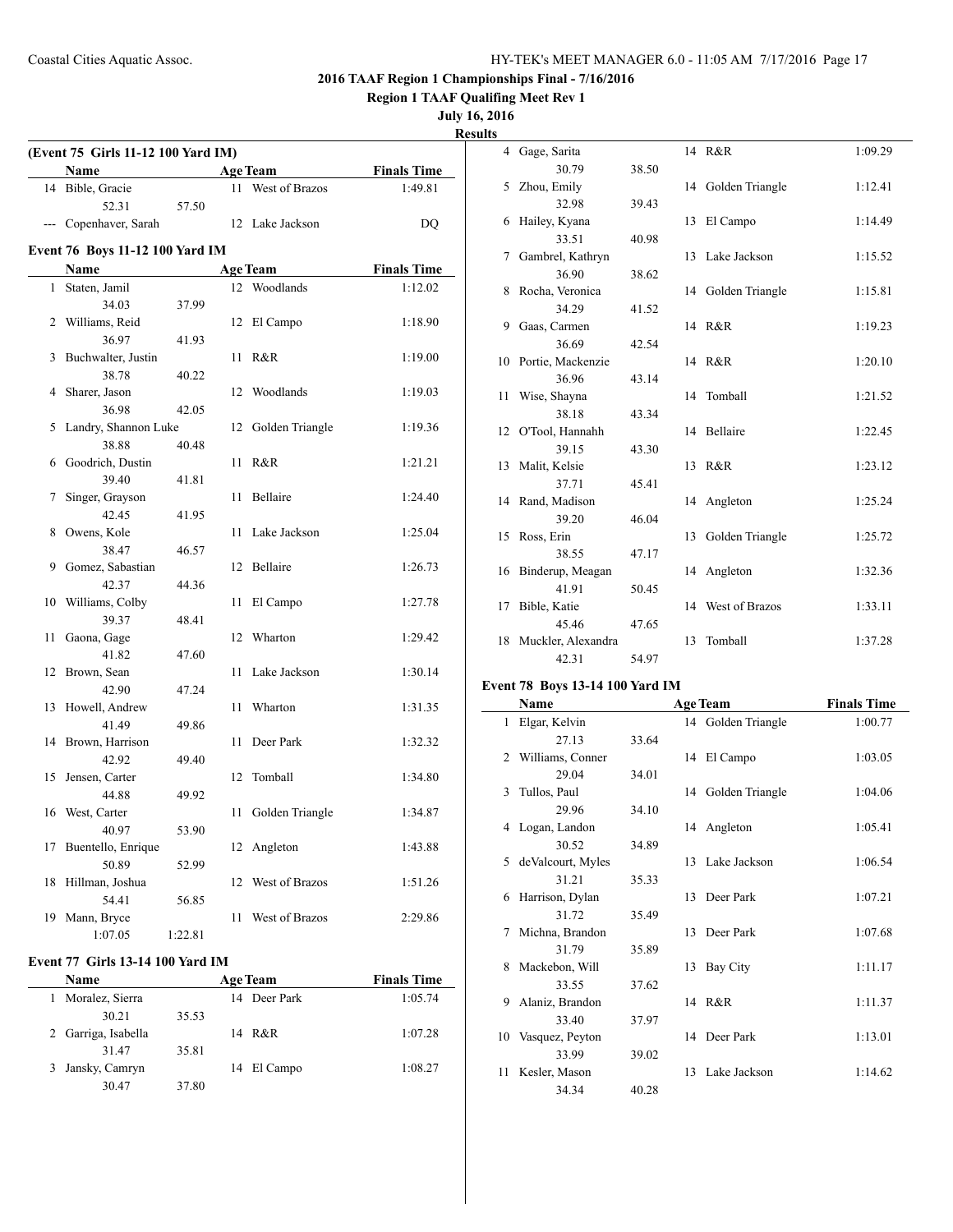**Region 1 TAAF Qualifing Meet Rev 1**

**July 16, 2016**

 $\overline{a}$ 

**Results**

| (Event 78 Boys 13-14 100 Yard IM) |                       |       |    |                   |                    |  |  |  |
|-----------------------------------|-----------------------|-------|----|-------------------|--------------------|--|--|--|
|                                   | <b>Name</b>           |       |    | <b>Age Team</b>   | <b>Finals Time</b> |  |  |  |
|                                   | 12 Derleth, Cameron   |       |    | 13 Angleton       | 1:14.75            |  |  |  |
|                                   | 37.19                 | 37.56 |    |                   |                    |  |  |  |
|                                   | 13 Garner, Gage       |       | 13 | El Campo          | 1:17.00            |  |  |  |
|                                   | 36.11                 | 40.89 |    |                   |                    |  |  |  |
|                                   | 14 Canal, Aniluv      |       |    | 13 Lake Jackson   | 1:17.26            |  |  |  |
|                                   | 36.68                 | 40.58 |    |                   |                    |  |  |  |
|                                   | 15 Muckler, Zach      |       |    | 14 Tomball        | 1:17.45            |  |  |  |
|                                   | 34.98                 | 42.47 |    |                   |                    |  |  |  |
|                                   | 16 Li, Andrew         |       |    | 14 Bellaire       | 1:17.76            |  |  |  |
|                                   | 35.26                 | 42.50 |    |                   |                    |  |  |  |
| 17                                | Tee, Elian            |       |    | 14 R&R            | 1:18.69            |  |  |  |
|                                   | 34.30                 | 44.39 |    |                   |                    |  |  |  |
| 18                                | Stewart, Taylor       |       | 13 | Angleton          | 1:22.27            |  |  |  |
|                                   | 37.23                 | 45.04 |    |                   |                    |  |  |  |
|                                   | 19 Muckler, Michael   |       | 13 | Tomball           | 1:25.85            |  |  |  |
|                                   | 41.36                 | 44.49 |    |                   |                    |  |  |  |
| 20                                | Bailes, Jacob         |       | 13 | West of Brazos    | 1:28.33            |  |  |  |
|                                   | 42.08                 | 46.25 |    |                   |                    |  |  |  |
| 21                                | Walker, Craig         |       | 13 | Deer Park         | 1:29.27            |  |  |  |
|                                   | 41.00                 | 48.27 |    |                   |                    |  |  |  |
|                                   | 22 Brown, Christopher |       |    | 14 Deer Park      | 1:32.11            |  |  |  |
|                                   | 43.89                 | 48.22 |    |                   |                    |  |  |  |
| 23                                | Hillman, Mark         |       | 13 | West of Brazos    | 1:37.60            |  |  |  |
|                                   | 48.18                 | 49.42 |    |                   |                    |  |  |  |
|                                   | Mann, Dakota          |       |    | 14 West of Brazos | DQ                 |  |  |  |

# **Event 79 Women 15-17 100 Yard IM**

|    | <b>Name</b>              | <b>Age Team</b> |  |                    | <b>Finals Time</b> |
|----|--------------------------|-----------------|--|--------------------|--------------------|
| 1  | Thompson, Karley         |                 |  | 16 Golden Triangle | 1:02.12            |
|    | 28.52                    | 33.60           |  |                    |                    |
| 2  | Black, Alaura            |                 |  | 16 Angleton        | 1:03.88            |
|    | 28.70                    | 35.18           |  |                    |                    |
|    | 3 Williams, Hope         |                 |  | 16 El Campo        | 1:04.02            |
|    | 29.40                    | 34.62           |  |                    |                    |
|    | 4 Hulet, Karina          |                 |  | 16 Woodlands       | 1:08.35            |
|    | 30.84                    | 37.51           |  |                    |                    |
| 5. | Chancoco, Gemini         |                 |  | 16 R&R             | 1:10.79            |
|    | 33.94                    | 36.85           |  |                    |                    |
| 6  | Wheeler, Emma            |                 |  | 15 Deer Park       | 1:12.48            |
|    | 33.39                    | 39.09           |  |                    |                    |
| 7  | Bahl, Zoe                |                 |  | 16 Golden Triangle | 1:12.55            |
|    | 34.12                    | 38.43           |  |                    |                    |
| 8  | Orsak, Mehgan            |                 |  | 17 Bay City        | 1:13.10            |
|    | 33.20                    | 39.90           |  |                    |                    |
| 9  | Vasquez, Elena           |                 |  | 16 Deer Park       | 1:15.79            |
|    | 34.44                    | 41.35           |  |                    |                    |
|    | 10 Gambrel, Rachel       |                 |  | 15 Lake Jackson    | 1:16.68            |
|    | 33.19                    | 43.49           |  |                    |                    |
| 11 | Tee, Ellaine             |                 |  | 17 R&R             | 1:20.23            |
|    | 36.91                    | 43.32           |  |                    |                    |
|    | 12 Buchwalter, Christine |                 |  | 15 R&R             | 1:22.07            |
|    | 38.82                    | 43.25           |  |                    |                    |

| 13 | Eads, Nikki        |       |    | 16 Golden Triangle | 1:23.96 |
|----|--------------------|-------|----|--------------------|---------|
|    | 38.87              | 45.09 |    |                    |         |
| 14 | Wright, Cassie     |       |    | 15 Golden Triangle | 1:25.05 |
|    | 38.23              | 46.82 |    |                    |         |
| 15 | Martinez, Leilani  |       |    | 16 Golden Triangle | 1:29.02 |
|    | 4149               | 47.53 |    |                    |         |
| 16 | Buentello, Alyssa  |       | 15 | Angleton           | 1:30.86 |
|    | 43.52              | 47.34 |    |                    |         |
| 17 | Taylor, Christiana |       | 15 | Tomball            | 1:33.12 |
|    | 42.99              | 50.13 |    |                    |         |

## **Event 80 Men 15-17 100 Yard IM**

|                               | Name                | <b>Age Team</b> |    |                    | <b>Finals Time</b> |
|-------------------------------|---------------------|-----------------|----|--------------------|--------------------|
| $\mathbf{1}$                  | Contreras, Salvador |                 |    | 16 Golden Triangle | 59.74              |
|                               | 27.79               | 31.95           |    |                    |                    |
| $\mathfrak{D}_{\mathfrak{p}}$ | Merrilat, Daniel    |                 |    | 17 Deer Park       | 1:02.38            |
|                               | 28.70               | 33.68           |    |                    |                    |
| 3                             | Ross, Gavin         |                 |    | 16 Golden Triangle | 1:03.84            |
|                               | 28.10               | 35.74           |    |                    |                    |
| 4                             | Fattig, Brendan     |                 |    | 16 Lake Jackson    | 1:06.07            |
|                               | 31.91               | 34.16           |    |                    |                    |
| 5                             | Roscero, Luis       |                 | 16 | Tomball            | 1:09.78            |
|                               | 33.01               | 36.77           |    |                    |                    |
| 6                             | Morgan, Darian      |                 | 15 | Golden Triangle    | 1:11.43            |
|                               | 33.13               | 38.30           |    |                    |                    |
| 7                             | Kessler, Timothy    |                 |    | 15 Palacios        | 1:12.76            |
|                               | 33.55               | 39.21           |    |                    |                    |
| 8                             | Pena, Gavin         |                 |    | 17 Lake Jackson    | 1:13.01            |
|                               | 32.85               | 40.16           |    |                    |                    |
| 9                             | Steele, Jared       |                 | 15 | Texas City         | 1:19.88            |
|                               | 36.51               | 43.37           |    |                    |                    |
| 10                            | Stone, Benjamin     |                 | 15 | Golden Triangle    | 1:39.39            |
|                               | 48.14               | 51.25           |    |                    |                    |
|                               | Miller, Ethan       |                 | 15 | Woodlands          | <b>DFS</b>         |

## **Event 81 Girls 13-14 200 Yard Freestyle**

|    | Name               |       |                 | <b>Age Team</b> |       | <b>Finals Time</b> |
|----|--------------------|-------|-----------------|-----------------|-------|--------------------|
| 1. | Torres, Celia      |       |                 | 14 Angleton     |       | 2:07.73            |
|    | 30.19              | 32.82 |                 | 32.72           | 32.00 |                    |
| 2  | Waters, Jordyn     |       | 13 <sup>7</sup> | Deer Park       |       | 2:07.78            |
|    | 30.13              | 33.08 |                 | 33.06           | 31.51 |                    |
| 3  | Boudreaux, Jasmine |       | 14              | Bay City        |       | 2:11.48            |
|    | 29.47              | 33.38 |                 | 34.72           | 33.91 |                    |
| 4  | Pierce, Morgan     |       | 13              | Wharton         |       | 2:14.68            |
|    | 30.29              | 33.75 |                 | 35.40           | 35.24 |                    |
| 5. | Kubecka, Avery     |       |                 | 14 Palacios     |       | 2:24.46            |
|    | 31.61              | 36.79 |                 | 38.21           | 37.85 |                    |
| 6  | Respondek, Riley   |       | 13              | El Campo        |       | 2:41.11            |
|    | 35.36              | 40.52 |                 | 44.25           | 40.98 |                    |
| 7  | Thompson, Sloane   |       |                 | 13 Lake Jackson |       | 2:45.80            |
|    | 36.63              | 41.96 |                 | 44.95           | 42.26 |                    |
| 8  | Rand, Madison      |       | 14              | Angleton        |       | 2:49.47            |
|    | 39.35              | 43.89 |                 | 45.47           | 40.76 |                    |
| 9  | Juarez, Melody     |       | 13              | R&R             |       | 2:55.36            |
|    | 39.40              | 45.71 |                 | 46.78           | 43.47 |                    |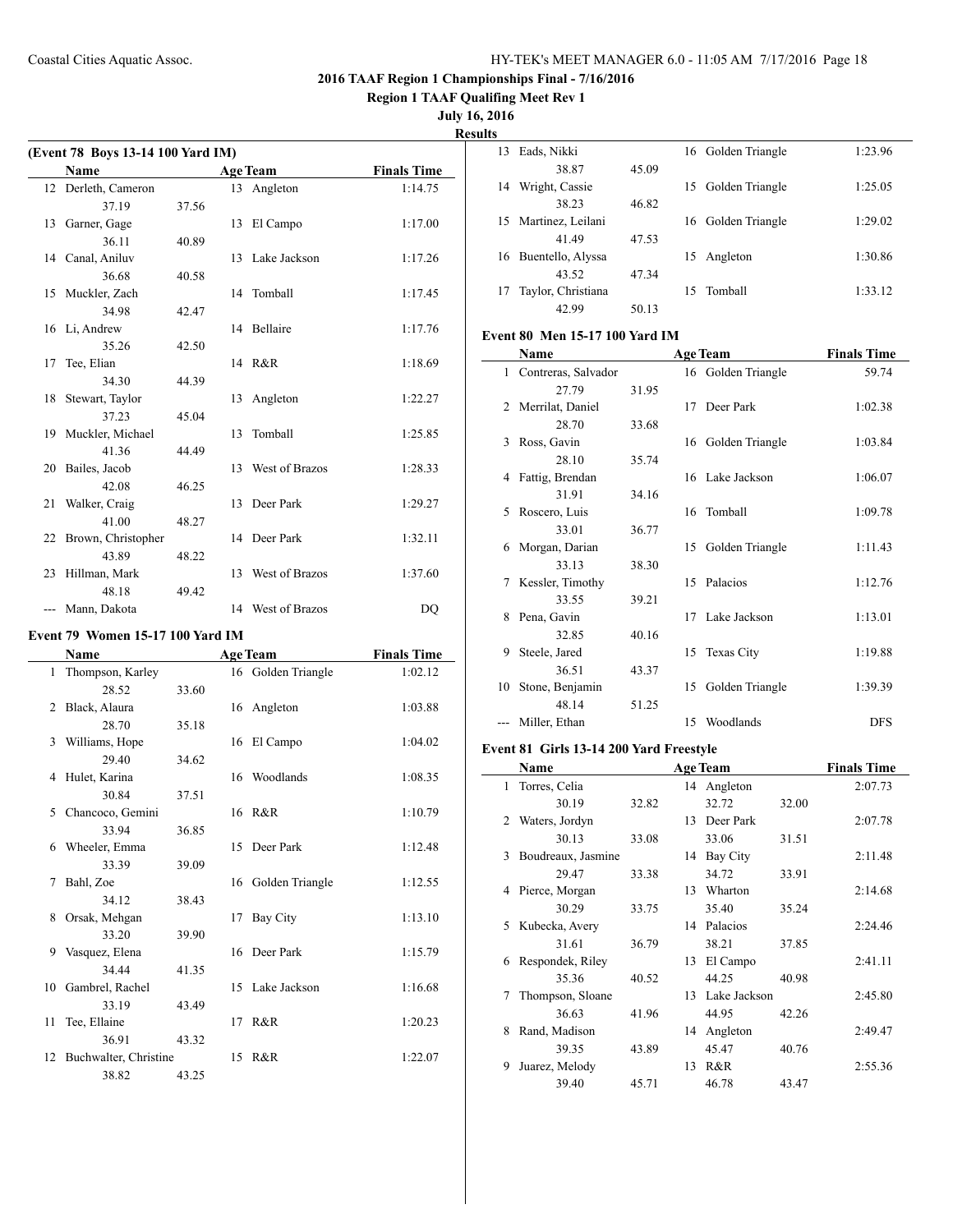**Region 1 TAAF Qualifing Meet Rev 1**

## **July 16, 2016**

**Results**

 $\sim$ 

 $\frac{1}{2}$ 

|    | (Event 81 Girls 13-14 200 Yard Freestyle) |         |    |                    |       |                    |
|----|-------------------------------------------|---------|----|--------------------|-------|--------------------|
|    | <b>Name</b>                               |         |    | <b>Age Team</b>    |       | <b>Finals Time</b> |
| 10 | Turner, Tasha                             |         |    | 14 Palacios        |       | 3:18.90            |
|    | 40.16                                     | 1:44.96 |    | 53.78              |       |                    |
|    | Event 82 Boys 13-14 200 Yard Freestyle    |         |    |                    |       |                    |
|    | <b>Name</b>                               |         |    | <b>Age Team</b>    |       | <b>Finals Time</b> |
| 1  | Elgar, Kelvin                             |         |    | 14 Golden Triangle |       | 1:59.96            |
|    | 28.16                                     | 31.10   |    | 31.67              | 29.03 |                    |
| 2  | Gasiorowski, Ryan                         |         |    | 13 Lake Jackson    |       | 2:00.05            |
|    | 27.40                                     | 31.42   |    | 31.77              | 29.46 |                    |
| 3  | Voelkel, Reese                            |         | 13 | R&R                |       | 2:01.57            |
|    | 28.85                                     | 31.49   |    | 32.12              | 29.11 |                    |
| 4  | Colmenares, Michael                       |         | 14 | R&R                |       | 2:04.62            |
|    | 28.15                                     | 31.70   |    | 33.54              | 31.23 |                    |
| 5  | Harrison, Dylan                           |         | 13 | Deer Park          |       | 2:12.63            |
|    | 30.36                                     | 34.60   |    | 34.78              | 32.89 |                    |
| 6  | Neireiter, Aidan                          |         | 13 | Golden Triangle    |       | 2:23.82            |
|    | 29.60                                     | 35.92   |    | 39.43              | 38.87 |                    |
| 7  | Cobb, Noah                                |         |    | 13 Lake Jackson    |       | 2:39.38            |

#### **Event 83 Women 15-17 200 Yard Freestyle**

|   | <b>Name</b>      |       |    | <b>Age Team</b>    |       | <b>Finals Time</b> |
|---|------------------|-------|----|--------------------|-------|--------------------|
| 1 | Thompson, Karley |       |    | 16 Golden Triangle |       | 2:00.82            |
|   | 28.30            | 30.61 |    | 31.50              | 30.41 |                    |
| 2 | Tran, Vivie      |       |    | 15 Lake Jackson    |       | 2:11.49            |
|   | 29.91            | 33.03 |    | 34.36              | 34.19 |                    |
| 3 | Black, Avary     |       | 15 | Angleton           |       | 2:30.41            |
|   | 34.40            | 37.85 |    | 39.31              | 38.85 |                    |
| 4 | Eads, Nikki      |       |    | 16 Golden Triangle |       | 2:38.93            |
|   | 35.78            | 40.21 |    | 42.90              | 40.04 |                    |
| 5 | Wright, Cassie   |       | 15 | Golden Triangle    |       | 2:40.25            |
|   | 34.86            | 41.46 |    | 43.93              | 40.00 |                    |
| 6 | Jimenez, Jasmine |       | 15 | Palacios           |       | 3:29.15            |
|   | 42.83            | 52.63 |    | 58.42              | 55.27 |                    |

33.12 40.03 43.52 42.71

## **Event 84 Men 15-17 200 Yard Freestyle**

| <b>Name</b>              |         |     | <b>Age Team</b>    |       | <b>Finals Time</b> |
|--------------------------|---------|-----|--------------------|-------|--------------------|
| Contreras, Salvador<br>1 |         |     | 16 Golden Triangle |       | 1:53.44            |
| 26.30                    | 28.37   |     | 29.39              | 29.38 |                    |
| Miller, Ethan<br>2       |         | 15. | Woodlands          |       | 2:06.30            |
| 27.22                    | 31.28   |     | 33.76              | 34.04 |                    |
| Novak, Dalton<br>3       |         | 15  | Palacios           |       | 2:18.60            |
| 29.84                    | 35.91   |     | 37.58              | 35.27 |                    |
| Gaas, Sam<br>4           |         | 17  | R&R                |       | 2:21.11            |
| 32.05                    | 35.19   |     | 37.90              | 35.97 |                    |
| Kessler, Timothy<br>5.   |         | 15  | Palacios           |       | 2:40.17            |
| 1:15.80                  | 1:24.37 |     |                    |       |                    |

## **Event 85 Girls 11-12 200 Yard Freestyle Relay**

| Team                  |       | Relav                  | <b>Finals Time</b> |
|-----------------------|-------|------------------------|--------------------|
| R&R                   |       | А                      | 2:10.01            |
| 1) Ahlberg, Anna 11   |       | 2) Chancoco, Deanna 12 |                    |
| 3) Dronova, Sophia 12 |       | 4) Malone, Bailey 12   |                    |
| 33.83                 | 31 21 | 34.48                  | 30.49              |

|   | 2 El Campo             |       | A                      |         | 2:10.37 |
|---|------------------------|-------|------------------------|---------|---------|
|   | 1) Evans, Rachel 11    |       | $2)$ You, Alex 12      |         |         |
|   | 3) Evans, Margaret 11  |       | 4) Beal, Kendall 12    |         |         |
|   | 32.73                  | 32.81 | 34.79                  | 30.04   |         |
|   | 3 Lake Jackson         |       | A                      |         | 2:18.98 |
|   | 1) Mize, Madeline 11   |       | 2) Agan, Emily 11      |         |         |
|   | 3) Simons, Samantha 12 |       | 4) Calhoun, Kenadi 12  |         |         |
|   | 36.53                  | 36.86 | 35.60                  | 29.99   |         |
| 4 | Golden Triangle        |       | A                      |         | 2:23.89 |
|   | 1) Edwards, Jordynn 11 |       | 2) Woodson, Sera 12    |         |         |
|   | 3) Sias, Holly 11      |       | 4) Velazquez, Kelly 12 |         |         |
|   | 34.10                  | 14.92 | 21.02                  | 1:13.85 |         |

## **Event 86 Boys 11-12 200 Yard Freestyle Relay**

|   | <b>Team</b>            |       | Relav                 |                        | <b>Finals Time</b> |
|---|------------------------|-------|-----------------------|------------------------|--------------------|
| 1 | Bay City               |       | А                     |                        | 2:11.96            |
|   | 1) Crow, Logan 12      |       | 2) Brooks, Mathew 11  |                        |                    |
|   | 3) Holden, Tristan 11  |       | 4) Burris, Gavin 12   |                        |                    |
|   | 31.54                  | 37.04 | 32.59                 | 30.79                  |                    |
|   | 2 R&R                  |       | A                     |                        | 2:17.44            |
|   | 1) Spence, Joseph 11   |       | 2) Boettcher, Kase 12 |                        |                    |
|   | 3) Mareka, Trampus 12  |       |                       | 4) Goodrich, Dustin 11 |                    |
|   | 37.35                  | 30.34 | 37.06                 | 32.69                  |                    |
| 3 | Bay City               |       | B                     |                        | 2:37.98            |
|   | 1) Oros, Blake 11      |       | 2) Miller, Frankie 11 |                        |                    |
|   | 3) Rodriguez, Felix 11 |       | 4) Vargas, Michael 11 |                        |                    |
|   | 39.95                  | 41.71 | 42.95                 | 33.37                  |                    |

#### **Event 87 Girls 13-14 200 Yard Freestyle Relay**

|   | Team                    |       | Relay                   |       | <b>Finals Time</b> |
|---|-------------------------|-------|-------------------------|-------|--------------------|
| 1 | Wharton                 |       | A                       |       | 2:00.22            |
|   | 1) Grigar, Valerie 13   |       | 2) Hamlin, Mia 13       |       |                    |
|   | 3) Evanicky, Madison 14 |       | 4) Pierce, Morgan 13    |       |                    |
|   | 27.63                   | 31.45 | 17.55                   | 43.59 |                    |
|   | 2 R&R                   |       | A                       |       | 2:02.53            |
|   | 1) Gage, Sarita 14      |       | $2)$ Egwu, Joy 13       |       |                    |
|   | 3) May, Kenedy 13       |       | 4) Juarez, Melody 13    |       |                    |
|   | 27.91                   | 30.84 | 1:03.78                 |       |                    |
| 3 | R&R                     |       | B                       |       | 2:04.95            |
|   | 1) Myers, Kellee 14     |       | 2) Gaas, Carmen 14      |       |                    |
|   | 3) Malit, Kelsie 13     |       | 4) Portie, Mackenzie 14 |       |                    |
|   | 29.60                   | 30.48 | 32.07                   | 32.80 |                    |
| 4 | Angleton                |       | A                       |       | 2:07.95            |
|   | 1) Rand, Madison 14     |       | 2) Garza, Skye 14       |       |                    |
|   | 3) Binderup, Meagan 14  |       | 4) Torres, Celia 14     |       |                    |
|   | 33.81                   | 31.45 | 34.45                   | 28.24 |                    |
|   |                         |       |                         |       |                    |

#### **Event 88 Boys 13-14 200 Yard Freestyle Relay**

| <b>Team</b>             |       | Relay                     |       | <b>Finals Time</b> |
|-------------------------|-------|---------------------------|-------|--------------------|
| R&R                     |       | A                         |       | 1:40.09            |
| 1) Koelzer, Nikolas 14  |       | 2) Colmenares, Michael 14 |       |                    |
| 3) Voelkel, Reese 13    |       | 4) Ahlberg, John 14       |       |                    |
| 25.03                   | 25.41 | 24.95                     | 24.70 |                    |
| 2 Lake Jackson          |       | A                         |       | 1:51.25            |
| 1) deValcourt, Myles 13 |       | 2) Cobb, Noah 13          |       |                    |
| 3) Kesler, Mason 13     |       | 4) Steelman, Josh 14      |       |                    |
| 27.48                   | 29.85 | 29.08                     | 24.84 |                    |